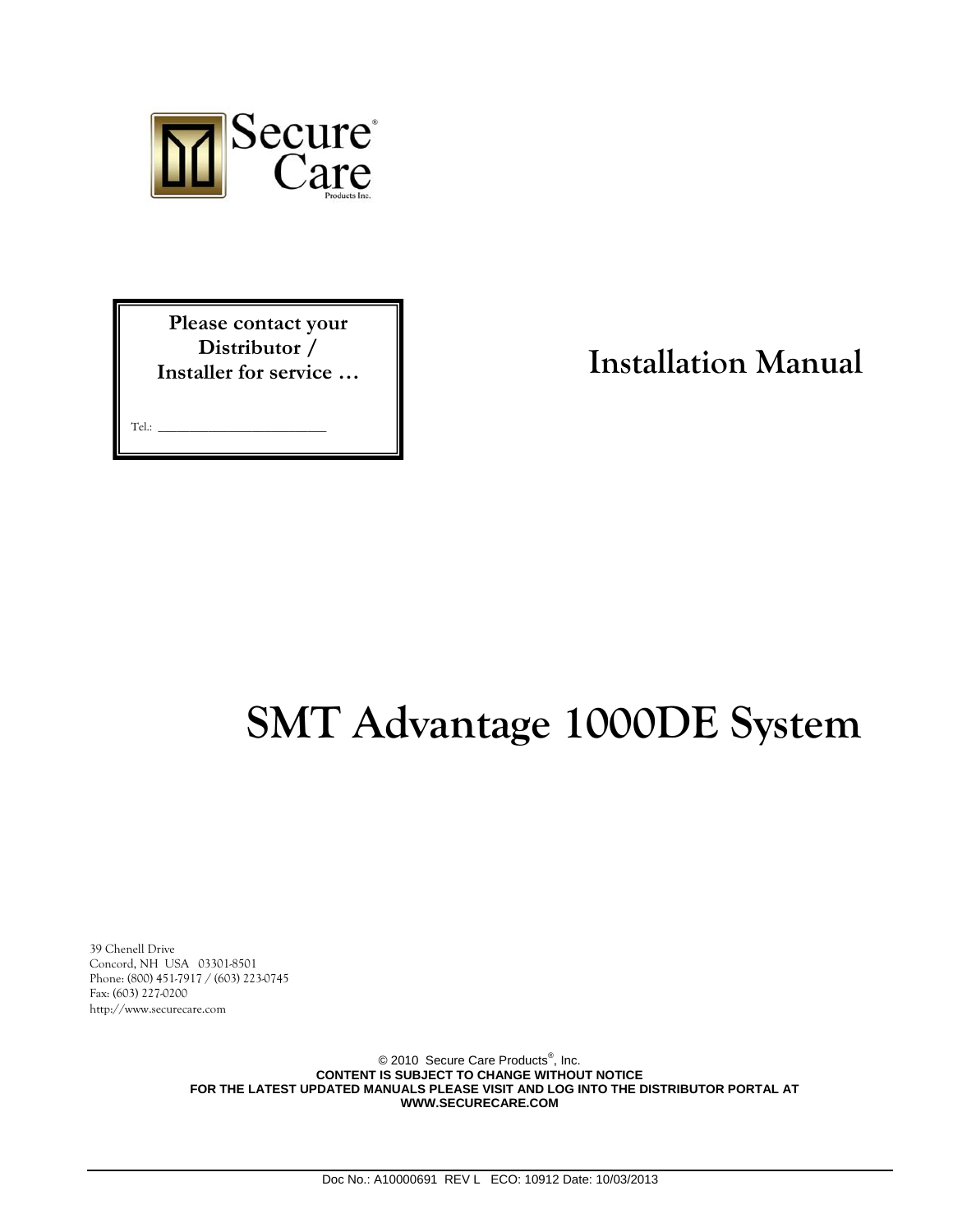# **TABLE OF CONTENTS**

| <b>SECTION 1 IMPORTANT NOTICES</b><br>6                        |                |
|----------------------------------------------------------------|----------------|
| <b>SECTION 2 SYSTEM BLOCK DIAGRAM</b><br>9                     |                |
| <b>SECTION 3 POWER REQUIREMENTS</b><br>10                      |                |
| Power Supply for Exit Panel                                    |                |
| <b>SECTION 4 TYPICAL INSTALLATION</b>                          | 12             |
| <b>SECTION 5 SPECIFICATIONS</b>                                | 13             |
| <b>SECTION 6 SYSTEM COMPONENTS</b>                             | 14             |
| <b>SECTION 7 STANDARD FEATURES</b>                             | 17             |
| <b>SECTION 8 INSTALLATION AND CONNECTIONS</b>                  | 18             |
| 4 & 8 Channel Nurse Station Connections                        | 18             |
| 203/204 LED Nurse Station Annunciator<br>A02030901 (A02040901) | 18<br>18       |
| <b>Scepter Antenna Connections</b>                             | 20             |
| <b>Multiple Scepter Antenna Connections</b>                    | 21             |
| Adjusting Range on the SMT ADV 1000DE Exit Panel.              | 22             |
| <b>Magnetic Door Contact Connections</b>                       | 23             |
| <b>Elevator Connections</b><br>24                              |                |
| 25<br><b>Remote Keypad Connections</b>                         |                |
| <b>Electromagnetic Lock Connections</b>                        |                |
| <b>Delayed Egress Connections</b>                              |                |
| <b>Push Button Connections</b>                                 |                |
| 28<br><b>Fire Alarm Connections</b>                            |                |
| <b>SECTION 9</b><br><b>PROGRAMMING INSTRUCTIONS</b>            | 29             |
| Programming the PM Feature                                     | 30             |
| Doc No.: A10000691 REV L ECO: 10912 Date: 10/03/2013           | $\overline{2}$ |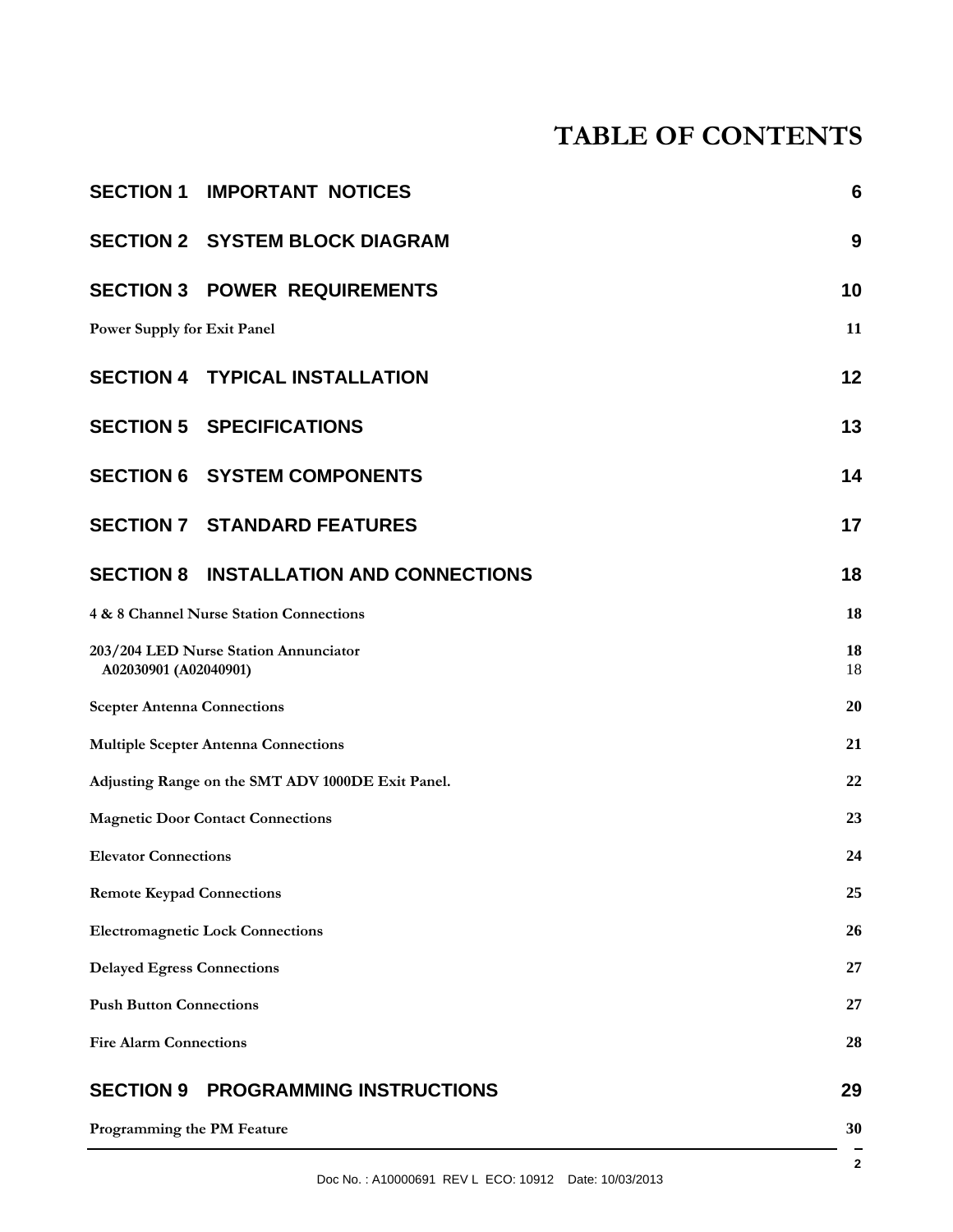| <b>Delayed Egress Release Time</b>                                      | 33 |
|-------------------------------------------------------------------------|----|
| No Code/ Irreversible Delayed Egress                                    | 33 |
| <b>Latching Fire Alarm</b>                                              | 34 |
| <b>Life Safety Lock</b>                                                 | 34 |
| <b>Silent Fire Alarm</b>                                                | 34 |
| <b>Delayed Egress Activation Time</b>                                   | 34 |
| <b>TESTING THE PERIMETER ACCESS CONTROL</b><br><b>SECTION 10</b>        | 34 |
| RECOMMENDED WEEKLY TESTING                                              | 35 |
| Testing the Patient Escort and Anti-tailgate Features                   | 35 |
| <b>Testing the Remote Keypad</b>                                        | 35 |
| <b>Testing the Remote Push Button</b>                                   | 35 |
| <b>Testing the Advanced Security Mode Feature</b>                       | 35 |
| RECOMMENDED ANNUAL SERVICE                                              | 35 |
| <b>Battery Replacement</b>                                              | 35 |
| TESTING THE DELAYED EGRESS MAGNETIC LOCKING SYSTEM<br><b>SECTION 11</b> | 36 |
| RECOMMENDED WEEKLY TESTING                                              | 36 |
| Testing the Patient Escort and Anti-tailgate Features                   | 36 |
| <b>Testing the Delayed Egress Feature</b>                               | 36 |
| <b>Testing the Remote Keypad</b>                                        | 36 |
| <b>Testing the Remote Push Button</b>                                   | 36 |
| <b>Testing the Advanced Security Mode Feature</b>                       | 36 |
| RECOMMENDED MONTHLY TESTING                                             | 37 |
| <b>Fire Alarm Release Test</b>                                          | 37 |
|                                                                         |    |
| <b>SECTION 12 REPLACEMENT PARTS LIST</b>                                | 38 |
| SECTION 13 GENERAL PRODUCT WARRANTY STATEMENT                           | 39 |
| 1. Notices                                                              | 39 |
| 2. Limited Warranty                                                     | 41 |

3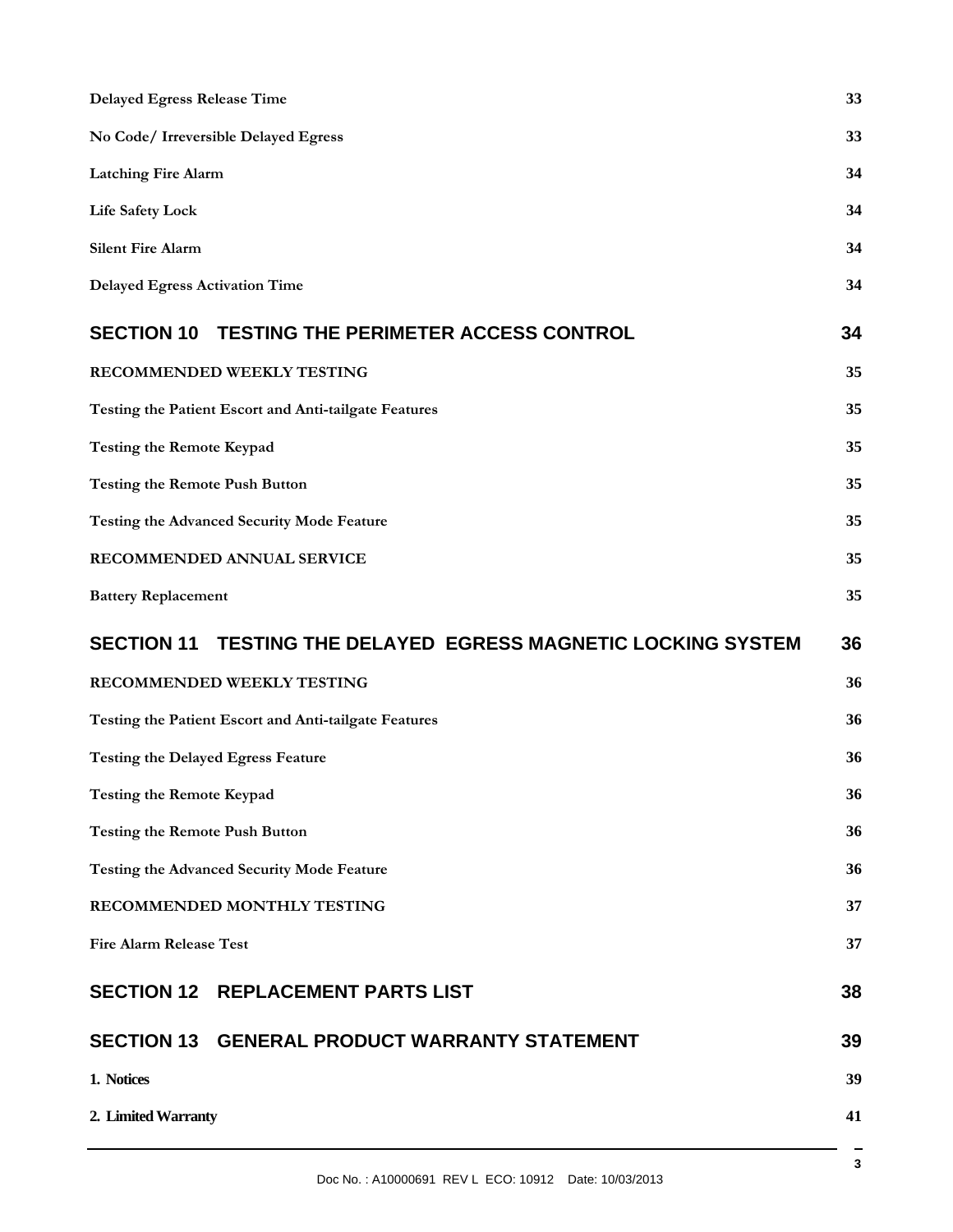| 3. Limitations of Liability                | 41 |
|--------------------------------------------|----|
| 4. Governing Law and Arbitration           | 42 |
| 5. Severability                            | 42 |
| 6. Waiver                                  | 43 |
| <b>SECTION 14 COMPLIANCE STATEMENTS</b>    | 44 |
| APPENDIX A CALIFORNIA FIRE MARSHAL LISTING | 46 |
| APPENDIX B CARD ACCESS INPUT MODE          | 47 |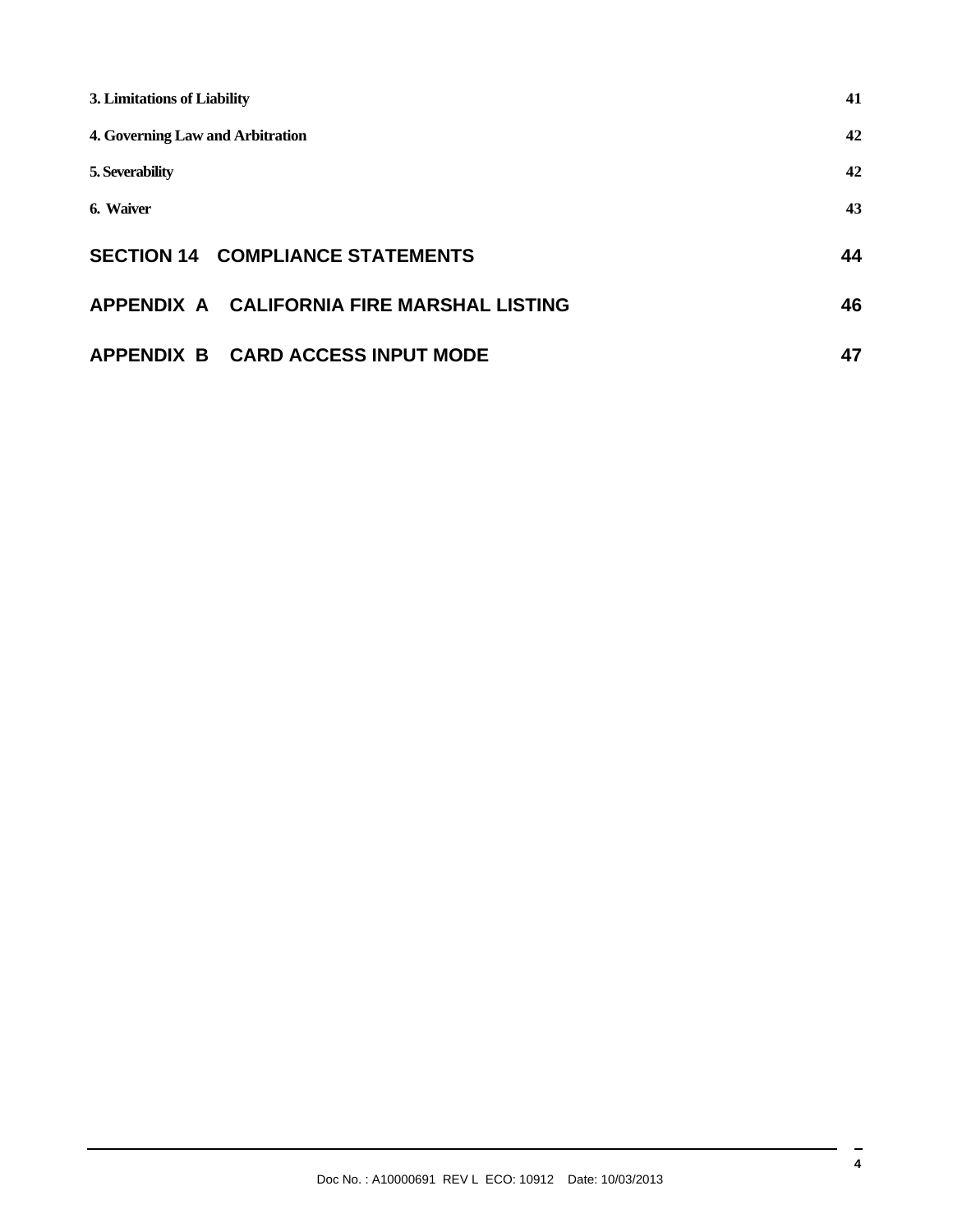# **INDEX OF FIGURES**

| Figure 2-1  | <b>System Block Diagram</b>                                                          | $\boldsymbol{9}$ |
|-------------|--------------------------------------------------------------------------------------|------------------|
| Figure 3-1  | <b>SMT Advantage 1000DE Power Requirements</b>                                       | 10               |
| Figure 6-1  | <b>SMT Advantage 1000DE Exit Panel Front View</b>                                    | 14               |
| Figure 6-2  | <b>SMT Advantage 1000DE Exit Panel Rear Connections View</b>                         | 14               |
| Figure 6-3  | <b>Flush Mount Back Box</b>                                                          | 15               |
| Figure 6-4  | <b>Surface Mount Box</b>                                                             | 16               |
| Figure 8-1  | <b>Single or Double Nurse Station Connections</b>                                    | 18               |
| Figure 8-2  | <b>Nurse Station Front View</b>                                                      | 18               |
| Figure 8-3  | <b>SMT Advantage 1000DE to Sounder Connections</b>                                   | 19               |
| Figure 8-4  | <b>Single Antenna Connections</b>                                                    | 20               |
| Figure 8-5  | <b>Double Scepter Connection</b>                                                     | 21               |
| Figure 8-6  | <b>Scepter Antenna Location for Double Door</b>                                      | 21               |
| Figure 8-7  | <b>Range Adjustment Potentiometer</b>                                                | 22               |
| Figure 8-8  | <b>SMT Advantage 1000DE to Magnetic Door Contact Connections</b>                     | 23               |
| Figure 8-9  | <b>SMT Advantage 1000DE to two Magnetic Door Contacts Connections</b>                | 23               |
| Figure 8-10 | <b>SMT Advantage 1000DE to Elevator Control Connections</b>                          | 24               |
| Figure 8-11 | <b>SMT Advantage 1000DE to Remote Keypad Connection</b>                              | 25               |
| Figure 8-12 | <b>SMT Advantage 1000DE to Electromagnetic Lock Connections</b>                      | 26               |
| Figure 8-13 | SMT Advantage 1000DE to Two Electomagnetic Locks Connections.                        | 26               |
| Figure 8-14 | <b>SMT Advantage 1000DE to a Single Delayed Egress Switch Connections.</b>           | 27               |
| Figure 8-15 | <b>SMT Advantage 1000DE to Double Delayed Egress Switch Connections.</b>             | 27               |
| Figure 8-16 | SMT Advantage 1000DE to a Momentary Push Button Connections.                         | 28               |
| Figure 8-17 | <b>SMT Advantage 1000DE to Fire Alarm Control Panel.</b>                             | 28               |
| Figure 8-18 | <b>Multiple SMT Advantage 1000DE Panels to Fire Alarm Control Panel Connections.</b> | 29               |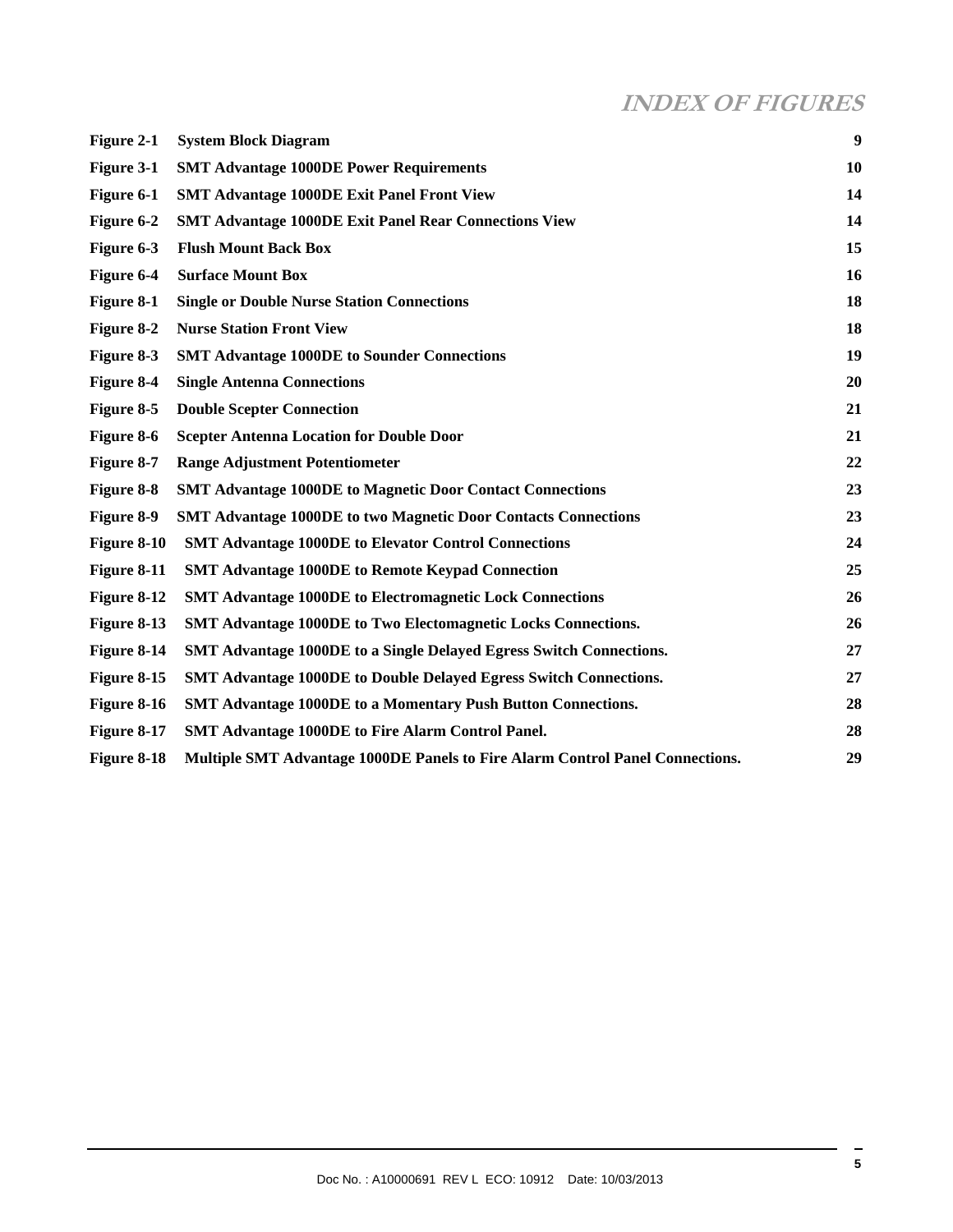# **SECTION 1 IMPORTANT NOTICES**

# **PLEASE READ THIS MANUAL BEFORE BEGINNING THE INSTALLATION OF A SECURE CARE SYSTEM**

This installation manual is provided for reference by purchasers and installers of Secure Care Products, Inc.'s ("Secure Care's") systems. This manual is not intended as a catalog of warnings for the protection of anyone or as a substitute for obtaining professional training or assistance in the design of a facility's security procedures and systems, or in the installation, setup, testing, support, operation, maintenance, repair or use of Secure Care's systems. Nothing in this manual modifies the terms of Secure Care's General Product Warranty Statement or of any written agreement signed by Secure Care or creates further warranties or extends benefits of any sort to anyone beyond those already expressly established in Secure Care's General Product Warranty Statement and in any written contract signed by Secure Care.

#### **1. Secure Care is Not Responsible for the Locks**

 ALL LOCKS USED WITH SECURE CARE'S SYSTEM ARE DESIGNED, MANUFACTURED, LABELED AND DELIVERED SOLELY BY AN INDEPENDENT VENDOR OVER WHOM SECURE CARE HAS NO CONTROL AND FOR WHOSE ACTIONS OR FAILURES TO ACT SECURE CARE DISCLAIMS ALL RESPONSIBILITY. REGARDLESS OF WHETHER THE LOCKS CARRY SECURE CARE'S LOGO OR NAME OR ANY OTHER TRADEMARK, SERVICE MARK OR TRADE NAME USED OR CLAIMED BY SECURE CARE, SECURE CARE DISCLAIMS ALL WARRANTIES, EXPRESS OR IMPLIED, WITH RESPECT TO THE LOCKS AND/OR THEIR USE WITH OR OPERATION IN THE SECURE CARE SYSTEM, INCLUDING, WITHOUT LIMITATION, ALL IMPLIED WARRANTIES OF MERCHANTABILITY, FITNESS FOR A PARTICULAR PURPOSE, TITLE AND/OR NON-INFRINGEMENT. SECURE CARE ALSO DISCLAIMS ALL OBLIGATIONS WITH RESPECT TO THE LOCKS AND/OR THEIR USE WITH OR OPERATION IN THE SECURE CARE SYSTEM THAT MIGHT OTHERWISE ARISE OR BE IMPLIED FROM THE FACT THAT SUCH LOCKS CARRY SECURE CARE'S LOGO OR NAME OR ANY OTHER TRADEMARK, SERVICE MARK OR TRADE NAME USED OR CLAIMED BY SECURE CARE OR FROM THE DELIVERY OR INSTALLATION OF THE LOCKS WITH SECURE CARE SOFTWARE, PARTS AND/OR PRODUCTS OR FROM A COURSE OF DEALING OR USAGE IN TRADE. ALL RESPONSIBILITY FOR DESIGNING, MANUFACTURING, LABELING AND WARNING OF HIDDEN DEFECTS OR DANGERS IN THE LOCKS AND/OR THEIR USE WITH AND OPERATION IN THE SECURE CARE SYSTEM RESTS EXCLUSIVELY WITH THE INDEPENDENT VENDOR, AND ANY CLAIMS, COSTS, DAMAGES OR LIABILITIES ARISING FROM THE LOCKS AND/OR THEIR USE WITH OR OPERATION IN THE SECURE CARE SYSTEM SHALL BE MADE SOLELY AGAINST THE INDEPENDENT VENDOR.

#### **2. Secure Care Is Not Responsible for The Computer Hardware.**

 IF YOU PURCHASE COMPUTER HARDWARE THROUGH SECURE CARE AND REQUEST THAT SECURE CARE SOFTWARE BE INSTALLED AND TESTED ON THAT HARDWARE AT THE FACTORY, SECURE CARE WARRANTS ONLY THAT THE HARDWARE AND THE SOFTWARE PACKAGES WERE INSTALLED, SET-UP AND TESTED PRIOR TO SHIPMENT IN ACCORDANCE WITH ALL SECURE CARE PRODUCT MANUALS AND THAT, AT THE TIME THE HARDWARE AND THE SOFTWARE PACKAGES WERE FINALLY INSPECTED AT THE FACTORY, THEY WERE PERFORMING (SUBJECT TO SECURE CARE'S SPECIFIED TOLERANCES) IN ACCORDANCE WITH SECURE CARE'S SPECIFICATIONS. SECURE CARE WILL NOT BE RESPONSIBLE FOR ANY DEFECTS IN OR PROBLEMS CAUSED BY THE HARDWARE, ALL CLAIMS FOR WHICH MUST BE MADE TO THE HARDWARE MANUFACTURER AND/OR VENDOR. SECURE CARE DISCLAIMS ALL WARRANTIES, EXPRESS OR IMPLIED, WITH RESPECT TO THE HARDWARE AND/OR ITS USE WITH OR OPERATION IN THE SECURE CARE SYSTEM, INCLUDING, WITHOUT LIMITATION, ALL IMPLIED WARRANTIES OF MERCHANTABILITY, FITNESS FOR A PARTICULAR PURPOSE, TITLE AND/OR NON-INFRINGEMENT. SECURE CARE ALSO DISCLAIMS ALL OBLIGATIONS WITH RESPECT TO THE HARDWARE AND/OR ITS USE WITH OR OPERATION IN THE SECURE CARE SYSTEM THAT MIGHT OTHERWISE ARISE OR BE IMPLIED FROM THE FACT THAT SUCH HARDWARE CARRIES SECURE CARE'S LOGO OR NAME OR ANY OTHER TRADEMARK, SERVICE MARK OR TRADE NAME USED OR CLAIMED BY SECURE CARE OR FROM THE DELIVERY OR INSTALLATION OF THE HARDWARE WITH SECURE CARE SOFTWARE, PARTS AND/OR PRODUCTS OR FROM A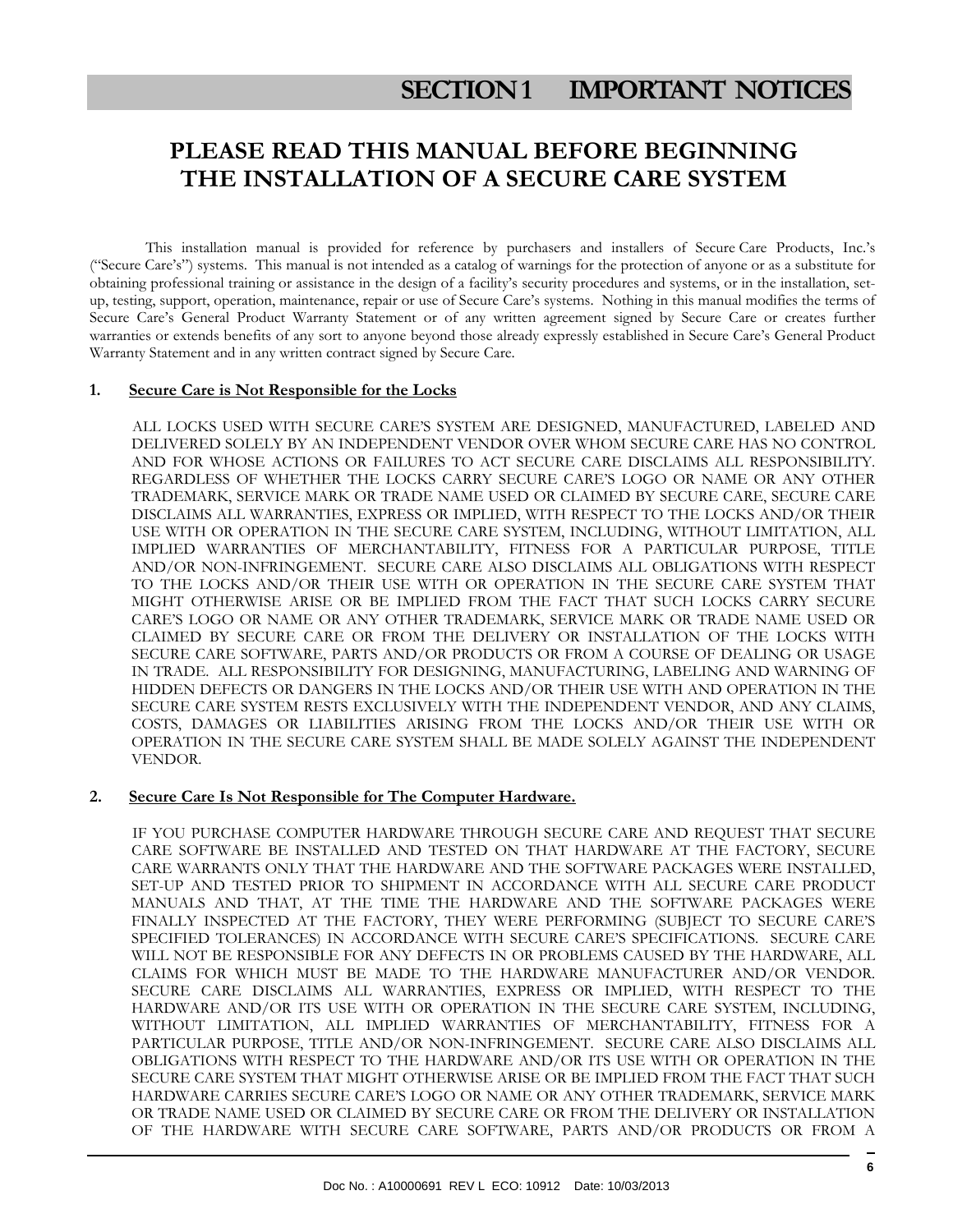COURSE OF DEALING OR USAGE IN TRADE. ALL RESPONSIBILITY FOR DESIGNING, MANUFACTURING, LABELING AND WARNING OF HIDDEN DEFECTS OR DANGERS IN THE HARDWARE AND/OR ITS USE WITH AND OPERATION IN THE SECURE CARE SYSTEM RESTS EXCLUSIVELY WITH THE HARDWARE MANUFACTURER AND/OR VENDOR, AND ANY CLAIMS, COSTS, DAMAGES OR LIABILITIES ARISING FROM THE HARDWARE AND/OR ITS USE WITH OR OPERATION IN THE SECURE CARE SYSTEM SHALL BE MADE SOLELY AGAINST THE HARDWARE MANUFACTURER AND/OR VENDOR.

#### **3. Several Factors Outside the Secure Care System Can Affect its Performance**

 Secure Care's software, parts and products are designed for operation in a wireless system. However, the range, performance, and predictability of any wireless system, including Secure Care's, is dependent on several factors, including, but not limited to, the following: building structure; environmental extremes (e.g., temperature, earth tremors, air pollution, etc.); the proximity of other wireless devices; the presence of variable speed products; sources of Radio Frequency Interference (RFI); physical orientation and positioning of the equipment; and sources of Electro Static Discharge (ESD). Secure Care is not responsible for the effect of these types of factors on operation of its software, parts and products and disclaims all responsibility for any claim relative thereto.

#### 4. **The Secure Care System Must be Properly Installed**

Secure Care's system must be installed, set-up, tested, supported, operated, maintained, repaired and used only in accordance with all manuals and instructions (including the user, installation, technical and other manuals) issued by Secure Care (the "Product Manuals"). It is your responsibility to assure that any person who might be installing, setting-up, testing, supporting, maintaining or repairing the Secure Care system knows the contents of and has access to the Product Manuals and has successfully completed Secure Care technical training. It is also your responsibility to assure that any person who might be operating or using this Product knows the contents of and has access to the Product Manuals and has successfully completed Secure Care in-service training. Secure Care can not be responsible for performance problems caused by a failure to follow prescribed and appropriate procedures for installation, set-up, testing, support, operation, maintenance, repair and use.

All adjustable features on new and repaired Secure Care software, parts and products are shipped with "factory default" settings. These "factory default" settings may not comply with building and life safety codes or other applicable laws and regulations in the location where they are installed or operated. Secure Care strongly recommends, therefore, that the settings on all Secure Care software, parts and products be checked and, if necessary, reset to comply with local building and life safety codes and other applicable laws and regulations at the time of any installation, set-up, testing, support, maintenance or repair.

#### 5. **Performance of the Secure Care System Software Depends on Proper Maintenance**

Secure Care's system is driven by software. However, the performance and reliability of any software-driven system depends on adequately maintaining the recommended minimum configuration of computing platform, operating systems and applications programs and on regularly performing industry-standard and application-specific backup processes. If recommended minimum configurations of computing platform, operating systems, and applications programs are not adequately maintained, or if appropriate backups are not regularly performed, the software may not drive the system as intended. Secure Care is not responsible for operational problems caused by a failure to perform these maintenance and backup procedures and disclaims all responsibility for any claim relative thereto.

#### 6. **Only a Qualified Service Technician Should Work on a Secure Care System**

Secure Care does not authorize, and strongly recommends against, any installation or field replacement of software, parts or products by untrained contractors or facility staff. Such work can be hazardous, can render the system ineffective and will void any Secure Care warranty or liability that might otherwise relate to the system.

Before any software, parts or products which have been designed and manufactured by Secure Care can be safely installed, set-up, tested, supported, maintained or repaired, technical training in accordance with standards established by Secure Care is required. Regardless of how Secure Care's software, parts or products are obtained, they should not be installed, set-up, tested, supported, maintained or repaired by any person who has not satisfactorily completed that technical training (a "qualified service technician".) When Secure Care's software, parts or products are sold separately from installation services, it is assumed that only a qualified service technician will conduct any installation, set-up, testing, support,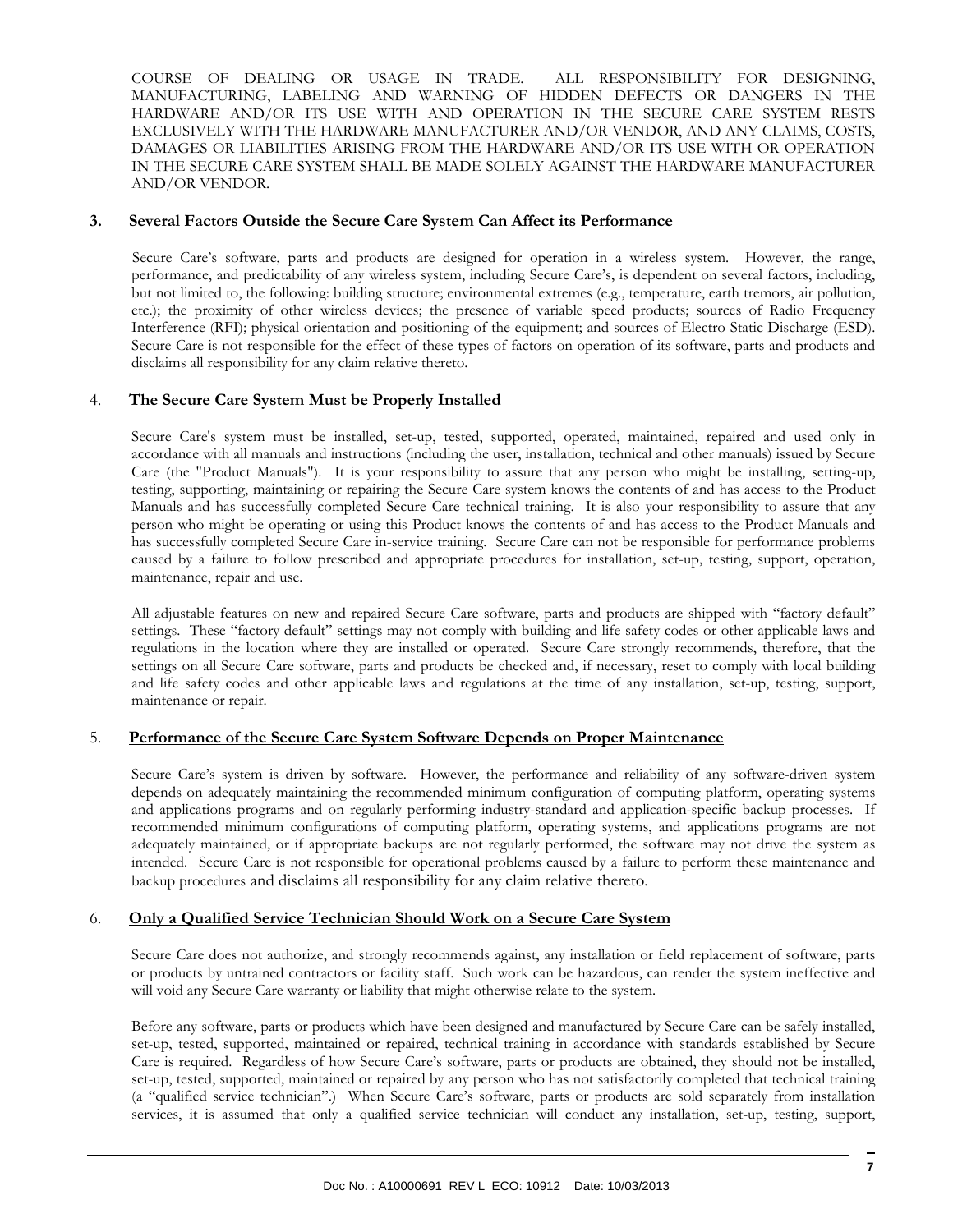maintenance or repair involving that software, part or products.

#### 7. **Any Work Must Comply with Electrical and Life Safety Codes**

It is important that any installation, set-up, testing, support, operation, maintenance, repair or use involving the system comply with all local and national electrical and life safety codes. If you have any questions about compliance with those codes, please contact your local authorities.

#### 8. **Immediately Have Replacements or Repairs Checked On-Site by a Qualified Service Technician**

Secure Care receives and responds to telephone and dial-in inquires (the "Help Line") about its software, parts and products for the purpose of discussing users' experiences with Secure Care's system, helping users better understand how their systems work, and providing ideas about what may be causing difficulties. However, Secure Care cannot accurately diagnose the cause of any problems or give complete instructions on how to fix problems over the telephone or Internet. The only way to assure that software, parts or products are installed, set-up, tested, supported, maintained or repaired correctly or that a Secure Care system is functioning properly is to have it examined on site by a qualified service technician. In addition, Secure Care software, parts and products cannot be operated or used correctly by anyone who has not successfully completed Secure Care in-service training. Secure Care's Help Line is not a substitute for on-site diagnosis and servicing by a qualified service technician or for successful completion of Secure Care in-service training. Secure Care strongly recommends that any installation, set-up, testing, support, maintenance or repair of a system that is performed by a person who has not satisfactorily completed technical training in accordance with standards established by Secure Care be immediately checked on-site by a qualified service technician.

WARNING: EVEN SLIGHT MODIFICATIONS TO THE SYSTEM OR CHANGES IN THE OPERATING ENVIRONMENT MAY CAUSE SECURE CARE'S SYSTEM TO MALFUNCTION. THE ONLY WAY TO ASSURE THAT SECURE CARE'S SYSTEM HAS BEEN INSTALLED, SET-UP, TESTED, SUPPORTED, MAINTAINED AND REPAIRED CORRECTLY IS TO HAVE A QUALIFIED SERVICE TECHNICIAN DO THE WORK.

#### **9. The Secure Care System is not a Substitute for Careful Identification and Monitoring by Professional Staff**

Secure Care's software, parts and products have been designed to augment a facility's reasonable procedures for protecting residents, patients, and infants. However, no system or combination of procedures and equipment can eliminate all risk or assure complete security. Secure Care's system is not intended as a substitute for the careful identification and monitoring of residents, patients, and infants by a facility's professional staff.

Revised 11/16/07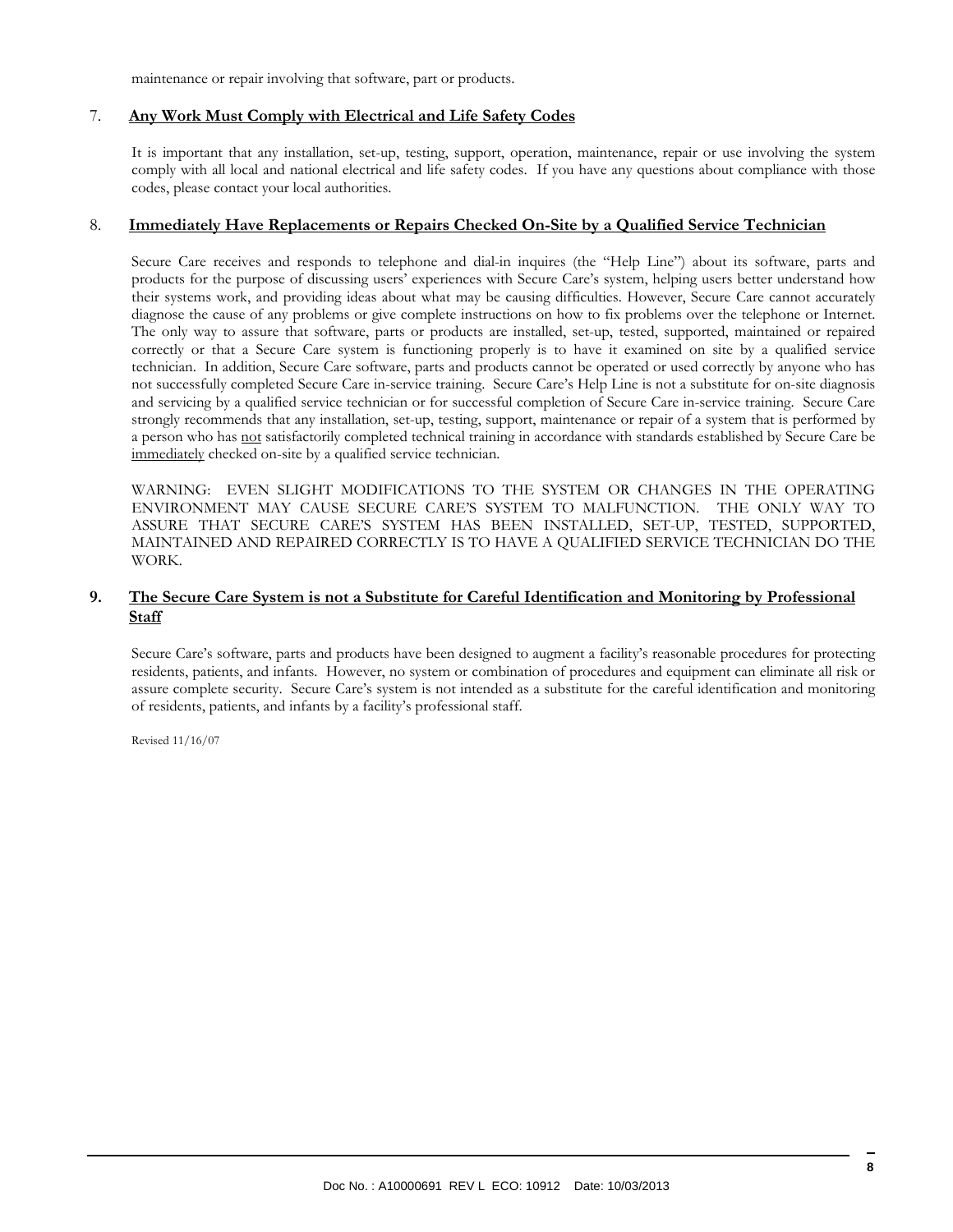# **SECTION 2 SYSTEM BLOCK DIAGRAM**

#### **A01350691 ADV 1000DE System Block Diagram Fig. 2**



#### **Typical Installation Wiring Diagram**

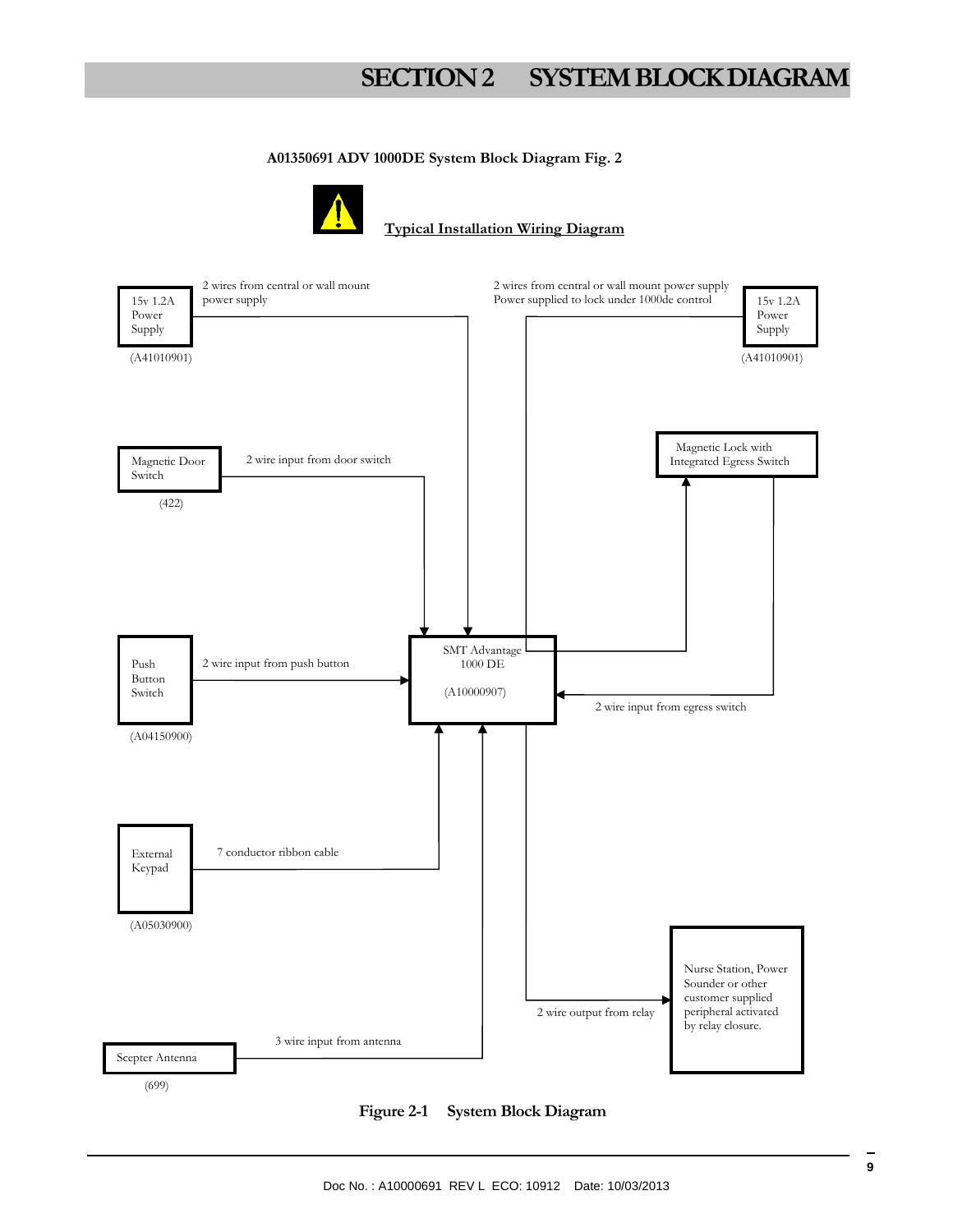# **SECTION 3 POWER REQUIREMENTS**

#### **NOTE**: **A Secure Care approved central power supply (A40020901) may be used in place of wall mount power supplies**

A non switched 110VAC (overseas 220AC) duplex outlet (2A) is required within 12 feet (3.7 meters) of each SMT Advantage 1000DE Exit location if a wall mount power supply is used.

SMT Advantage 1000DE can be powered from a (Ratings: Input: 100-240VAC, 50/60 Hz 38VA; Output: 15VDC, 1.2A) wall mount local power supply (SCP# A41010901). An optional Electronic Security Devices STS-10CEELACI16CL (Ratings: Input: 110/220/230VAC; Output: 12VDC, 8A) central power supply (SCP# A40020901) may be used to power several 1000DE's. The use of emergency power circuits are highly recommended due to possible facility power failures

**NOTE: Do not extend the power supply cord attached to the wall mount supply. The maximum distance the duplex outlet should be from the SMT Advantage 1000DE is 12 feet (3.7 meters).** 



**Figure 3-1 SMT SMT Advantage 1000DE Power Requirements**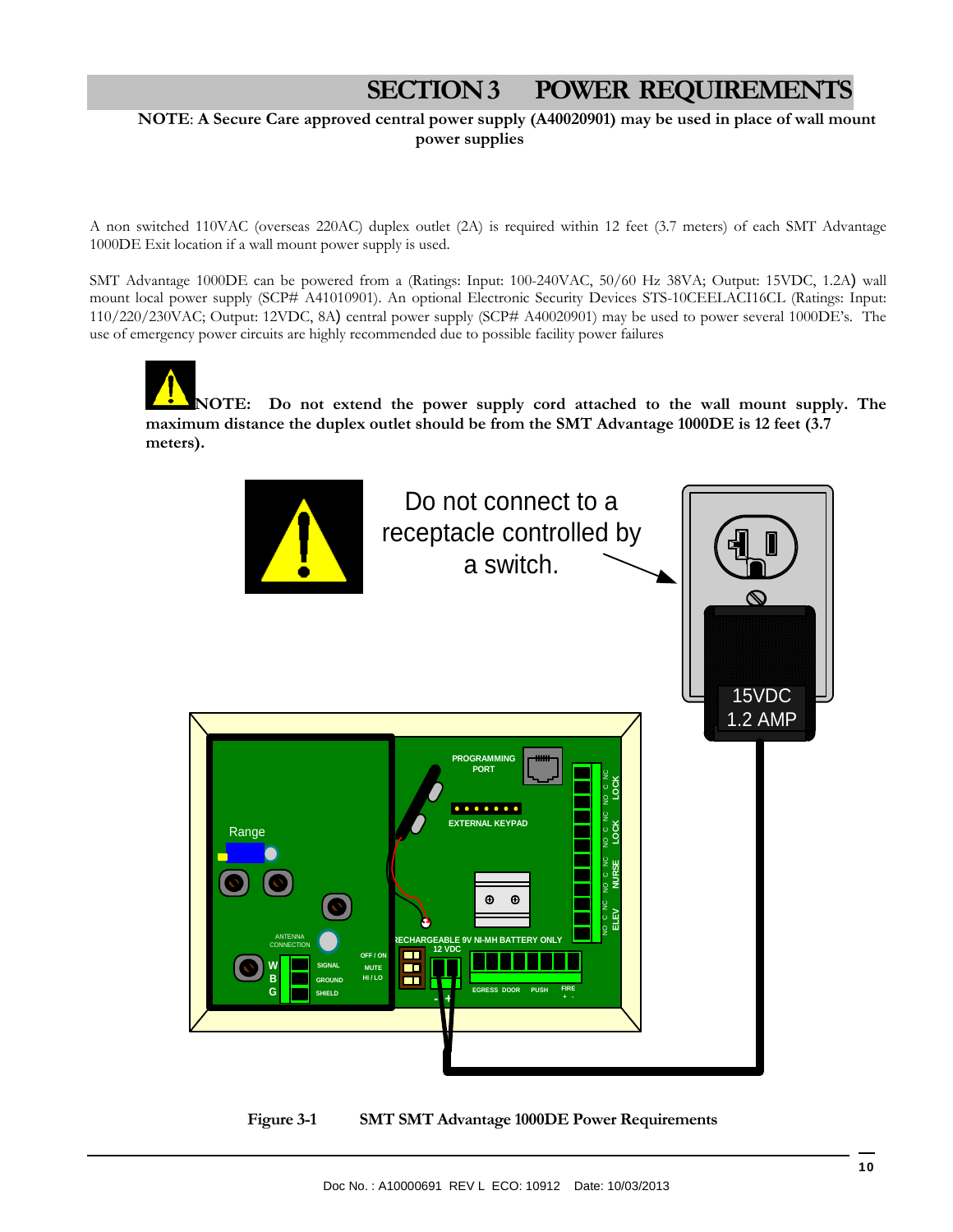# **SECTION 3 POWER REQUIREMENTS**

![](_page_10_Figure_1.jpeg)

### **Power Supply for Exit Panel**

**Power wire is UL requirement. Failure to use this wire removes UL Listing. Power Wire 14/22 Stranded Plenum (SCP Part # B60018473 ).**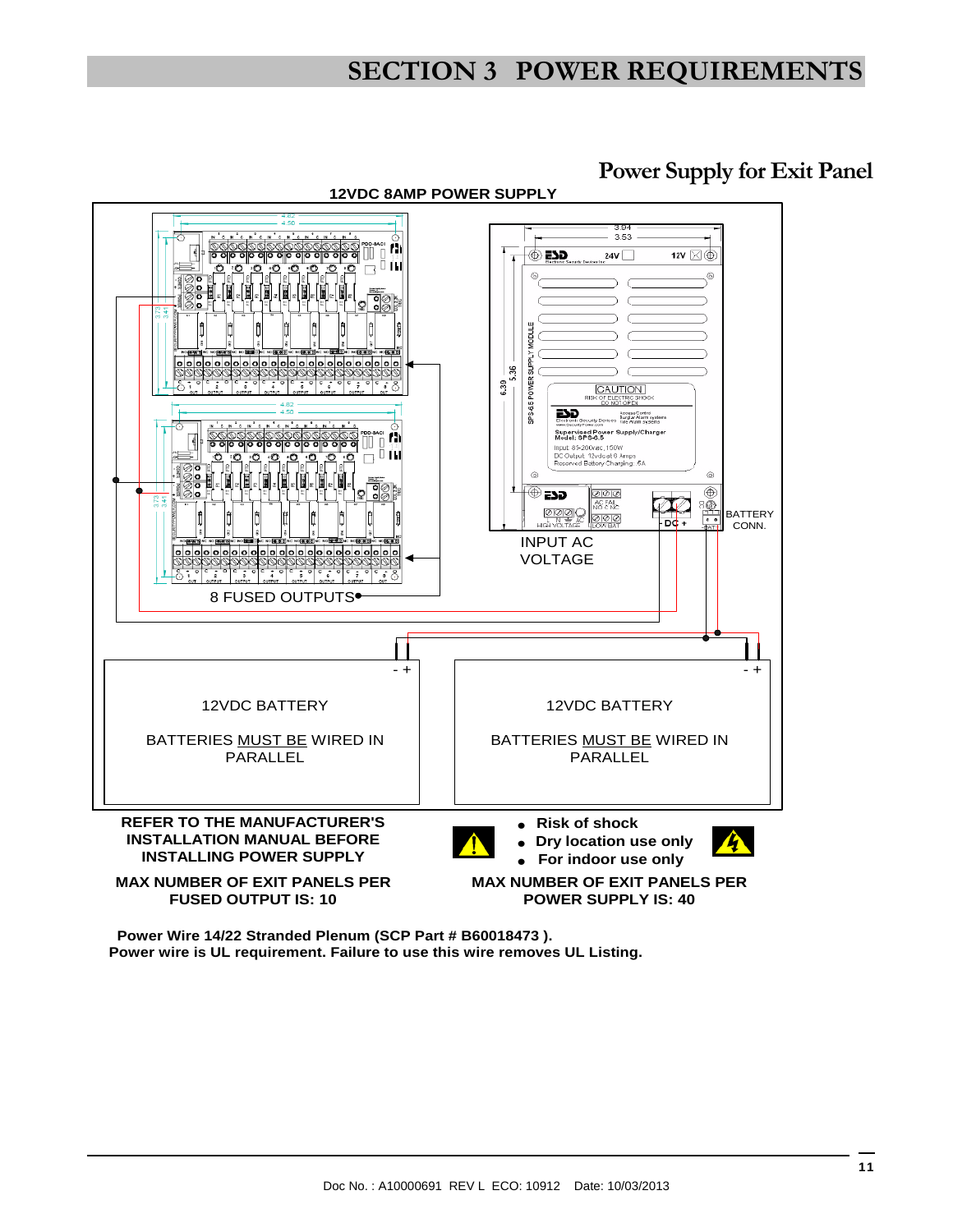# **SECTION 4 TYPICAL INSTALLATION**

- **1.** Seek prior approval from the local life/fire safety officials before installing the SMT Advantage 1000DE locking system.
- **2.** Identify all equipment to be installed and inspect for any damage that may have resulted during shipment. If damage is found, notify the carrier immediately and arrange for inspection. Be sure to retain all packing material.
- **3.** Run all Nurse Station wires.
- **4.** Determine the location of the SMT Advantage 1000DE Exit Panel and cut holes in the wallboard as needed. Install surface mount boxes if required. **Refer to Fig. 4.1**
- **5.** Mount the electromagnetic lock in strict accordance with the manufacturer's instructions.

#### **NOTE: All life safety codes and electrical codes must be strictly followed.**

- **6.** Mount the magnetic door contacts on the swing edge of the door.
- **7.** Mount the Scepter Antenna and route the cable into the Exit Panel box. (Scepter Antenna should not be mounted on metal) **Refer to Fig. 4.1**
- **8.** Route all wires into the exit panel box. (Door contact, nurse station, exit panel power, magnetic lock, etc...)
- **9.** Prepare all wires for connection to the SMT Advantage 1000DE Exit Panel.
- **10.** Determine the location for the Nurse Station and cut hole in wallboard or mount surface mount box as needed.
- **11.** Route Nurse Station cables into the mounting box and prepare wire for connection to the Nurse Station.
- **12.** Make all wiring connections as shown on the following pages.
- **13.** Plug in all power supplies and batteries on the SMT Advantage 1000DE Exit Panel as well as the Nurse Station.
- **14.** The system is now ready for tuning and testing.
- **15.** The system should now be operational and your local distributor should provide in-service training.

![](_page_11_Figure_17.jpeg)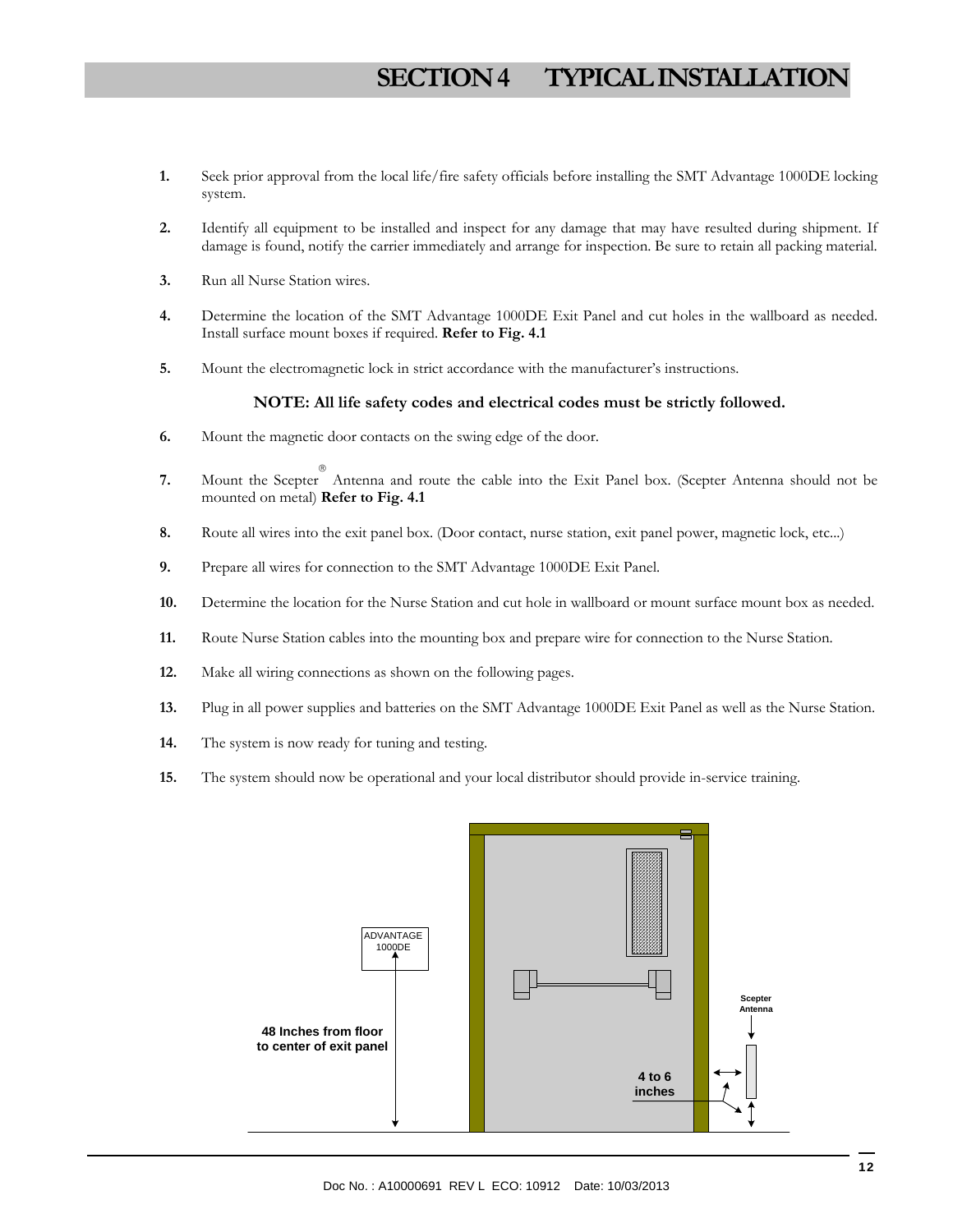# **SECTION 5 SPECIFICATIONS**

**Figure 4-1 Mounting locations examples** 

#### **This product meets UL 294 Standards**

#### **SMT ADV 1000DE**

**Input Power:** 12-15VDC, 150mA

#### **Magnetic Locks**

![](_page_12_Picture_7.jpeg)

**Input Power:** 12- 15VDC, 500mA

#### **4 Channel Monitoring Station**

![](_page_12_Picture_10.jpeg)

**Input Power:** 12-15VDC, 150mA

#### **8 Channel Monitoring Station**

![](_page_12_Picture_13.jpeg)

**Input Power:** 12-15VDC, 300mA

 Plenum Shielded Fire Wire: 1 pair 16 AWG, part number B60000438 Plenum Shielded Nurse Station Wire: 1 pair 22 AWG, part number B60000429 Plenum Shielded Scepter Antenna Wire: 1 pair 22 AWG, part number B60000429 Plenum Shielded Lock Wire: 3 pair 22 AWG, part number B60000440 Plenum Shielded Power Wire: 1 pair 14 AWG, part number B60018473

**NOTE: The magnetic lock is connected to the normally open side of the relay and closes upon activation. Lock relays are activated by the presence of a valid transmitter. Lock relays will remain in a locked state while a valid transmitter is within the detection area of the SMT Advantage 1000DE system.** 

**Nurse/Elevator Relay (1) DPDT Form C:** 30VDC, 1A max.

**NOTE: The Nurse and Elevator relays are activated when the SMT Advantage 1000DE Exit Panel is in an alarm state. The Nurse/Elevator relay will remain active until the SMT Advantage 1000DE Exit Panel is reset.** 

**Mounting Boxes for Exit Panels:** Flush Mount Box SCP Part #A10000210 Surface Mount Box SCP Part #401 Dimensions: 4-1/2" (H) x 6-3/8" (W)

![](_page_12_Picture_20.jpeg)

**2 hour fire rated back boxes available upon request**.

![](_page_12_Picture_22.jpeg)

 **CAUTION: Use only the DC power supply provided with these units. Use of a different DC power supply may increase the risk of fire or electric shock.**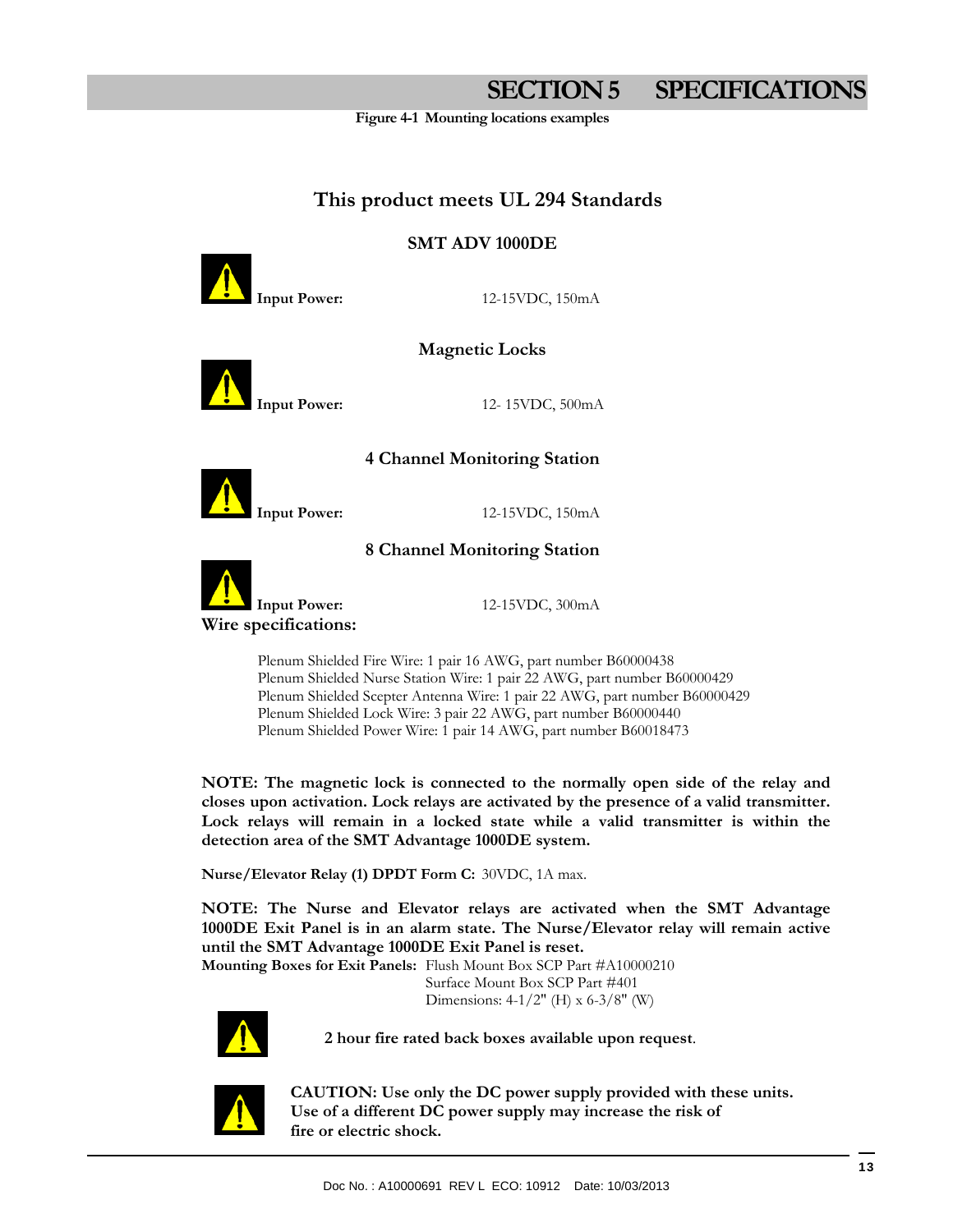# **SECTION 6 SYSTEM COMPONENTS**

![](_page_13_Picture_1.jpeg)

**Figure 6-1 SMT Advantage 1000DE Exit Panel Front View** 

![](_page_13_Figure_3.jpeg)

**Figure 6-2 SMT Advantage 1000DE Exit Panel Rear Connections View**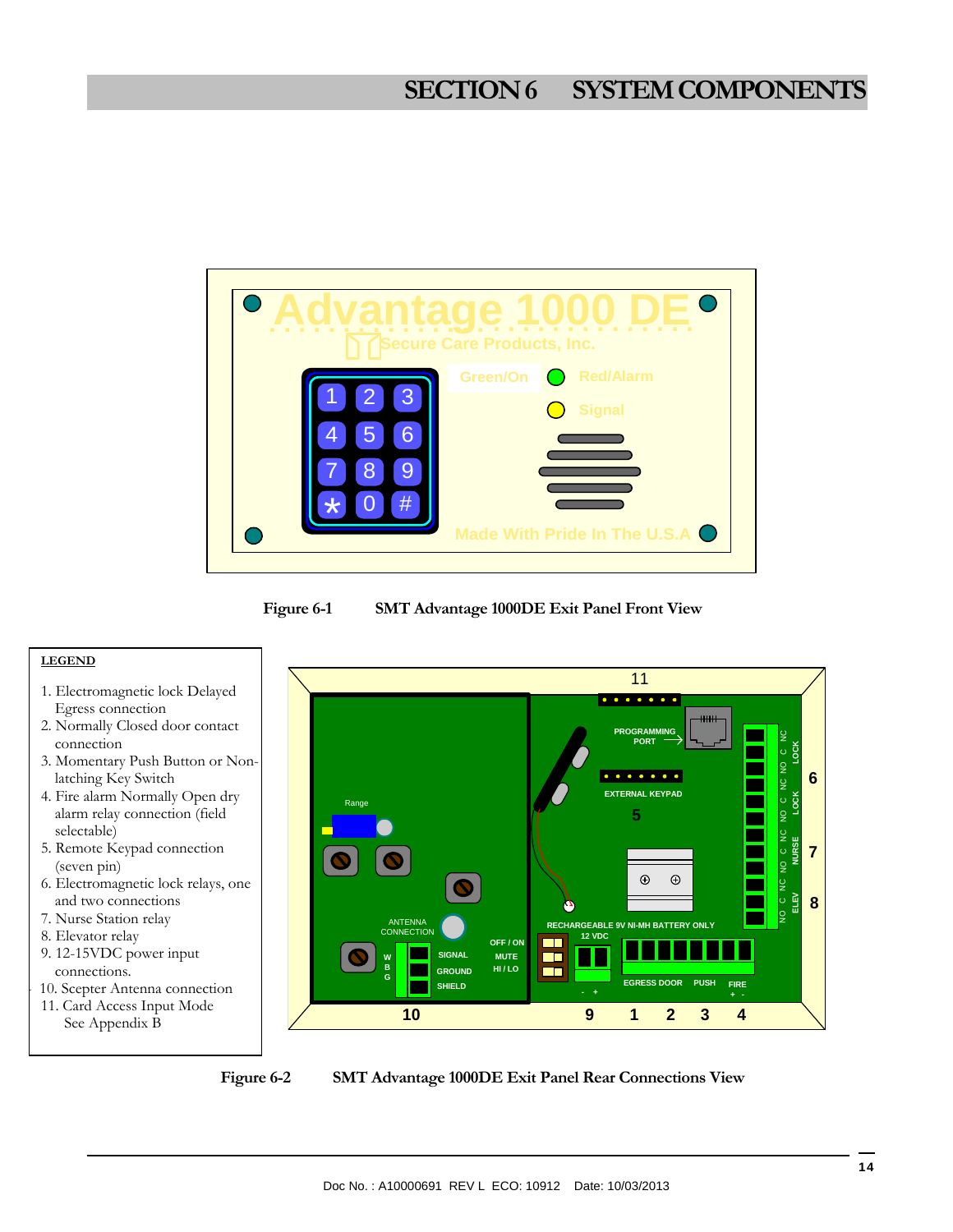# **SECTION 6 SYSTEM COMPONENTS**

# **Flush Mount Box**

**2 hour fire rated back boxes available upon request**.

![](_page_14_Figure_4.jpeg)

BEND FLAP DOWN THEN INSERT THE MADISON CLIP BETWEEN THE BOX AND SHEETROCK SLIDING THE CLIP ALL THE WAY TO THE END IN THIS CASE TO THE LEFT. THEN FOLD THE TWO FINGERS UP INTO THE BOX. DO THE SAME TO ANOTHER MADISON CLIP FOR THE TOP OF THE BOX SLIDING THE CLIP TO THE OPPOSITE SIDE OF THE FIRST CLIP.

![](_page_14_Figure_6.jpeg)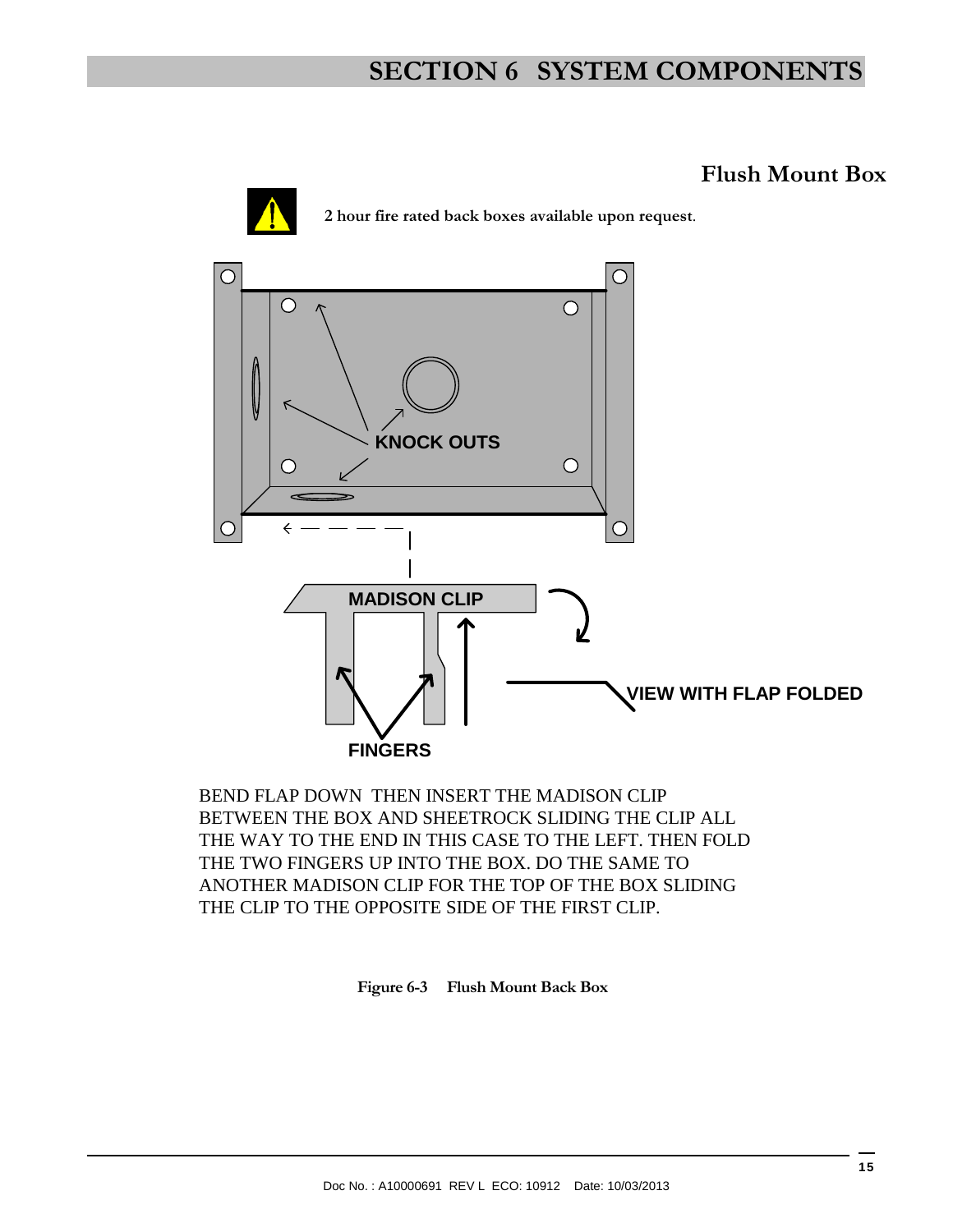# **SECTION 6 SYSTEM COMPONENTS**

![](_page_15_Picture_1.jpeg)

![](_page_15_Figure_2.jpeg)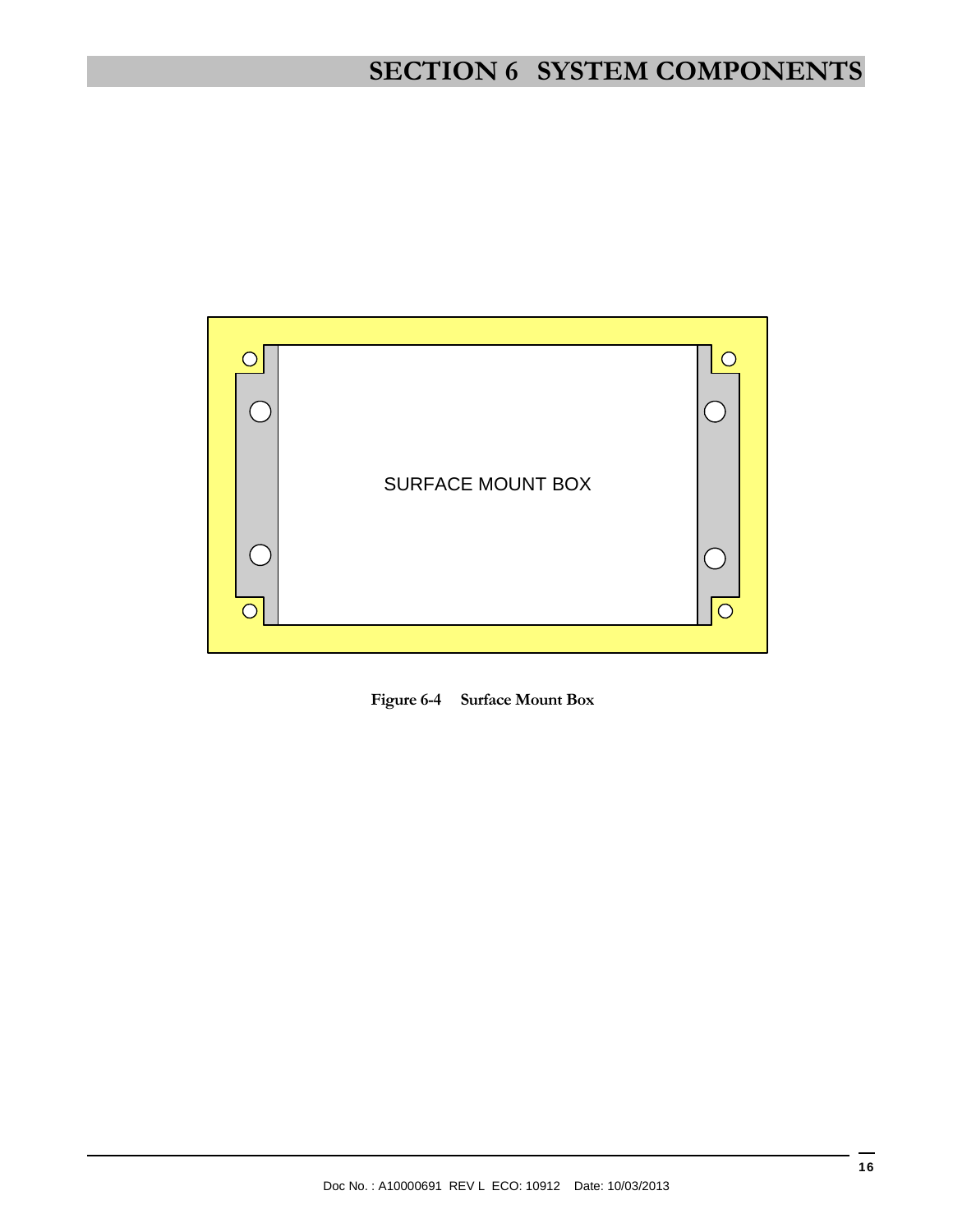# **SECTION 7 STANDARD FEATURES**

The SMT Advantage 1000DE wandering resident locking system is designed to augment your policy regarding wandering residents. If used and tested properly the system should provide many years of trouble free operation. The standard system consists of the SMT Advantage 1000DE Exit Panel, the electromagnetic lock, and one or two Scepter® Antennas, part # 699, and a set of magnetic door contacts.

The standard mode of operation for the SMT Advantage 1000DE system allows free access of the door by staff members and visitors but quietly locks the door when a monitored wandering resident approaches the door. When the resident leaves the monitored area the door unlocks and access is again available for the staff and visitors. If a staff member is escorting a monitored resident out the door, the patient escort code can be entered to allow both staff member and resident to exit without creating an alarm. There are other features of the SMT Advantage 1000DE system that can be programmed by the authorized personnel, including PM function and perimeter alarm.

Primary Reset Code: This code is used to reset an alarm condition or escort a monitored resident through a door without creating an alarm condition in normal mode. In the **Advanced Security Mode,** the primary reset code will not allow access through a door. This code should not be given to family members or visitors. Only staff members should be allowed to reset an alarm condition or escort a resident out of the building without creating an alarm.

**Secondary Reset Code:** In the **Advanced Security Mode**, the secondary code is used to escort a resident through the door. This code is also used to enter the programming mode of the system. This code should only be given to authorized staff members.

**Perimeter Monitoring Function:** This allows you to program the panel to lock and unlock the door automatically at certain times of the day whether a monitored resident is near the monitored area or not. The panels can be program so that each day of the week can have its own lock and unlock time.

**Loiter Alarm feature**: The feature when activated will create an alarm condition whenever a monitored resident remains with in the detection range of the system for a predetermined period.

**Delayed Egress Selectable Timing:** This feature allows the SMT Advantage 1000DE panels to be programmed for either 15 second release on delayed egress activation or 30 second release. Before changing to 30 seconds, you will need approval from authority having jurisdiction per NFPA 101 Life Safety Code.

**Software Version Verification:** This feature allows the user to determine which software version is installed in the SMT Advantage 1000DE.

**Latching Delayed Egress:** Enabling the latching delayed egress function of the panel allows the panel to be programmed to remain in an unlocked state whenever the delayed egress cycle has released the door and anyone has exited the facility through the door. A valid reset code entered by a staff member is required before the door is available to lock again.

#### **Advanced Security Mode:**

In Advanced Security Mode the Primary Reset Code (\*234 or equivalent) will not allow the escort of a monitored resident. The Primary Reset Code may still be used to reset an alarm condition. If a Push Button is used In Advanced Security Mode, it will not allow access while a monitored resident is in detection range. An audible alarm will sound while the Push Button is pressed and a monitored resident is nearby. In the absence of a monitored resident the push button and Primary Reset Code will work as usual. Enabling the Advanced Security Mode feature has no affect on the Secondary Reset Codes (\*567 or equivalent) operation.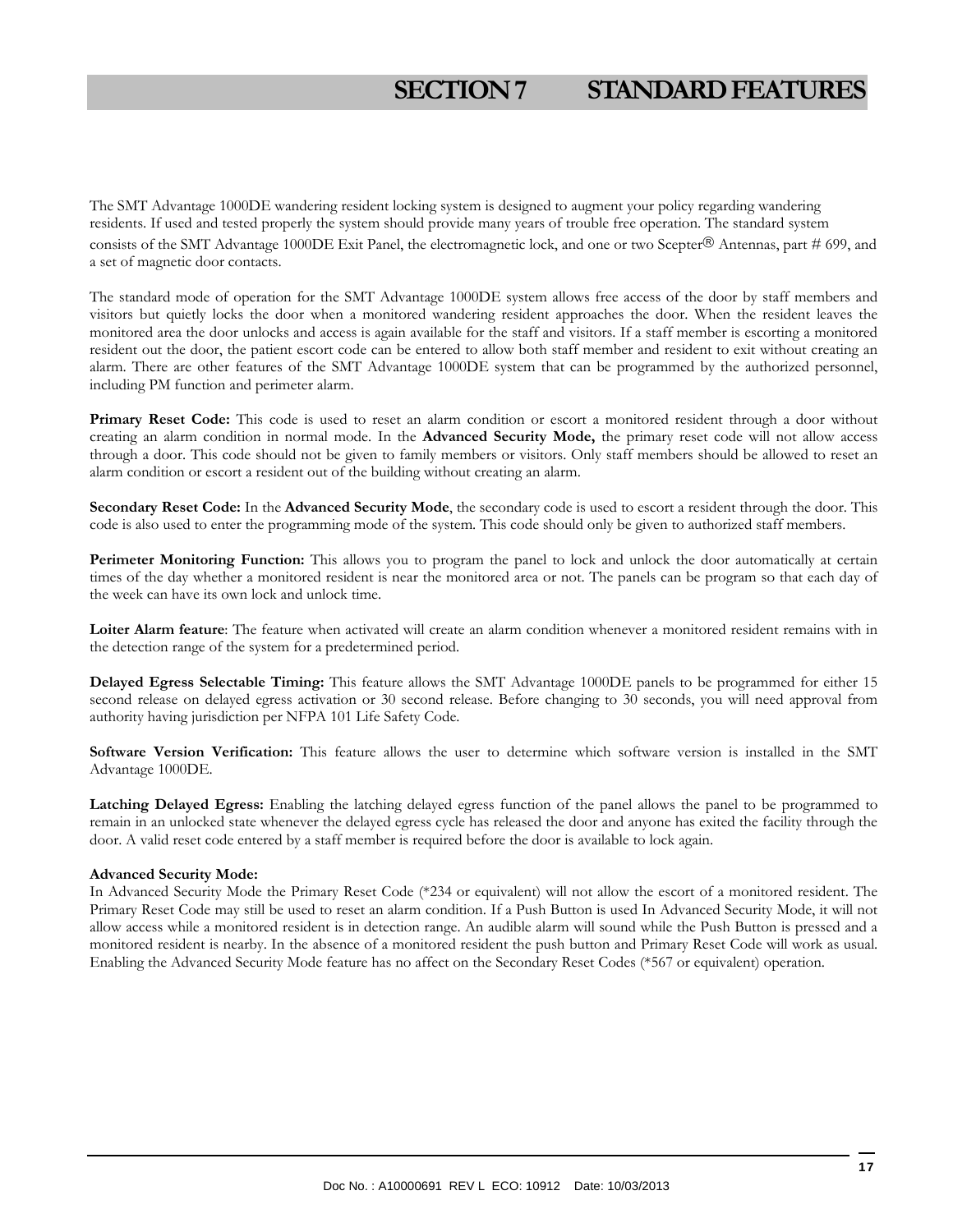# **SECTION 8 INSTALLATION AND CONNECTION**<br>
SECTION 8 INSTALLATION AND CONNECTION

### **4 & 8 Channel Nurse Station Connections**

![](_page_17_Figure_2.jpeg)

Nurse Station Part number A02030901 and A02040901

![](_page_17_Figure_4.jpeg)

### **203/204 LED Nurse Station Annunciator A02030901 (A02040901)**

The A02030901 (A02040901) Nurse Station Annunciator is a basic dry contact driven series of LED's and piezo sounders designed to provide a specific location of a device in alarm. There are no communication requirements from the field device to the annunciator. The field device can provide a dry contact closure during an alarm event. If each field device is wired properly to the remote annunciation location, the closure will provide an alarm on one of four (or eight) LED locations on the face of the unit.

Each field device requires a two conductor shielded home run (single length of wire from beginning point to end point) without any breaks or splices. **LED Nurse Stations, Part # 203 or 204 are not compatible with LED Nurse Stations, Part #'s A02030901 and A02040901** 

The A02030901 Nurse Station Annunciator requires a mounting box A10000210 for flush mounted applications and mounting box 401 for surface mounted applications. The A20240901 Nurse Station Annunciator requires a mounting box 449 for flush mounted applications and mounting box 448 for surface mounted applications.

![](_page_17_Figure_9.jpeg)

![](_page_17_Figure_10.jpeg)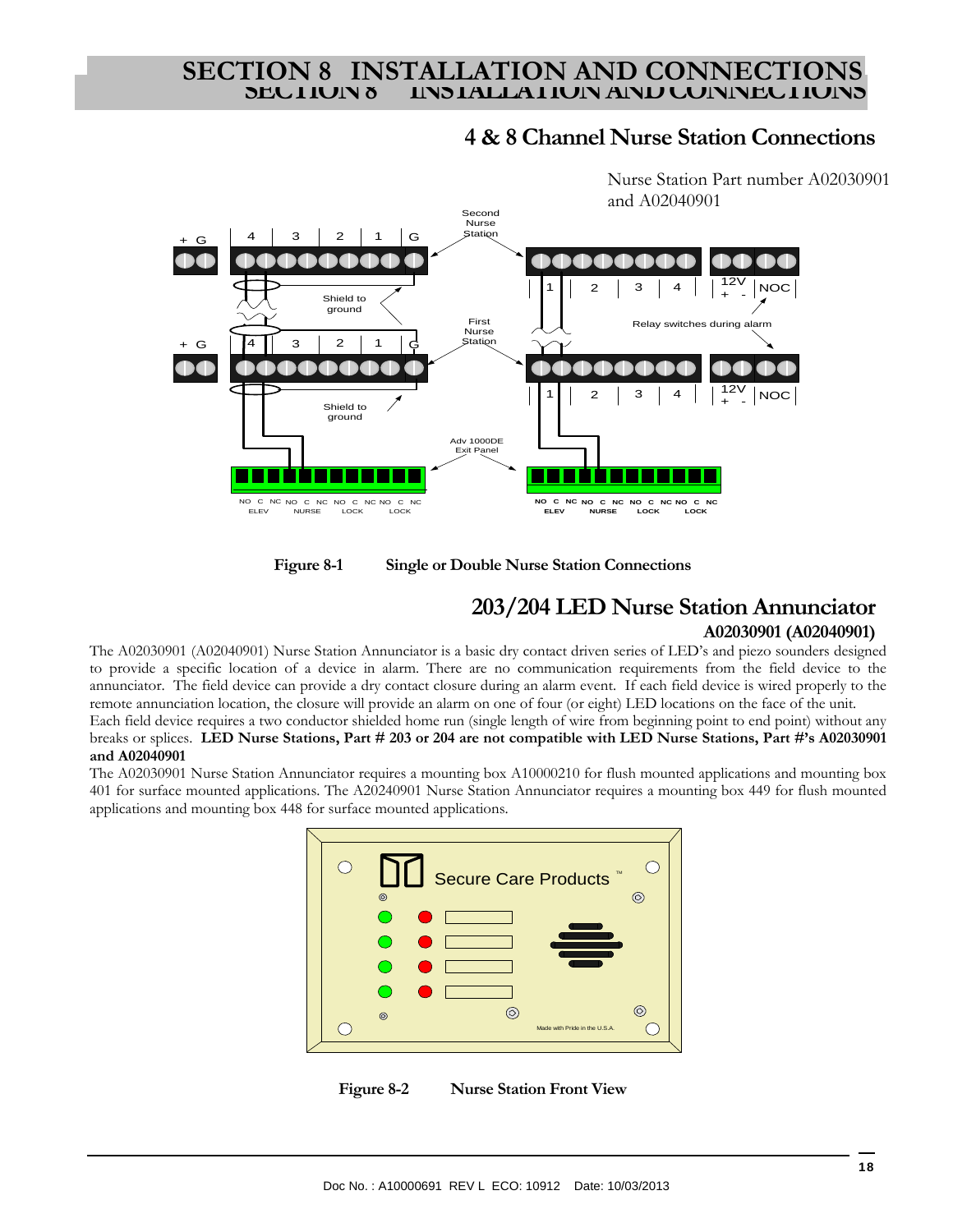# **SECTION 8 INSTALLATION AND CONNECTIONS**

# **Sounder Connections**

![](_page_18_Figure_2.jpeg)

#### **Figure 8-3 SMT Advantage 1000DE to Sounder Connections**

Connect the negative lead of the DC Power Supply to the negative side of the Sounder. Connect the positive lead to one side of the nurse or elevator relay. Connect a jumper wire from the remaining side of the nurse or elevator relay to the positive side of the Sounder.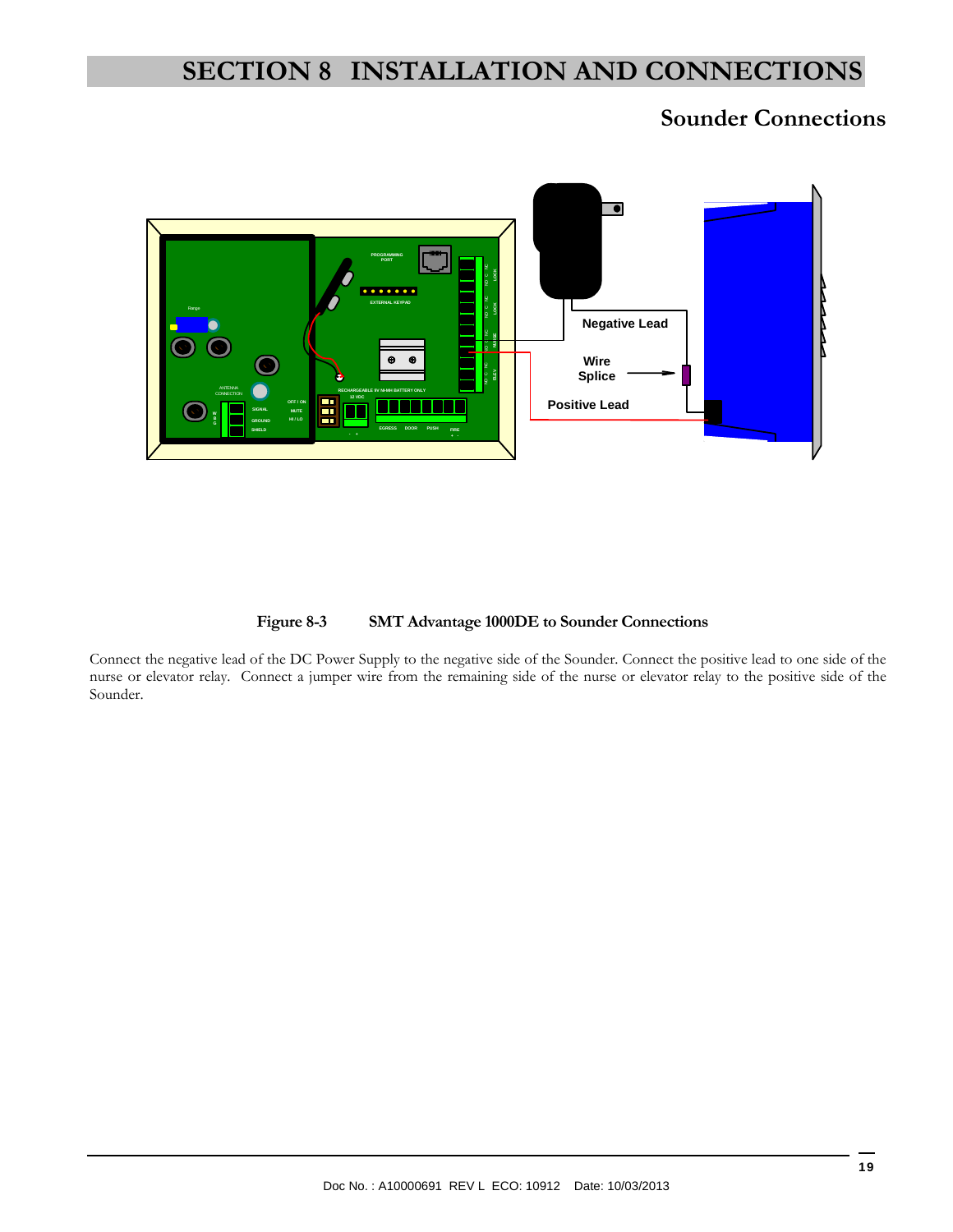# **SECTION 8 INSTALLATION AND CONNECTIONS**

# **Scepter Antenna Connections**

![](_page_19_Picture_2.jpeg)

**Figure 8-4 Single Antenna Connections** 

**Connecting a single or double SCP Part #699 Scepter**® **Antenna:** Use the SCP Part #B60000429 22Awg 1 pair wire provided with the SMT Advantage 1000DE kit. Connect the #699 Scepter® Antenna to the SMT Advantage 1000DE Exit Panel as shown in Fig.8-4 for a single antenna and Fig .8-5 for multiple antenna's. Connections are Signal to W, Ground to B, and Shield to G.

**NOTE: A single #699 Scepter**® **Antenna should cover most door openings up to 60" (1.5 meters) in total width, from antenna position to the opposite side of the door.** 

**NOTE: The Part #699 Scepter**® **Antenna must be mounted in a vertical fashion and must be located 4-6 inches from the floor. The Part#699 Scepter**® **Antenna should be mounted on the latch side of the door. The Part #699 Scepter**® **Antenna should not be mounted on metal (e.g. metal doorframe).**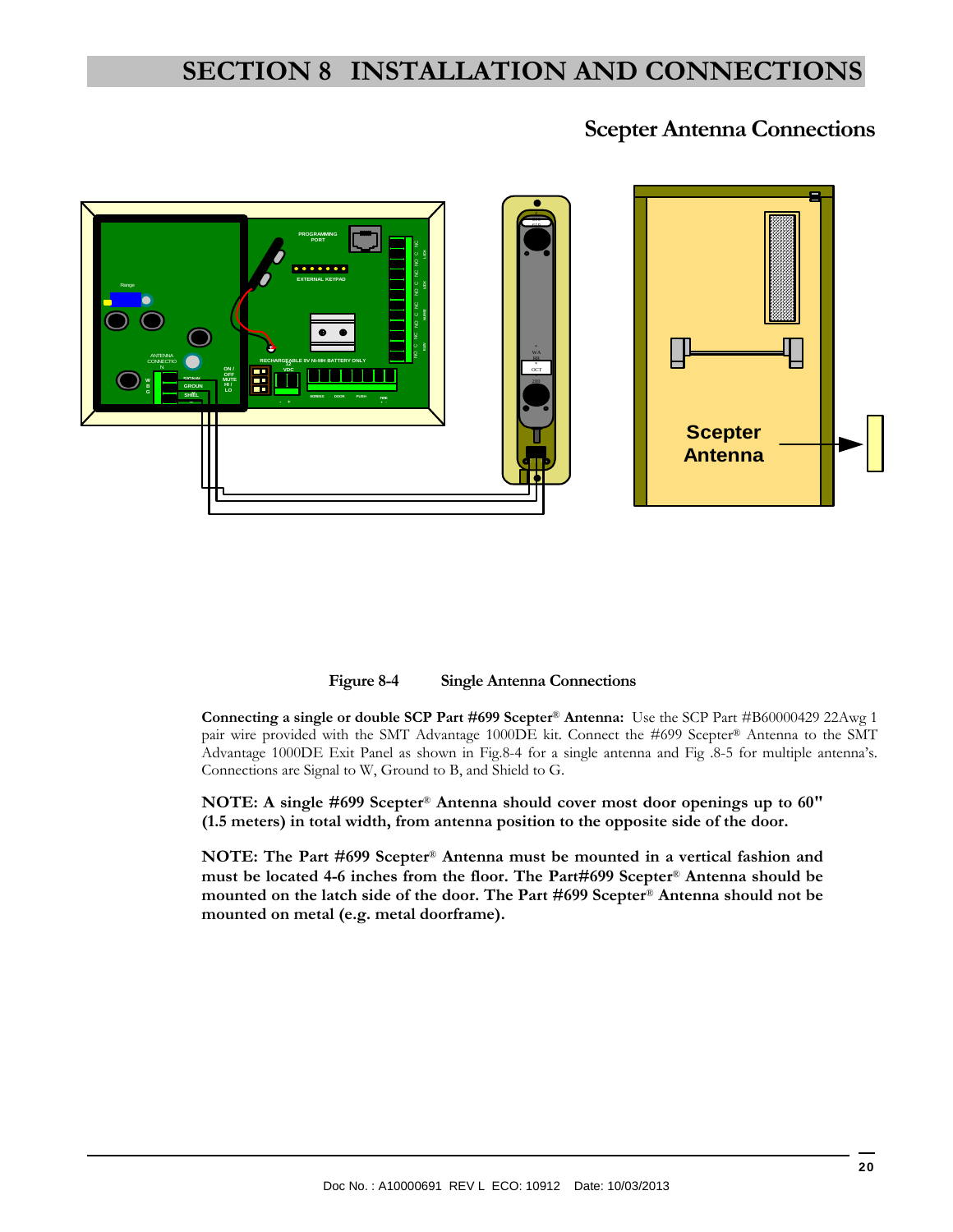# **Multiple Scepter Antenna Connections SECTION 8 INSTALLATION AND CONNECTIONS**

![](_page_20_Figure_1.jpeg)

**NOTE: A pair of #699 Scepter Antennas should cover most door openings up to 120" (3.0 meters) in total width from antenna to antenna.** . **Connections are Signal to W, Ground to B, and Shield to G.** 

**NOTE: The #699 Scepter Antenna must be mounted in a vertical fashion and should be mounted 4-6 inches from the floor and should not be mounted on metal (e.g. metal doorframe).**

![](_page_20_Figure_4.jpeg)

**Figure 8-6 Scepter Antenna Location for Double Door**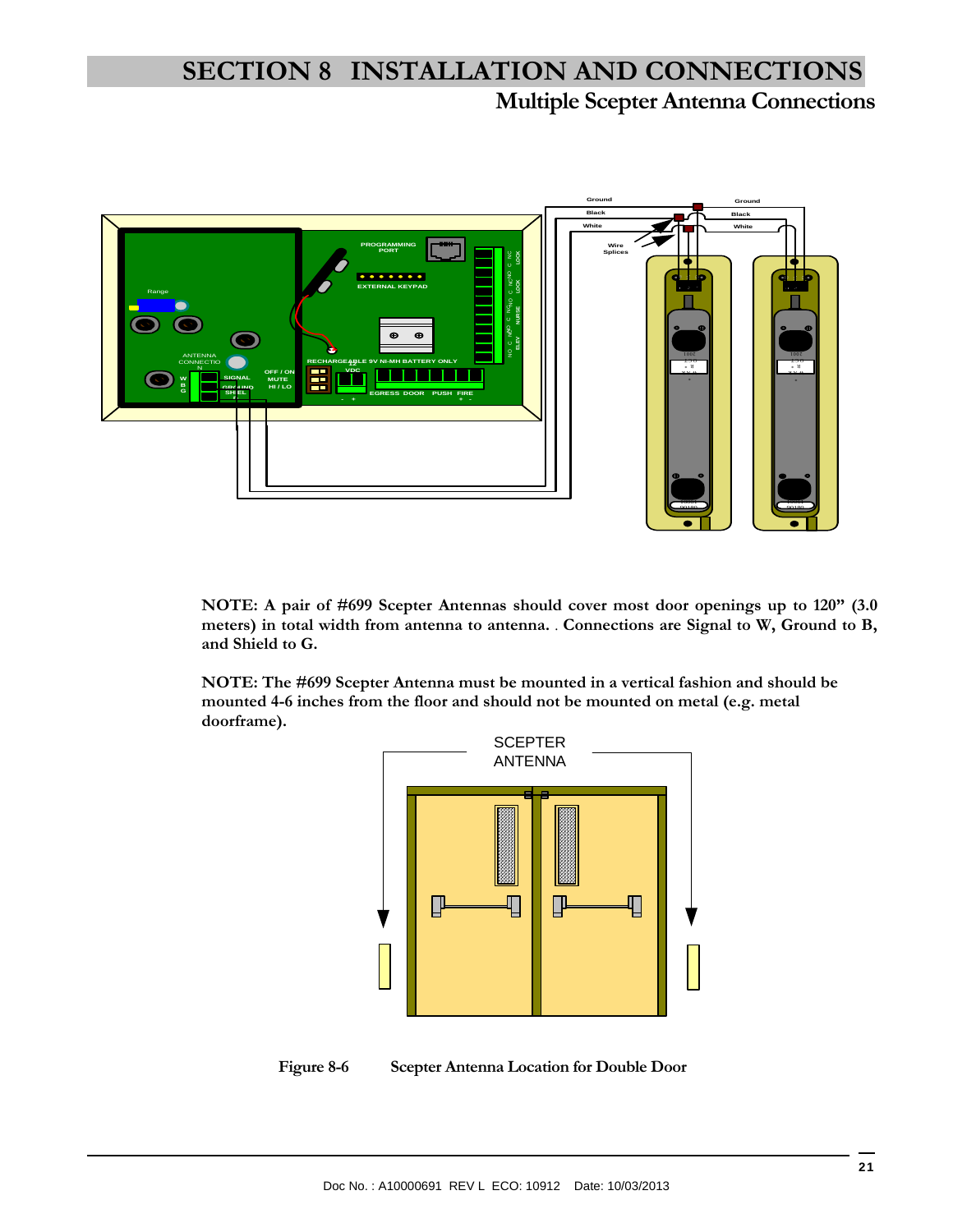# **Adjusting Range on the SMT ADV 1000DE Exit Panel.**

The range adjustment for the SMT ADV 1000DE Exit Panel is a blue potentiometer on the back of the panel. To increase the range turn the adjustment screw on the potentiometer counter clockwise and to decrease the range turn it clockwise. This potentiometer has approximately a 30 turn adjustment.

![](_page_21_Figure_2.jpeg)

**Figure 8-7 Range Adjustment Potentiometer** 

To determine antenna location dry run the cable and antenna before making any permanent holes to the walls and test to determine if this location will work for the environment.

Do not use a 707 Tester to test the range on the exit panel. Always use a transmitter when adjusting the range on ADV 1000DE Exit panel. Notice the transmitter is labeled as "This side up". Place the transmitter in your sock with the strap wrapped around your ankle and the arrow on the transmitter pointing up. Now approach the door slowly and watch the exit panel for the yellow flicker and then the red led. When the LED turns red the door is locked and this is the range of the panel. When testing the range make sure to approach the door at different angles with the transmitter at different heights to verify proper coverage. If more range is needed adjust the potentiometer counter clockwise and test again. If you adjust the potentiometer and you are not achieving the range needed or are experiencing some RF interference you may have to relocate the antenna or add another antenna to achieve the range required.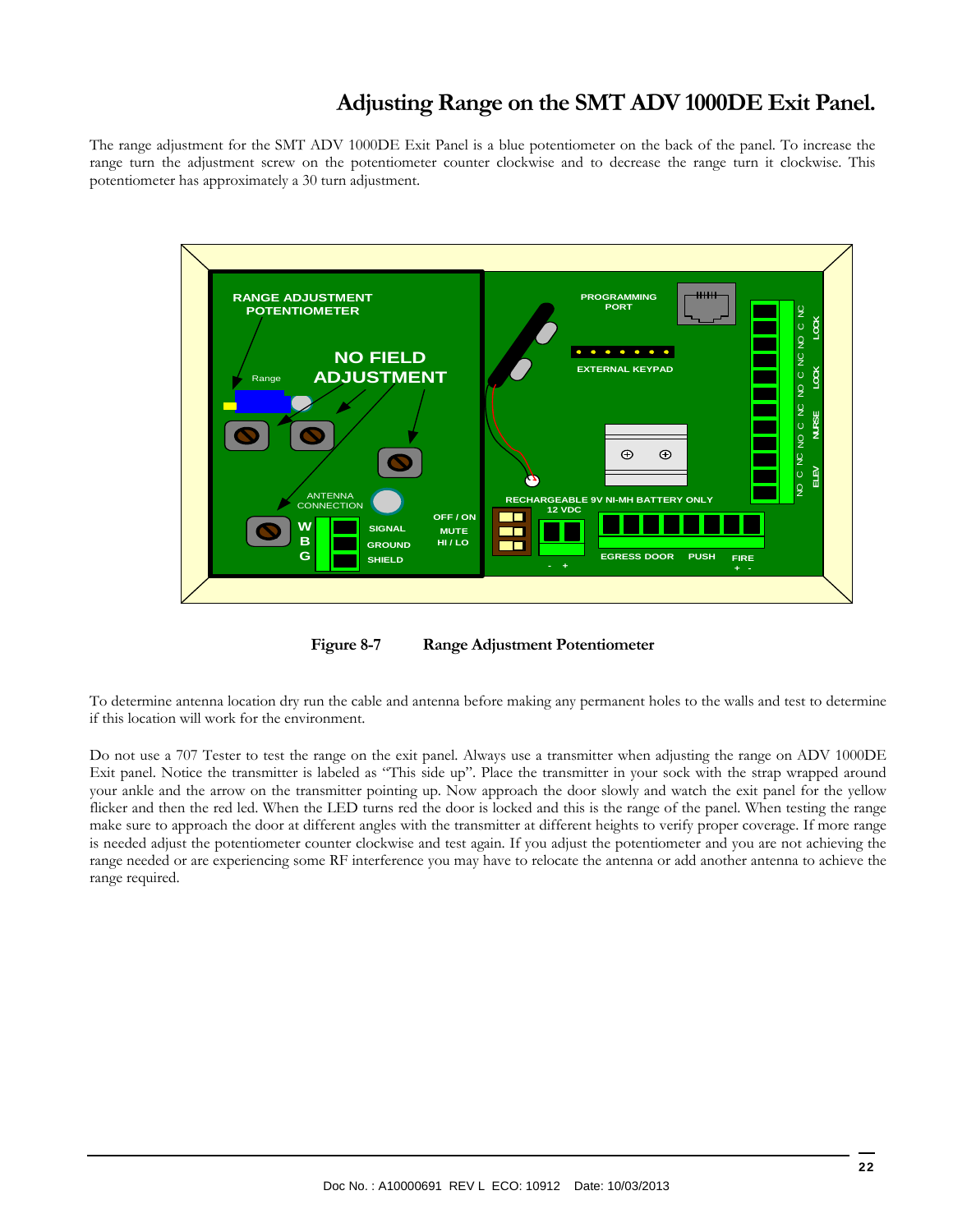# **Magnetic Door Contact Connections SECTION 8 INSTALLATION AND CONNECTIONS**

![](_page_22_Figure_1.jpeg)

**Figure 8-8 SMT Advantage 1000DE to Magnetic Door Contact Connections** 

# **Two Sets of Magnetic Door Contact Connections**

![](_page_22_Figure_4.jpeg)

**Figure 8-9 SMT Advantage 1000DE to two Magnetic Door Contacts Connections** 

**NOTE: The magnetic door contacts are wired in series.** 

**NOTE: Install the magnetic contacts approx. 1/4 inch (6mm) apart. The magnetic contacts should not touch when the door is closed.**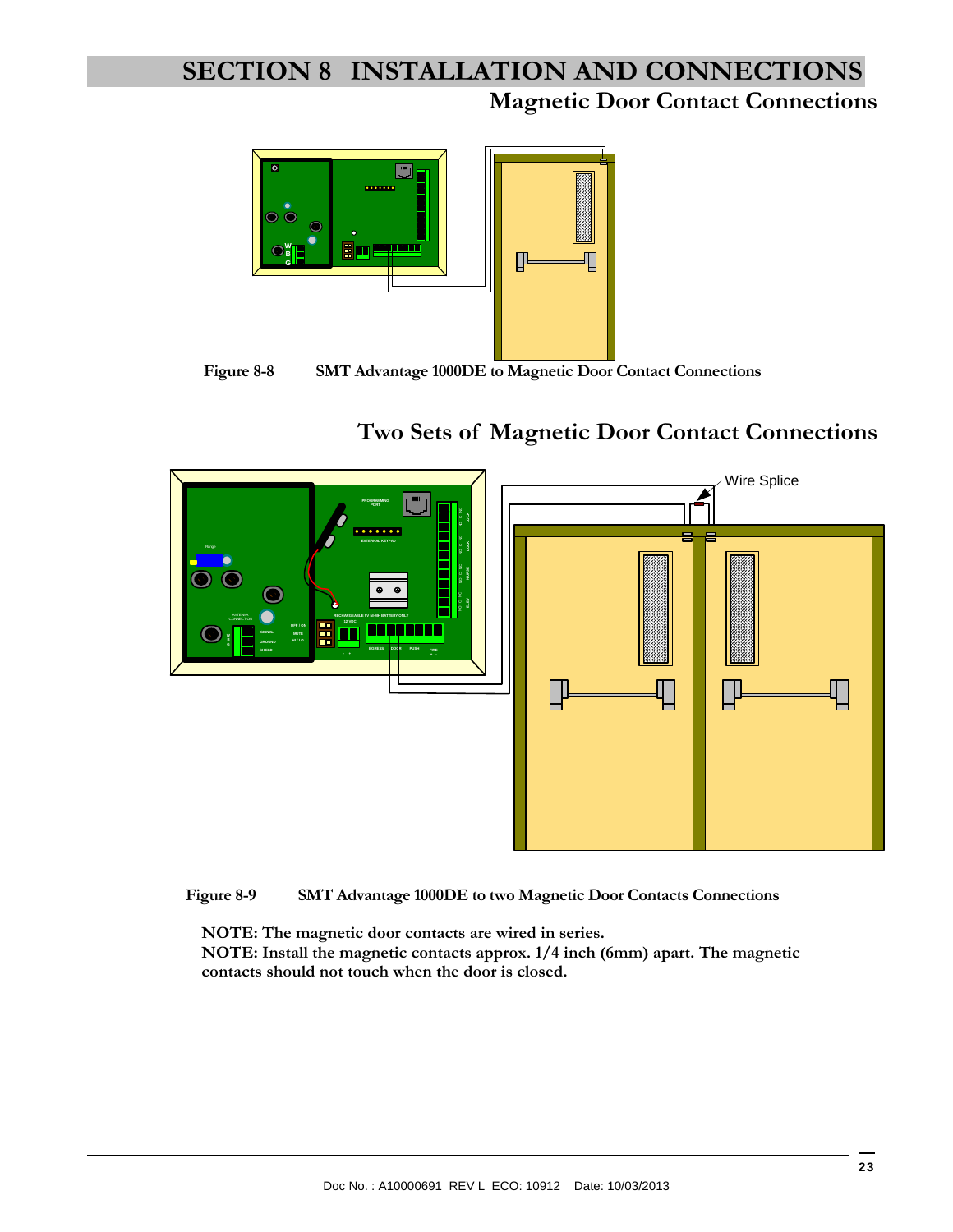# **SECTION 8 INSTALLATION AND CONNECTIONS**

# **Elevator Connections**

When interfacing the SMT Advantage 1000DE system to an elevator system, the elevator service company must make all final connections. **All electrical and life safety codes must be strictly adhered to when making this connection. Consult with the elevator service company prior to installing the system.** Special interface relays may be required for connection to the elevator system. The maximum voltage that should pass through the elevator relay is a 35VAC/DC, and the maximum current that should be switched through the relay is 1A.

![](_page_23_Figure_3.jpeg)

**Figure 8-10 SMT Advantage 1000DE to Elevator Control Connections** 

**Theory of operation**: The elevator interface relay is in a normally open state. When the SMT Advantage 1000DE Exit Panel alarms, the elevator relay changes to a closed state. The elevator relay remains in the closed state until the SMT Advantage 1000DE Exit Panel is reset.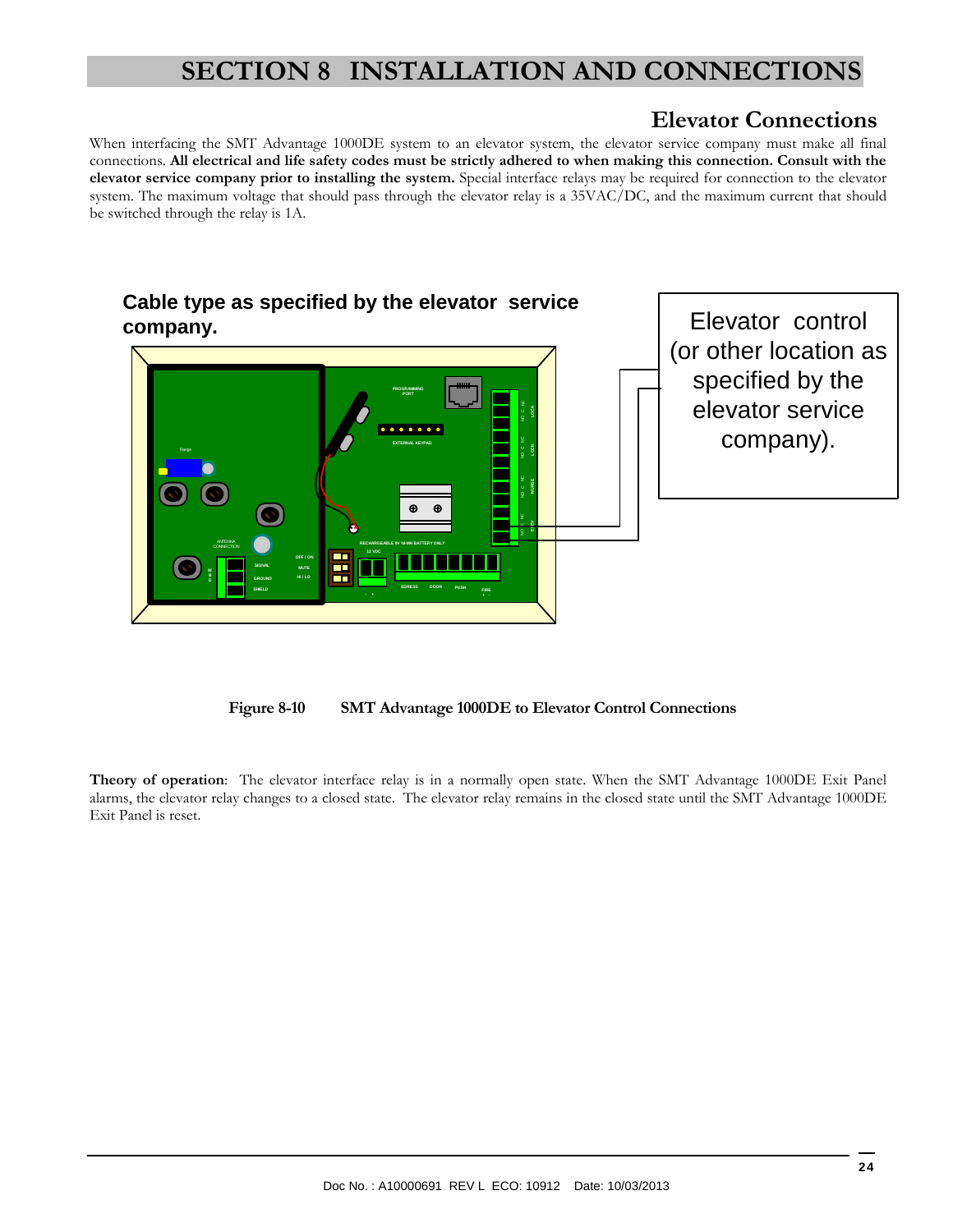# **Remote Keypad Connections**

When connecting the keypad, if the connector on the exit panel points away from the panel, then the ribbon cable must be connected to the keypad and the SMT Advantage 1000DE Exit Panel in the same orientation at both ends. In other words, the blue color stripe should be on the same side. If the connector is parallel to the faceplate then the orientation is opposite so that the blue stripe is on opposite sides.

![](_page_24_Figure_2.jpeg)

**Figure 8-11 SMT Advantage 1000DE to Remote Keypad Connection** 

Ribbon Cables  $A05032031 = 2$  Feet A05032032 =10 Feet  $A05032033 = 15$  Feet A05032034 = 30 Feet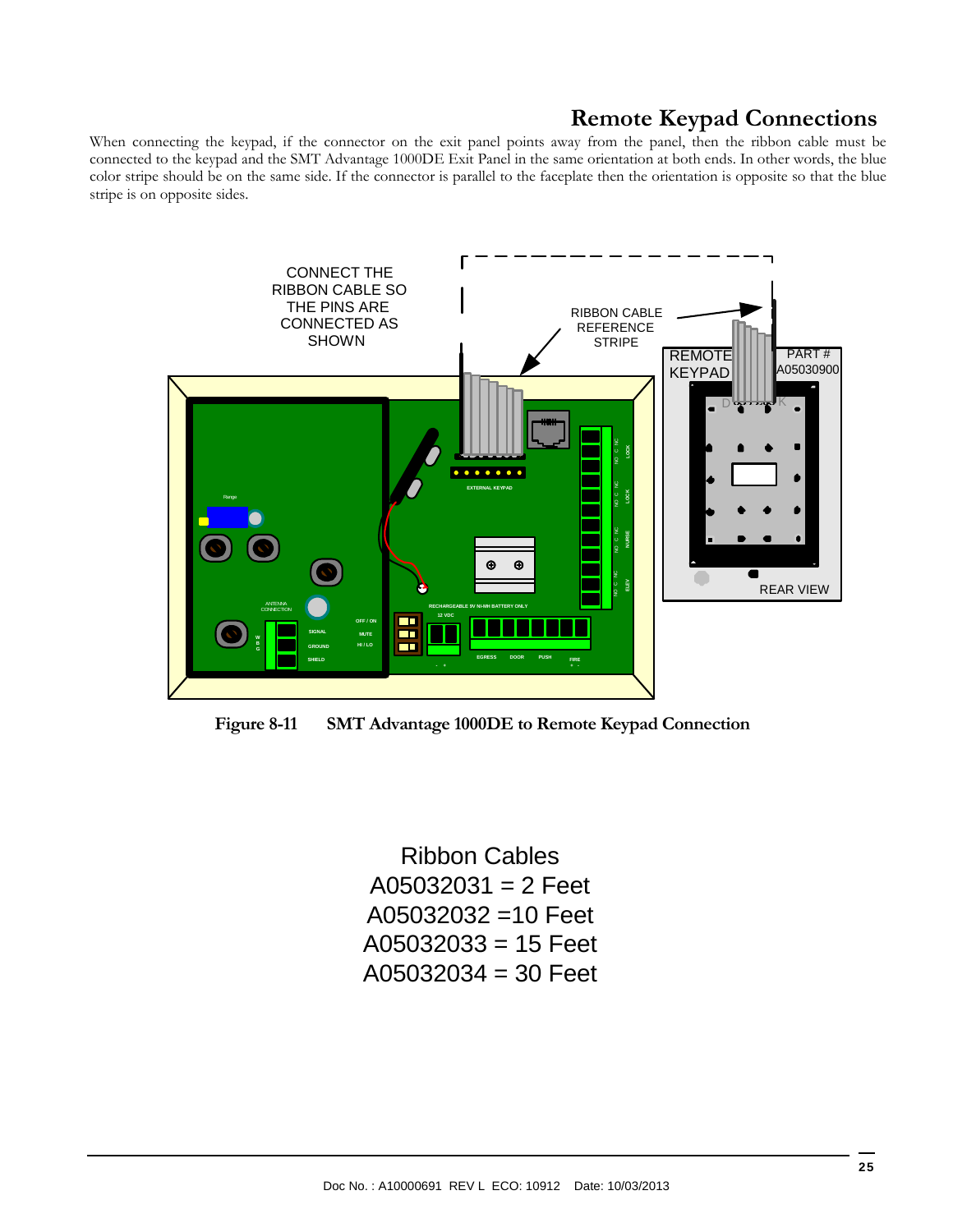# **SECTION 8 INSTALLATION AND CONNECTIONS**

### **Electromagnetic Lock Connections**

**Connecting a single Electromagnetic lock to the SMT Advantage 1000DE Exit Panel:** Refer to the manufacturer's instructions provided with the lock for proper mounting of the lock. Refer to Figure 8-12 below for connection to the SMT Advantage 1000DE Exit Panel. Use SCP Part #B60000440 (22AWG, 3 pair) wire for connection.

**NOTE: All applicable electrical and life safety codes must be strictly adhered to when installing the system.** 

![](_page_25_Figure_4.jpeg)

 **Figure 8-12 SMT Advantage 1000DE to Electromagnetic Lock Connections** 

**NOTE: When using electromagnetic locks, the system must be interfaced to the building's fire alarm control system. A (normally open) dry contact relay is required in the fire alarm control panel for connection to the SMT Advantage 1000DE system. Up to eight SMT Advantage 1000DE Exit Panels can be interfaced to this relay. If your application includes more than eight units then multiple relays are required. (See Fire Alarm Connections in this section of the Manual for more details.)** 

**Connecting multiple electromagnetic locks to the SMT Advantage 1000DE Exit Panel**: Refer to the manufacturer's instructions provided with the lock for proper mounting of the lock. Refer to Figure 8-13 for connection between multiple locks and the SMT Advantage 1000DE Exit Panel. Use SCP Part # B60000440 (22AWG, 3 pair) wire for connection.

> **NOTE: All applicable electrical and life safety codes must be strictly adhered to when installing the system.**

![](_page_25_Figure_9.jpeg)

 **Figure 8-13 SMT Advantage 1000DE to Two Electromagnetic Locks Connections.** 

# **SECTION 8 INSTALLATION AND CONNECTIONS**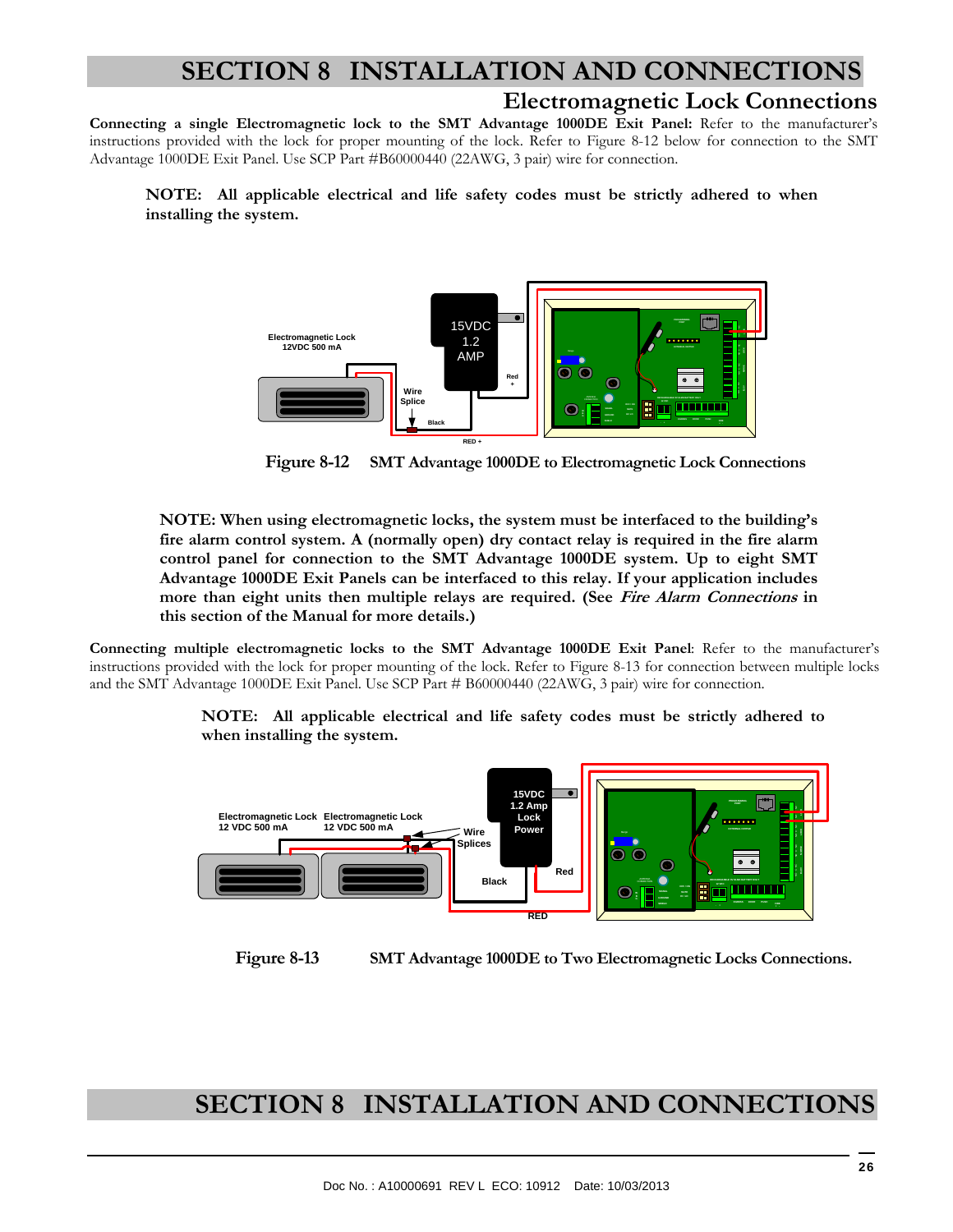# **SECTION 8 INSTALLATION AND CONNECTIONS**

# **Delayed Egress Connections**

**Connecting single Delayed Egress switch to the SMT Advantage 1000DE Panel**: Refer to the manufacturer's instructions provided with the lock for proper mounting of the lock. Refer to Figure 8-14 for connection to the SMT Advantage 1000DE Exit Panel. Use SCP Part # B60000440 (22AWG, 3 pair) wire for connection. When using the Dortronics lock adjustment may need to be made to the thumb wheel on the lock armature for proper delayed egress operation.

**NOTE: All applicable electrical and life safety codes must be strictly adhered to when installing the system.** 

![](_page_26_Figure_4.jpeg)

![](_page_26_Figure_5.jpeg)

**Connecting multiple Delayed Egress switches to the SMT Advantage 1000DE Exit Panel**: Refer to the manufacturer's instructions provided with the lock for proper mounting of the lock. Refer to Figure 8-15 for connections to the SMT Advantage 1000DE Exit Panel. Use SCP Part # B60000440 (22AWG, 3 pair) wire for connection. When using the Dortronics lock, an adjustment may need to be made to the thumb wheel on the lock armature for proper delayed egress operation.

#### **NOTE: All applicable electrical and life safety codes must be strictly adhered to when installing the system.**

![](_page_26_Figure_8.jpeg)

![](_page_26_Figure_9.jpeg)

**NOTE: Delayed egress switches are wired in parallel.** 

# **Push Button Connections**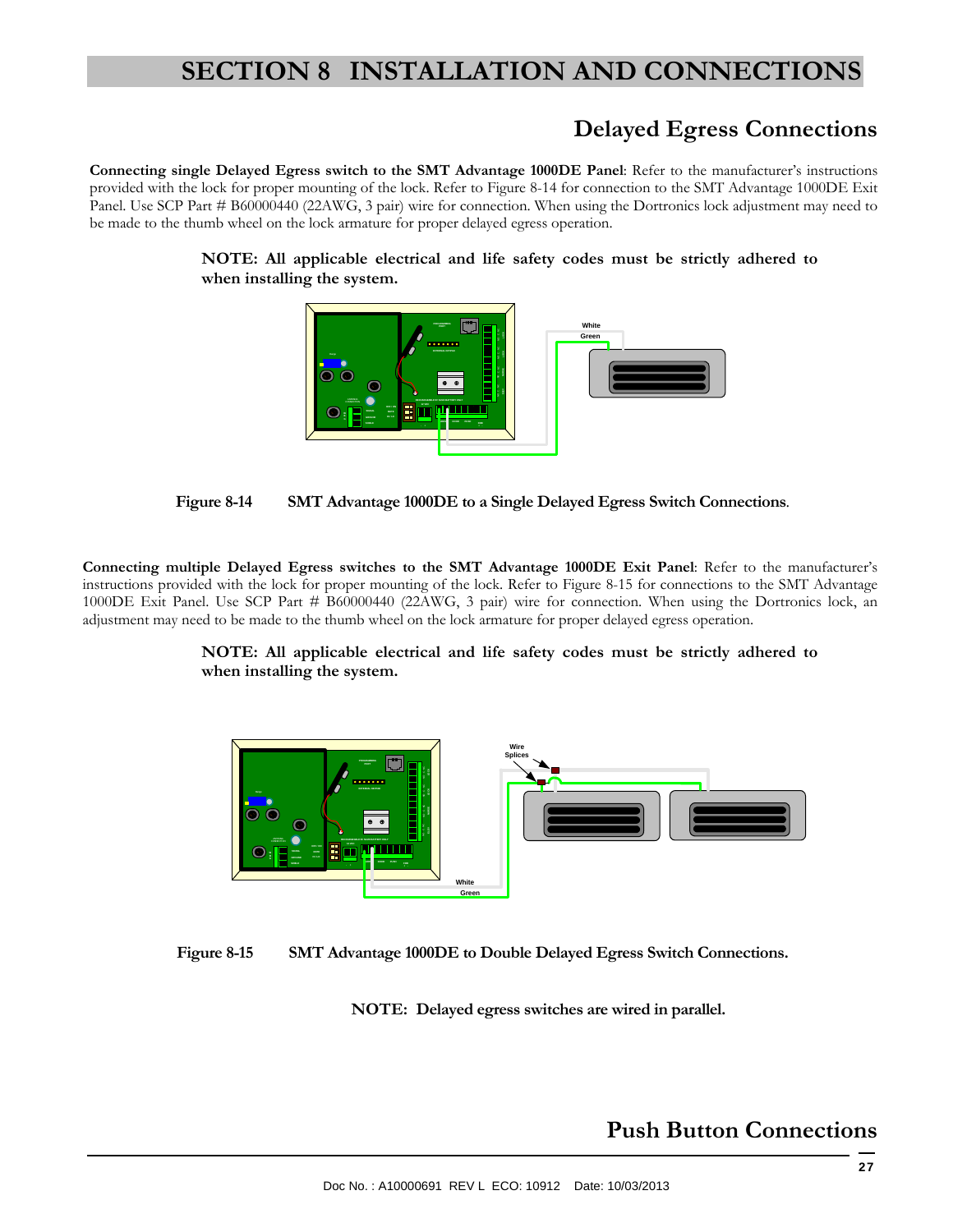# **SECTION 8 INSTALLATION AND CONNECTION**

**SMT Advantage 1000DE Exit Panel connection to a momentary exit release device:** When the exit release device is activated, the SMT Advantage 1000DE Exit Panel will begin the escort delay count-down. The escort delay time is variable and can be changed. (See the programming instructions provided in *Section 9* of this manual.)

![](_page_27_Figure_2.jpeg)

 **Figure 8-16 SMT Advantage 1000DE to a Momentary Push Button Connections.** 

**NOTE: The use of exit release devices which provide a maintained contact closure are not recommended for use with the SMT Advantage 1000DE system.** 

# **Fire Alarm Connections**

After completing the fire alarm connection, the fire alarm system must be placed into an alarm condition to verify immediate release of all locks.

> **NOTE: Prior to 10/20/97, the Nurse Station Panel would alarm during a fire alarm condition. After 10/20/97, the Nurse Station Panel does not alarm during a fire alarm condition.**

![](_page_27_Figure_8.jpeg)

**Figure 8-17 SMT Advantage 1000DE to Fire Alarm Control Panel**.

Use SCP Part #B60000438 22Awg wire to connect the SMT Advantage 1000DE Exit Panel to the fire alarm panel. Up to eight SMT Advantage 1000DE Exit Panels can be connected in parallel to a normally open, dry relay contact in the fire alarm control panel.

![](_page_27_Picture_11.jpeg)

**NOTE: Per NFPA-101, any locking device installed on a designated emergency exit door must be overridden by the fire alarm control panel in case of fire alarm activation. A qualified fire alarm technician must complete fire alarm connections.** 

**CAUTION: Do not connect more than eight panels in parallel to a single fire alarm relay. Doing so could result in failure of the fire alarm release feature during a fire alarm emergency.**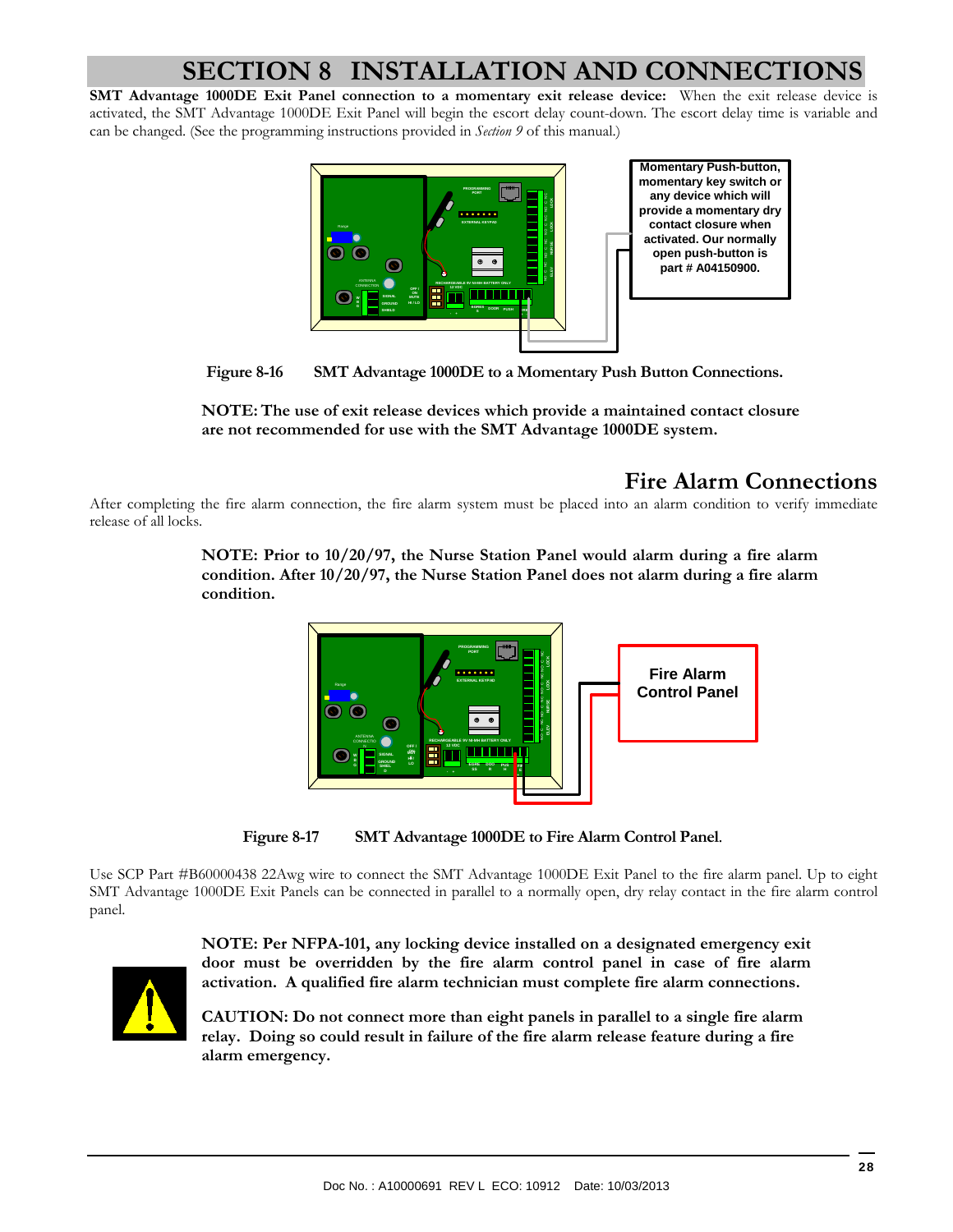**Connecting multiple SMT Advantage 1000DE Exit Panels to the fire alarm control panel.** After completing the fire alarm connection, the fire alarm system must be placed into an alarm condition to verify immediate release of all locks.

Use SCP Part # B60000438 22Awg wire for connection of the SMT Advantage 1000DE Exit Panel to the fire alarm control panel. Up to eight, SMT Advantage 1000DE Exit Panels can be connected in parallel to a normally open, dry relay contact in the fire alarm control panel.

> **NOTE: Per NFPA-101, any locking device installed on a designated emergency exit door must be overridden by the fire alarm control panel in case of fire alarm activation. A qualified fire alarm technician must complete fire alarm connections.**

![](_page_28_Picture_4.jpeg)

**Figure 8-18 Multiple SMT Advantage 1000DE Panels to Fire Alarm Control Panel Connections.**

 **CAUTION: Do not connect more than eight panels in parallel to a single fire alarm relay. Doing so could result in failure of the fire alarm release feature during a fire alarm emergency.** 

**NOTE: Prior to 10/20/97, Nurse Station would alarm during fire alarm condition. After 10/20/97 Nurse Station Panel does not alarm during fire alarm condition.** 

**NOTE: All Panels shipped from Secure Care Products®, Inc. after March 5, 2004 have a non-volatile memory, which means any programming of the panels will not be**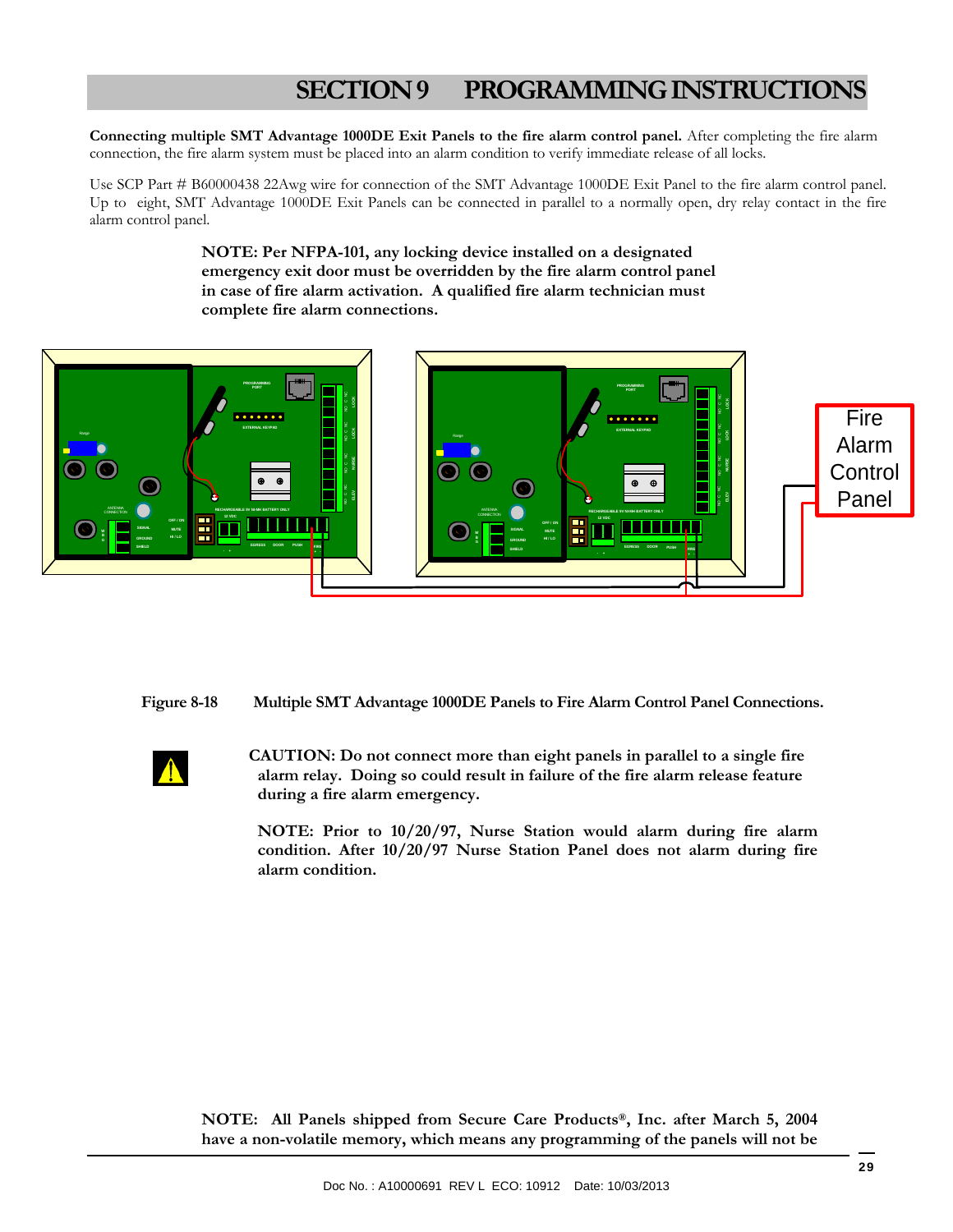#### **lost after power loss. To initialize the panel enter \*603\*8675309999. Nine beeps should be heard and all programming returned to factory settings.**

| <b>User Selectable Functions</b>                                                                                                                           | <b>Factory Default</b> |
|------------------------------------------------------------------------------------------------------------------------------------------------------------|------------------------|
| Primary Reset Code: any 3 digits preceded by *<br>To change the primary reset code, enter *567 (secondary code) *9876543210#xxx#,                          | $*234$                 |
| one beep should be heard. (The xxx is the new three-digit number.)                                                                                         |                        |
| Secondary Code: any 3 digits preceded by *                                                                                                                 | $*567$                 |
| To change the secondary reset code, enter *567 (secondary code) *9876543211#xxx#,<br>one beep should be heard. (The xxx is the new three-digit number.)    |                        |
| Authorized Entry Time: 15, 30, 60, or 120 seconds                                                                                                          | 30 Seconds             |
| To change, enter *567 (secondary code) * then the corresponding number (hold for one beep)<br>$1=15$ seconds $2=30$ seconds $3=60$ seconds $4=120$ seconds |                        |
| Loiter Alarm Enable/Disable:                                                                                                                               | Disabled               |
| To enable enter *567 (secondary code) *5 hold until four beeps are heard.<br>To disable enter *567 (secondary code) *5 hold until one beep is heard.       |                        |
| Loiter Time:                                                                                                                                               | 60 seconds             |
| To change to 60 seconds enter $*567 *60$ , one beep will be heard.                                                                                         |                        |
| To change to 120 seconds enter *567* 12, two beeps will be heard.<br>To change to 180 seconds enter *567*18, three beeps will be heard.                    |                        |
| Latching Delayed Egress: (Enabled or Disabled)                                                                                                             | <b>Disabled</b>        |
| To enable enter *567 *0 holding until 4 beeps are heard.                                                                                                   |                        |
| To disable enter *567 *0 holding until one beep is heard.                                                                                                  |                        |
| Advanced Security Mode: (Enabled or disabled)                                                                                                              | Enabled                |
| To enable Advanced Security Mode: enter *567 (secondary code) *9876543216                                                                                  |                        |
| holding the 6 until two beeps are heard                                                                                                                    |                        |
| To disable Advanced Security Mode: enter *567 (Secondary code) *9876543216<br>holding the 6 until one beep is heard.                                       |                        |
|                                                                                                                                                            |                        |

#### **Programming the PM Feature**

#### **Same arm and disarm times seven days a week**:

- 1. Enter the programming by pressing \*567 \*987654321 and hold the "1" until you hear the panel beep once.
- 2. Enter the current day of the week: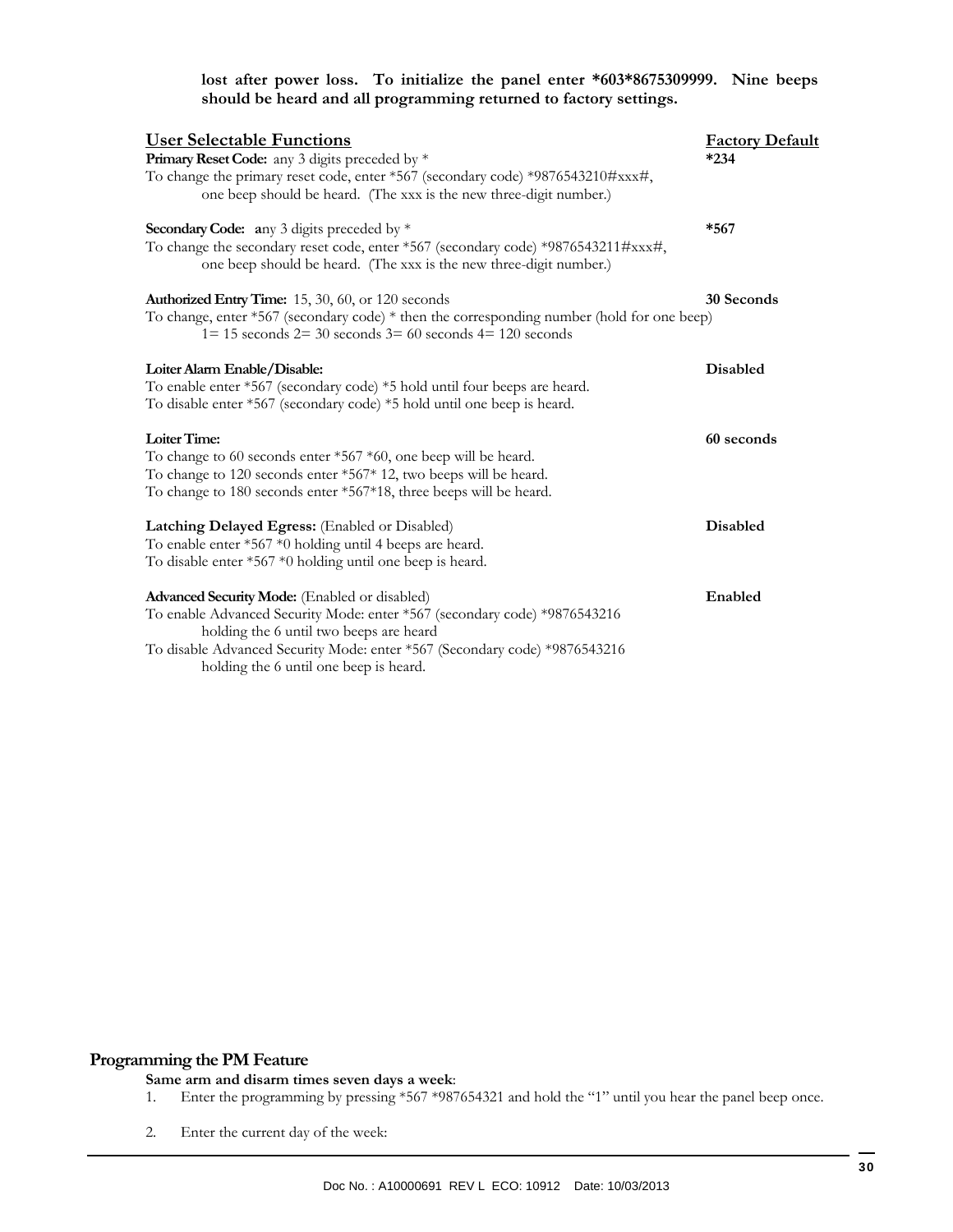$1 =$  Monday,  $2 =$  Tuesday,  $3 =$  Wednesday ...  $7 =$  Sunday You will hear two beeps.

- 3. Enter the current time of day. (Enter as military time. *Example 2:03PM would be 1403.*) You will hear three beeps.
- 4. Enter 0 which programs all days of the week the same. You will hear one beep.
- 5. Enter the time you want the exit to disarm. (Enter as military time. *Ex. 7:00AM would be 0700*) You will hear two beeps.
- 6. Enter the time you want the exit to arm. (Enter as military time. *Ex. 5:00PM would be 1700.*) You will hear three beeps.
- 7. To exit programming, press \* You will hear four beeps.
- 8. To activate the new PM Mode enter \*567 \*7 holding the 7 until you hear four beeps. **NOTE: It may take up to 10 seconds to hear the beeps.**

#### **Same arm and disarm times during the week, but the weekend is armed 24 hours**:

- 1. Enter the programming by pressing \*567 \*987654321, holding the 1 until you hear one beep.
- 2. Enter the current day of the week:  $1 =$  Monday,  $2 =$  Tuesday,  $3 =$  Wednesday ...  $7 =$  Sunday You will hear two beeps.
- 3. Enter the current time of day, in military time. *Example 9:17 PM would be 2117.* You will hear three beeps.
- 4. Enter the day of the week to be programmed:  $1 =$  Monday,  $2 =$  Tuesday,  $3 =$  Wednesday  $\ldots$  7 = Sunday You will hear one beep.
- 5. Enter the time of day the system will disarm itself. (Enter as military time.) You will hear two beeps.
- 6. Enter the time of day the system will arm itself. (Enter as military time.) You will hear three beeps. Continue using steps 4 through 6 until all days of the week have been programmed.
- 7. To exit the programming mode press \* You will hear four beeps
- 8. To activate the new PM Mode enter \*567 \*7 holding the 7 until you hear four beeps. **NOTE: It may take up to 10 seconds to hear the beeps.**

#### **Different days will have different programs (one per day):**

- 1. Enter the programming by pressing \*567 \*987654321 holding the 1 until you hear the panel beep once.
- 2. Enter the current day of the week.  $1 =$  Monday,  $2 =$  Tuesday,  $3 =$  Wednesday...  $7 =$  Sunday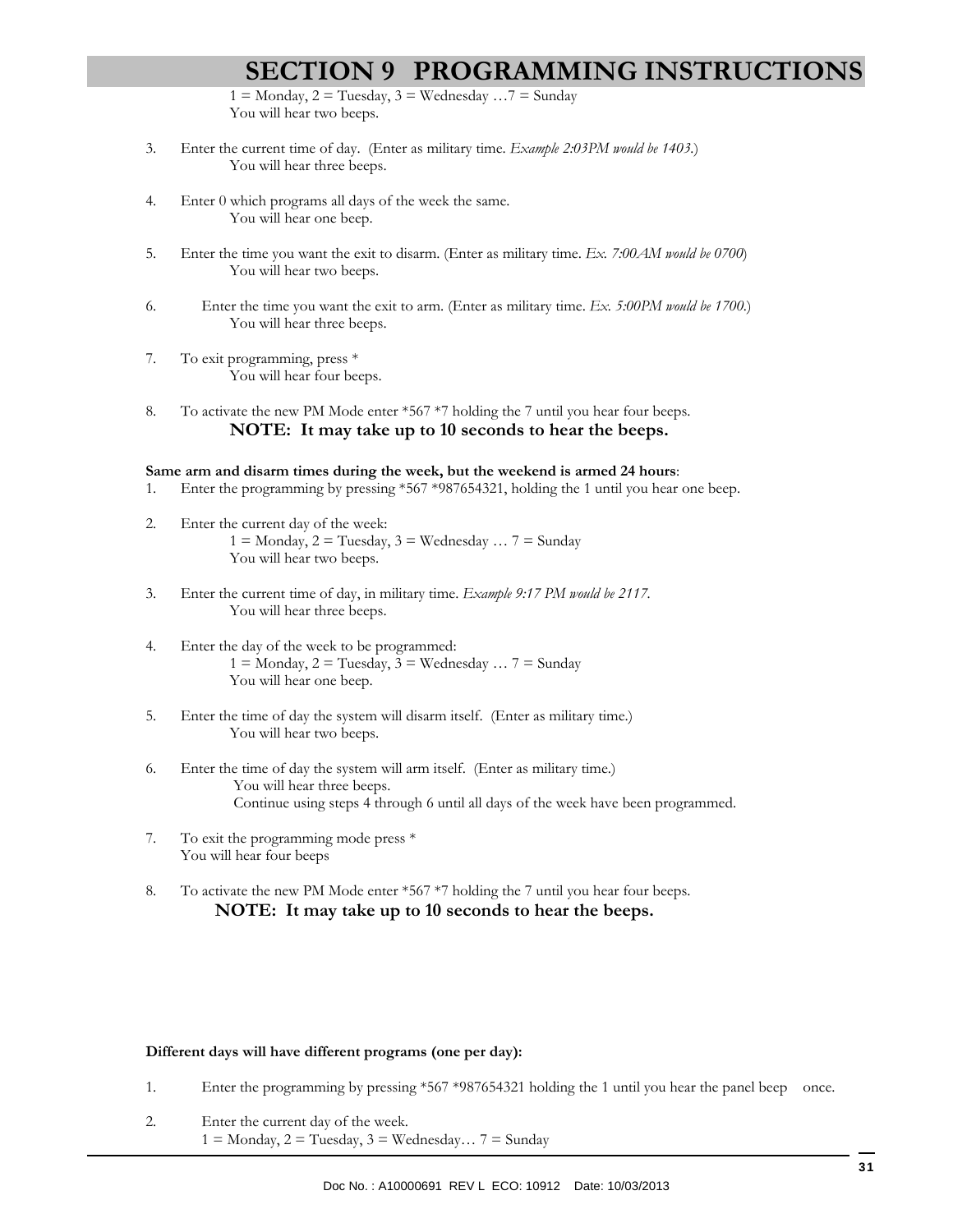You will hear two beeps.

- 3. Enter the current time of day, in military time. *Example 9:17 PM would be 2117.* You will hear three beeps.
- 4. Enter the day of the week to be programmed.  $1 =$  Monday,  $2 =$  Tuesday,  $3 =$  Wednesday...  $7 =$  Sunday You will hear one beep.
- 5. Enter the time of day the system will disarm itself. (Enter as military time.) You will hear two beeps.
- 6. Enter the time of day the system will arm itself. (Enter as military time.) You will hear three beeps. Continue using steps 4 through 6 until all days of the week have been programmed.
- 7. To exit programming mode press \* You will hear four beeps.
- 8. To activate the new PM Mode enter \*567 \*7 holding the 7 until you hear four beeps.

#### **NOTE: It may take up to 10 seconds to hear the beeps.**

#### **PM Program Enable/Disable: Disabled**

To enable PM Program enter \*567 (secondary code) \*7 hold until four beeps are heard. To disable PM Program enter \*567 (secondary code) \*8 hold until one beep is heard.

#### *<u>Eactory Default</u> Buchstands**Eactory Default*

#### **Egress Activation for Nuisance Silent Disabled**

Currently a beeping will sound for the first three seconds when there is pressure applied to the door. With the Nuisance Silent Feature Enabled, it will silence the three second nuisance sound and will activate the egress process.

 To enable Nuisance Silent: enter \*567\*9876543212 holding the 2 for 2 beeps To disable Nuisance Silent: enter \*567\*9876543213 holding the 3 for 4 beeps

#### **NOTE: This feature is only available on the Base version and only after 6/30/2007**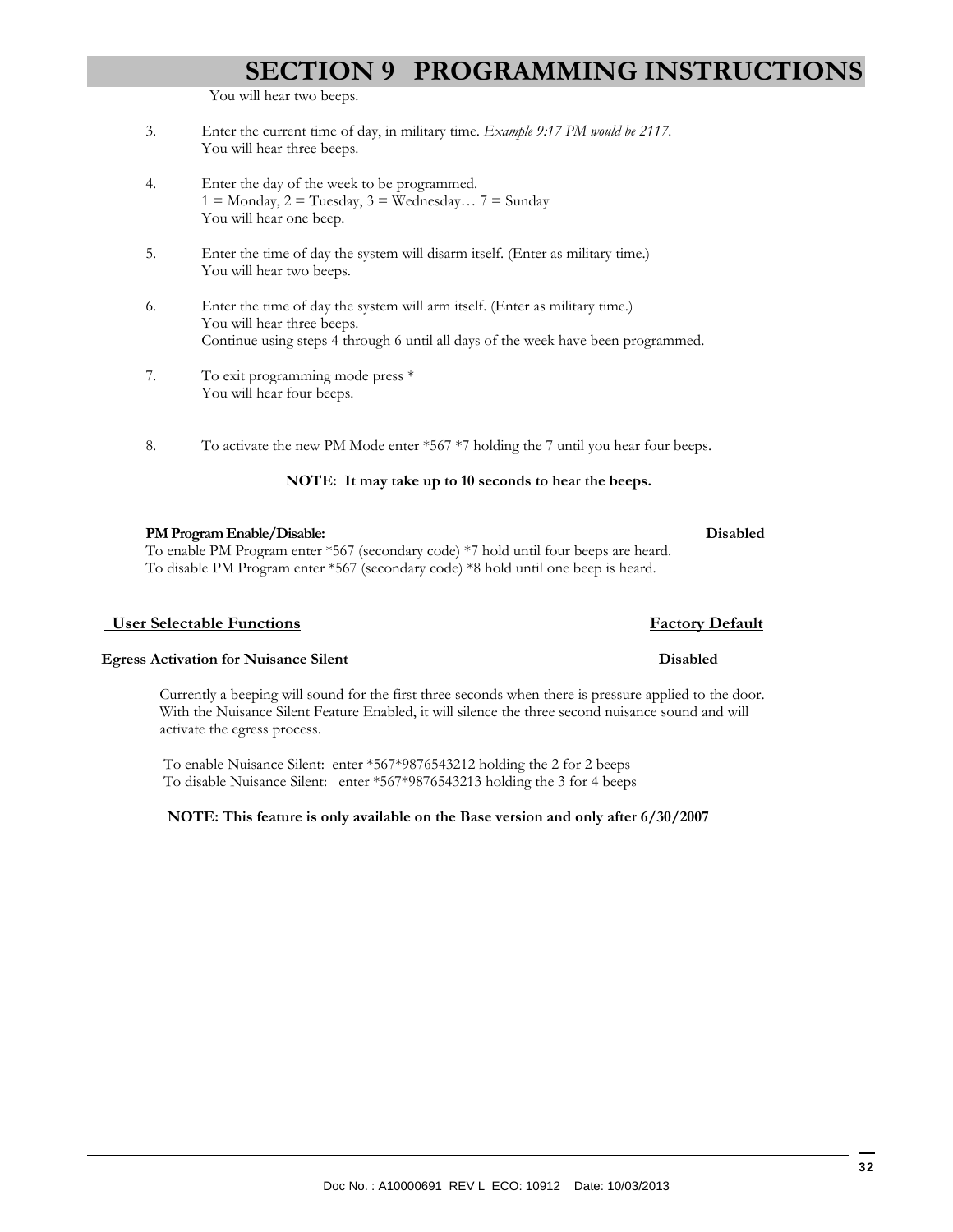#### **Delayed Egress Release Time**

#### **15 Seconds**

Each Exit Panel controlling an electromagnetic lock has a required time period for pressure applied to a door to release the locking feature as required by NFPA 101. Refer to the NFPA 101 Life Safety Code or your local Fire Marshall/Safety Inspector for guidance on local requirements. The factory default delayed egress release time is fifteen (15) seconds.

To change the release time **from 15 to 30 seconds**, follow the listed steps without pausing for greater than one second between keystrokes.

1. Enter currently programmed secondary code \*567 \* 30 holding for 2 beeps

To change the release time **from 30 to 15 seconds,** follow the three listed steps without pausing for greater than one second between keystrokes.

1. Enter currently programmed secondary code \*567 \* 15 holding for 1 beep

**Software Verification:** To verify the version of software installed in the panel, enter \*567 (secondary code) \*9876543215 count the number of times the LED's blink. This will be the software version.

**Example:** 3 blinks...pause…4 blinks…pause…10 blinks…pause…9 blinks, would be Software Version 3.4.0.9

#### **No Code/ Irreversible Delayed Egress**

Each SMT Advantage 1000DE Exit Panel controlling an electromagnetic lock has a required time period for pressure applied to a door to release the locking feature as required by NFPA 101. Refer to the NFPA 101 Life Safety Code or your local fire Marshall/safety inspector for guidance on local requirements. This feature, when enabled, will continue with the delayed egress after the activation time is passed. No Code will stop or reset the delayed egress until the door is opened and then closed. At this time you can reset the delayed egress.

#### **No Code/ Irreversible Delayed Egress Factory Default Disabled**

To **enable** the No Code/ Irreversible delayed egress feature, follow the three listed steps without pausing for greater than one second between keystrokes.

1. Enter \*567 or the currently programmed secondary code

#### 2. Enter **\*9876543219#808#**

3. Two confirmation beeps or blinks = change accepted

To **disable** the No Code/ Irreversible delayed egress feature, follow the three listed steps without pausing for greater than one second between keystrokes.

- 1. Enter \*567 or the currently programmed secondary code
- 2. Enter **\*9876543219#808#**
- 3. One beep/blink confirmation  $=$  change accepted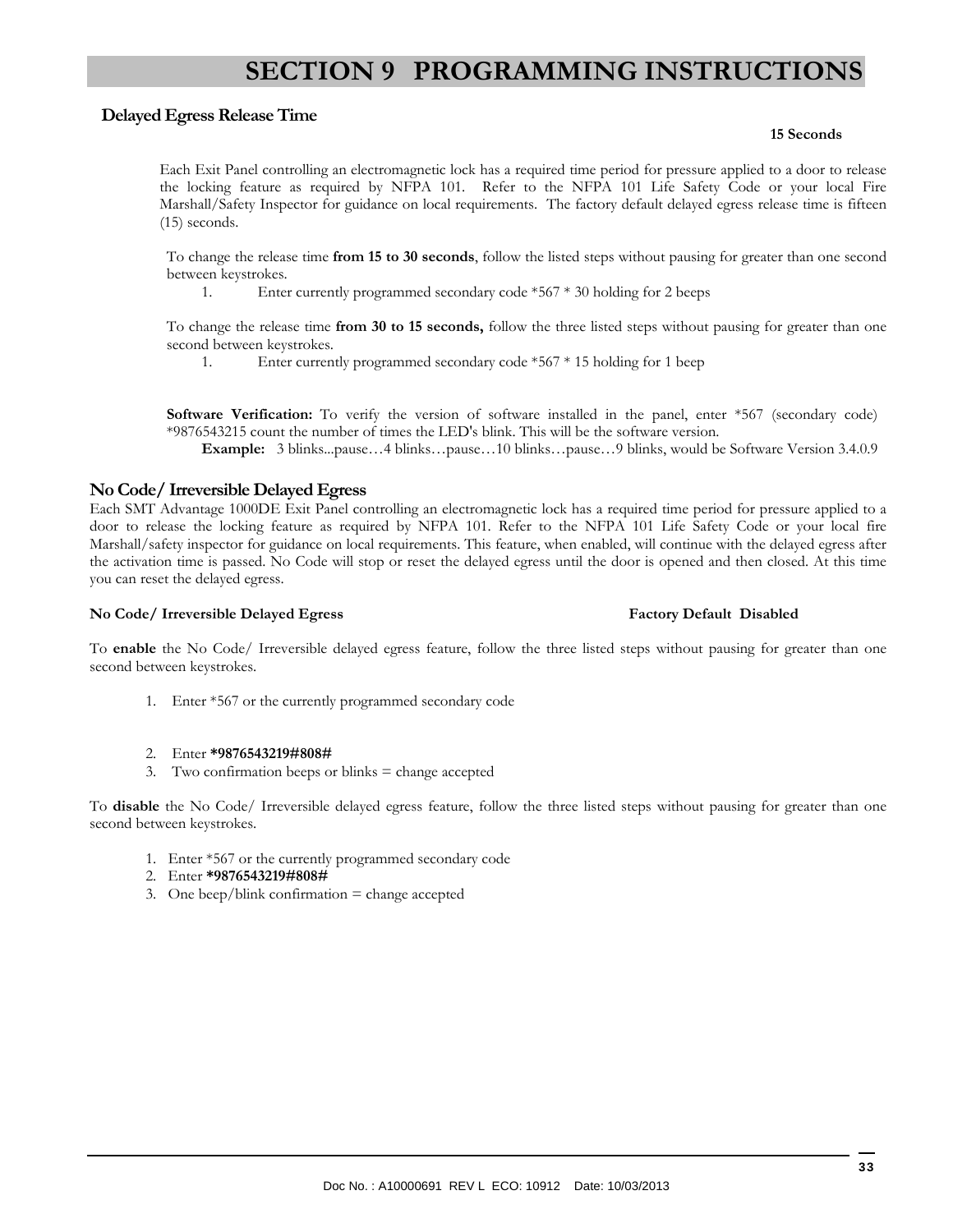# **SECTION 10 TESTING THE PERIMETER ACCESS CONTROL**

#### **Latching Fire Alarm**

This feature when enabled will keep the door unlocked after the fire alarm is cleared you will need to enter the reset code at the panel for the locks to lock again.

To **Enable** the Latching Fire Alarm

#### **Factory Default Disabled**

- 1. Enter \***567( or currently programmed secondary code ) \*9876543214**
- 2. Two confirmation beeps = change accepted

To **Disable** the Latching Fire Alarm

- 1. Enter \***567( or currently programmed secondary code ) \*9876543214**
- 2. One confirmation beep  $=$  change accepted

#### **Life Safety Lock**

You can lock all **Life Safety 101** features. This will lock the delayed egress and fire alarm settings. This feature is **NON REVERSIBLE** and cannot be undone by initializing the SMT Advantage 1000DE Exit Panel. Make sure the Life Safety 101 features are correct and meet your local authorities requirements before locking the feature .To undo this feature the panel will have to be sent back to Secure Care Products, Inc. to be reprogrammed.

To **LOCK** Life Safety Features:

#### Enter **\*567 (or currently programmed secondary code) then \*9876543219#999#**

#### **Silent Fire Alarm**

When this feature is enabled the alarm will not sound on the SMT Advantage 1000DE Exit Panel unless the door is opened during a fire alarm activation.

To **Enable** the Silent Fire Alarm Enter \*567\*9876543218 two confirmation beeps To **Disable** the Silent Fire Alarm Enter \*567\*9876543218 one confirmation beep

#### **Delayed Egress Activation Time**

Each SMT Advantage 1000DE Exit Panel controlling an electromagnetic lock has a required time period for pressure applied to a door to activate the delayed egress release feature as required by NFPA 101. Refer to the NFPA 101 Life Safety Code or your local Fire Marshall/Safety Inspector for guidance on local requirements. This feature allows you to modify the time necessary to apply the constant even pressure upon the door to activate the delayed egress alarm mode. The four options below are 3 sec., 2 sec., 1 sec., and 0 sec. Changing the activation time from factory default should be done only after permission is granted by the local authority having jurisdiction.

To change the activation time

Enter  $*567*9876543217$  one confirmation beep = 1 second Enter  $*567*9876543217$  two confirmation beeps = 2 seconds Enter  $*567*9876543217$  three confirmation beeps = 3 seconds Enter  $*567*9876543217$  ten confirmation beeps = 0 seconds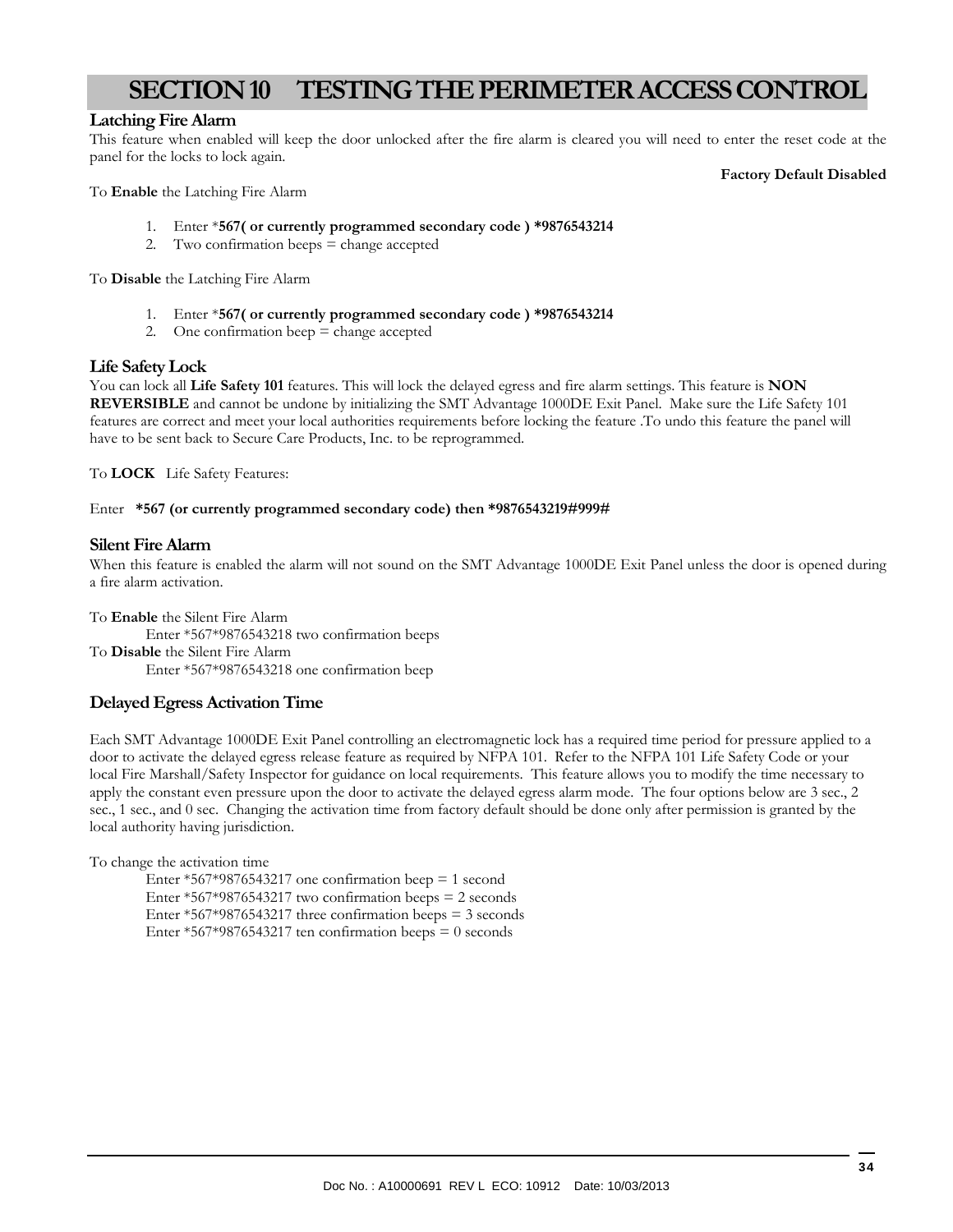# **RECOMMENDED WEEKLY TESTING**

The SMT Advantage 1000DE Exit Panel should be on and the green LED should be on. Now, with a transmitter on your ankle, approach the door. When you enter the monitoring zone the green LED should turn red. Turn around and leave the monitoring zone. The red LED should turn green. Now follow the steps below to test the basic operating functions of the SMT Advantage 1000DE system.

# **Testing the Patient Escort and Anti-tailgate Features**

Enter the detection zone with a transmitter on your ankle, the red LED should turn on the SMT Advantage 1000DE Exit Panel. Now enter the primary reset code into the keypad the red LED should turn green. Open the door without the alarm sounding. **(This is the Patient Escort Feature.)** 

Now close the door, the green LED should turn red showing the panel to be rearmed. **(This is the anti-tailgate feature.)** 

#### **NOTE: If Advanced Security Mode is enabled, the lock will not unlock, the light will flash green once, and the panel will beep once.**

# **Testing the Remote Keypad**

If a Remote Keypad has been installed with the SMT Advantage 1000DE Exit Panel, repeat the instructions in *Testing the Patient Escort Feature* above, using the remote keypad to enter the primary escort code.

# **Testing the Remote Push Button**

If a remote Push-button has been installed with the SMT Advantage 1000DE Exit Panel, repeat the instructions in *Testing the Patient Escort Feature* above, using the remote Push-button in place of the primary reset code.

# **Testing the Advanced Security Mode Feature**

First enable the Advanced Security Mode per Section 8 of this manual, then bring a transmitter into the detection zone. The green LED should turn red, and the yellow LED should blink. Now enter the Primary Reset Code. The red LED should flash green momentarily and beep once indicating a valid code was entered while a monitored resident was nearby. Next, try to gain access via the push button, if one is installed on your system. With a transmitter in range, the panel should alarm if the door is opened. Only by entering the Secondary Reset Code (\*567 or equivalent) will access be granted in this situation.

# **RECOMMENDED ANNUAL SERVICE**

# **Battery Replacement**

The battery should be replaced annually with a rechargeable 9VDC NI-MH battery SCP PN B15360501 only.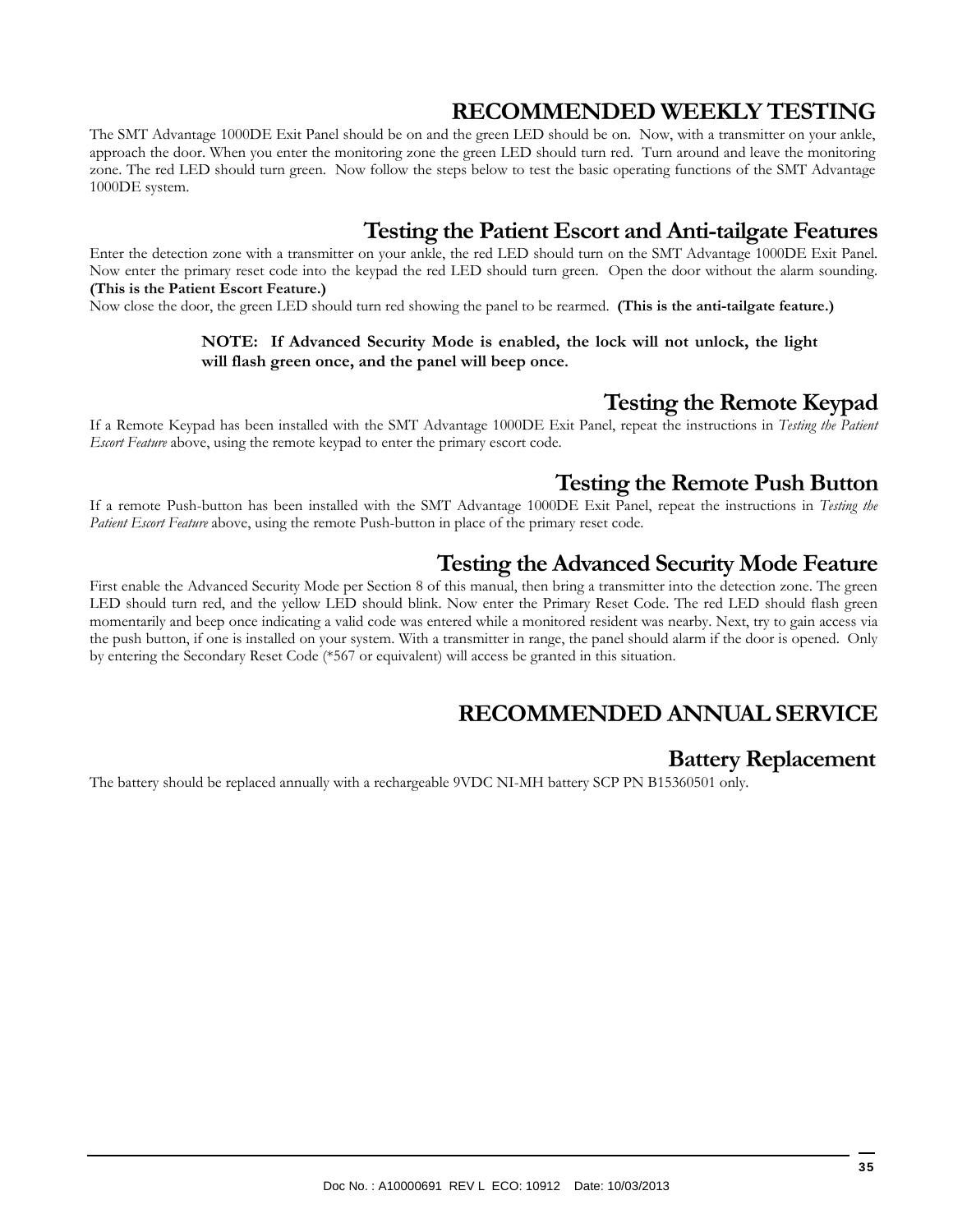# **SECTION 11 TESTING THE DELAYED EGRESS MAGNETIC LOCKING SYSTEM**

# **RECOMMENDED WEEKLY TESTING**

Verify that all wiring connections are complete and wired as shown in the diagrams in this manual The SMT Advantage 1000DE Exit Panel should be on and the green LED should be on. At this point, the door should be free for access to all staff and visitors. Now, with a transmitter on your ankle, approach the door. When you enter the monitoring zone the green LED should turn red and the door should quietly lock. Turn around and leave the monitoring zone. The red LED should turn green and the door should unlock. The door should again be free for access to all staff and visitors. Now follow the steps below to test the basic operating functions of the SMT Advantage 1000DE system.

# **Testing the Patient Escort and Anti-tailgate Features**

Enter the detection zone with a transmitter on your ankle, the red LED should turn on the door should quietly lock. Now enter the primary reset code into the keypad the red LED should turn green, the door should unlock and you should be able to open the door without the alarm sounding. **(This is the Patient Escort feature)** 

Now close the door, the green LED should turn red and the door should immediately relock. **(This is the anti-tailgate feature.)**

# **Testing the Delayed Egress Feature**

With the door locked, apply pressure on the opening hardware of the door for three seconds. The SMT Advantage 1000DE Exit Panel should begin to alarm and the red LED should remain on. The LED should remain red and the audible alarm sound should be short beeps. After the 15 seconds, the audible alarm should become a continuous tone, the red LED should be on, and the door should release. Open the door, the LED should begin flashing red/green/red/green and the audible alarm sound should change to the seagull sound. Now close the door and enter the *primary reset code*. The panel should stop alarming, the door should relock and the red LED should be on (because the transmitter is still in the detection zone).

# **Testing the Remote Keypad**

If a remote keypad has been installed with the SMT Advantage 1000DE Exit Panel, repeat the instructions in *Testing the Patient Escort* above, using the remote keypad to enter the primary escort code.

### **Testing the Remote Push Button**

If a remote Push-button has been installed with the SMT Advantage 1000DE Exit Panel, repeat the instructions in *Testing the Patient Escort* above, using the remote Push-button. In place of the primary reset code, depress the remote push-button, the LED should turn green and you should be able to open the door without creating an alarm condition.

# **Testing the Advanced Security Mode Feature**

First enable the Advanced Security Mode, and then bring a transmitter into the detection zone. The green LED should turn red, and the yellow LED should blink. Now enter the Primary Reset Code. The red LED should flash green momentarily and beep once indicating a valid code was entered while a monitored resident was nearby. Next, try to gain access via the push button, if one is installed on your system. With a transmitter in range, the door should remain locked and an audible beep should sound. Only by entering the Secondary Reset Code (\*567 or equivalent) will access be granted in this situation.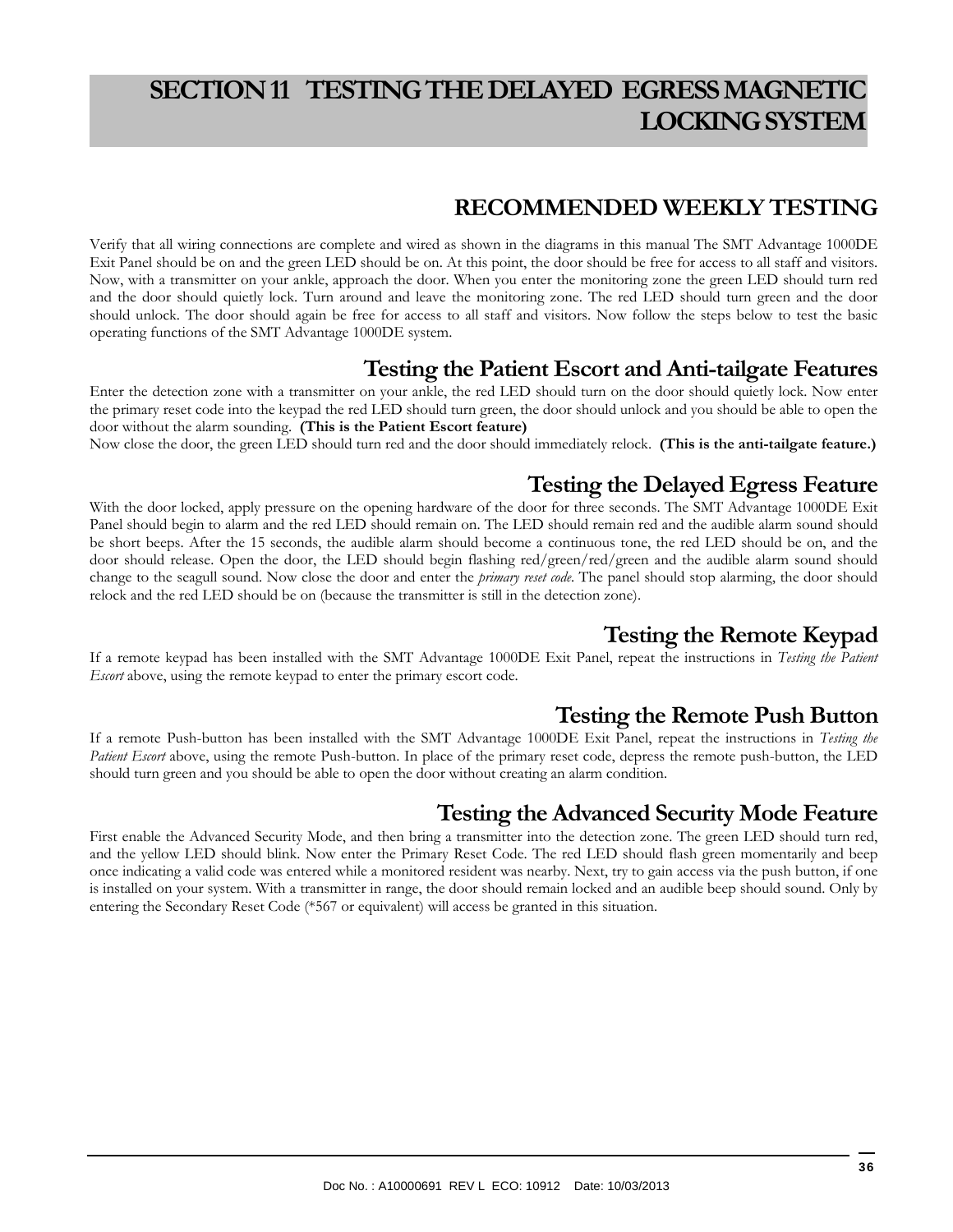# **SECTION 11 TESTING THE DELAYED EGRESS MAGNETIC LOCKING SYSTEM**

# **RECOMMENDED MONTHLY TESTING**

# **Fire Alarm Release Test**

- 1. After all other functions of the SMT Advantage 1000DE system have been tested; the fire alarm release function must be tested and documented. This is a very important test, which will ensure proper operation of the system in case of a fire emergency and the safety of your residents and staff.
- 2. Place your facility's fire alarm system into an alarm condition and using a transmitter go to all monitored exits and verify that when the transmitter is in the monitoring zone that the door will not lock. If any of the exits are in the pm locked mode, verify that these exits unlock and remain unlocked.
- 3. Reset the fire alarm system. Verify that all exits are now operating normally.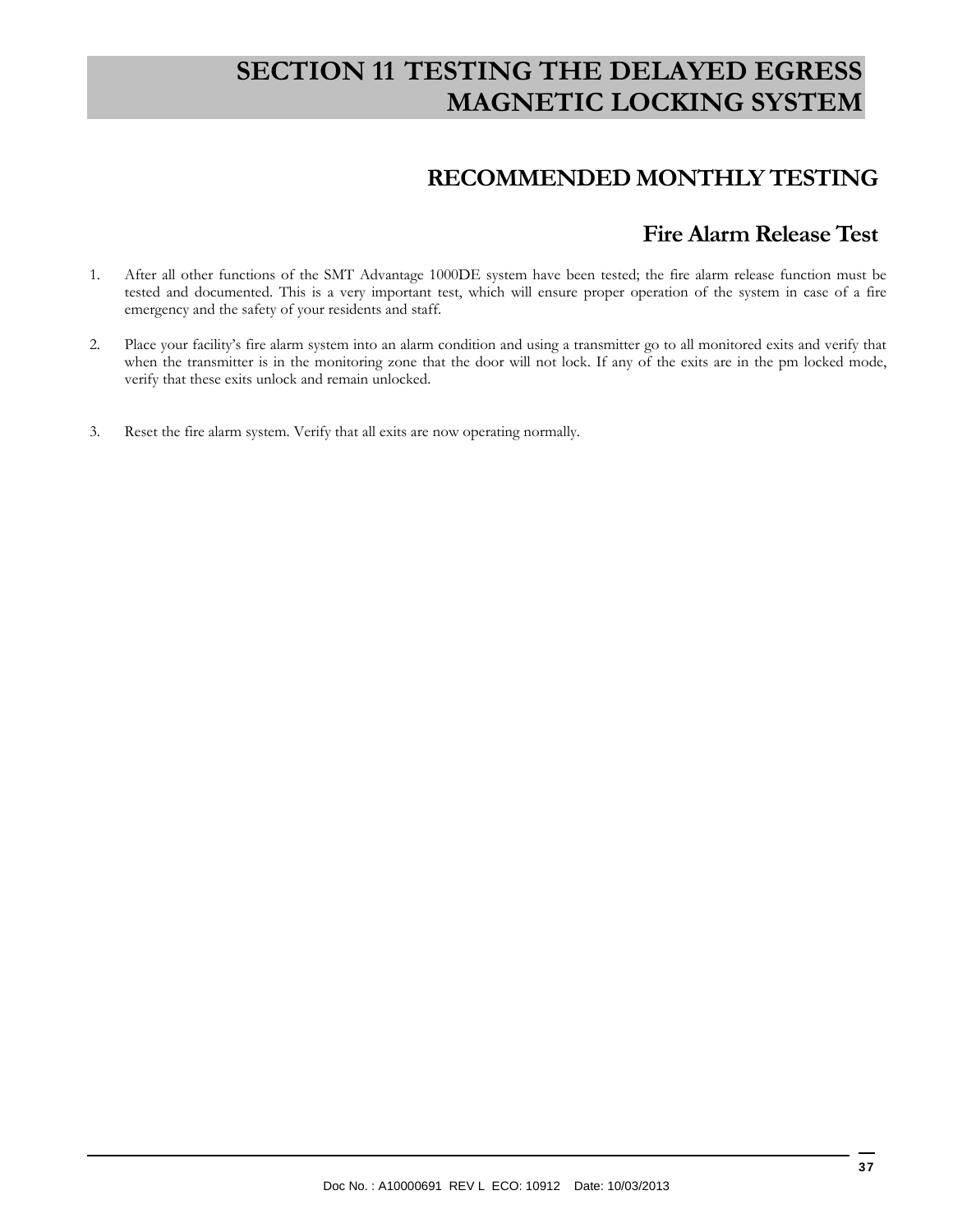# **SECTION 12 REPLACEMENT PARTS LIST**

| Part $#$  | Description                                                |
|-----------|------------------------------------------------------------|
| 699       | 430KHZ Scepter <sup>®</sup> Antenna                        |
| B15360501 | 9VDC (NI-MH rechargeable battery)                          |
| A41010901 | Panel Plug-in Power Supply, 12 - 15VDC 1.2 Amp             |
| 1922      | Normally Closed Door Contacts                              |
| 203       | Nurse Station Panel, 4 Channels, Power supply included     |
| 204       | Nurse Station Panel, 8 Channels, Power supply included     |
| A02030901 | Nurse Station Panel, 4 Channels, Power supply not included |
| A02040901 | Nurse Station Panel, 8 Channels, Power supply not Included |
| P41010904 | Magnetic Solutions Lock                                    |
| A41012900 | Dortronics Electromagnetic Lock                            |
| A41010913 | Dortronics Egress switch (rocker type)                     |
| A04150900 | (Normally Open) Push Button                                |
| A10000907 | SMT Advantage 1000DE Exit Panel                            |
| A05032031 | 2 Foot Ribbon Cables                                       |
| A05032032 | 10 Foot Ribbon Cables                                      |
| A05032033 | 15 Foot Ribbon Cables                                      |
| A05032034 | 30 Foot Ribbon Cables                                      |
| A02070900 | Sounder                                                    |
| A41010901 | Power Supply for Nurse Station Panels and Sounder          |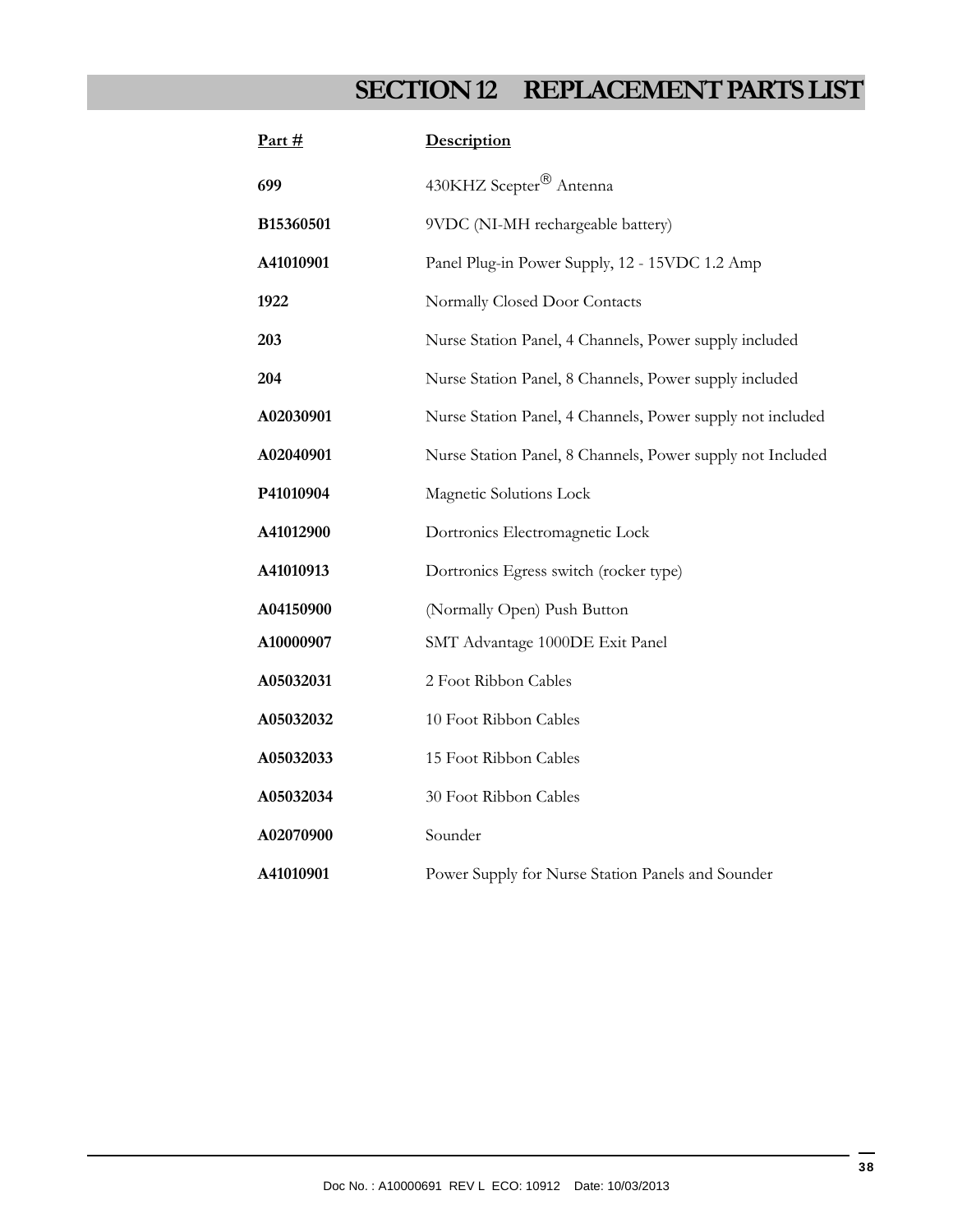# **SECTION 13 GENERAL PRODUCT WARRANTY STATEMENT**

BY PERMITTING INSTALLATION OR BY MAKING USE OF ANY PRODUCT OR SERVICE DESIGNED OR MANUFACTURED BY SECURE CARE PRODUCTS, INC. ("SECURE CARE") (INCLUDING SUPPORT SERVICES, MAINTAINED SOFTWARE AND MAJOR RELEASES, WHETHER OR NOT IT IS COVERED BY ANY SOFTWARE MAINTENANCE OR LICENSE AGREEMENT) ("THIS PRODUCT"), YOU ACKNOWLEDGE THAT YOU HAVE READ ALL THE TERMS AND CONDITIONS OF THIS GENERAL PRODUCT WARRANTY STATEMENT, THAT YOU UNDERSTAND THEM, AND THAT YOU AGREE TO BE BOUND BY THEM. YOU UNDERSTAND THAT, IF YOU PURCHASED THIS PRODUCT FROM ANY AUTHORIZED DISTRIBUTOR OF SECURE CARE, THAT DISTRIBUTOR IS NOT SECURE CARE'S AGENT AND IS NOT AUTHORIZED TO MAKE ANY REPRESENTATIONS OR WARRANTIES OR TO AGREE TO ANY TERMS OR CONDITIONS WHICH ARE DIFFERENT FROM ANYTHING EXPRESSLY SET FORTH IN THIS GENERAL PRODUCT WARRANTY STATEMENT.

If you do not agree to the terms and conditions of this General Product Warranty Statement, do not permit the installation or make use of this Product and promptly return this Product to the place where you obtained it for a full refund. If you have any difficulty obtaining a refund, please contact Secure Care at the telephone number provided in Section 2.B below.

#### **1. Notices**

 **A**. ALL LOCKS USED WITH THE SECURE CARE SYSTEM ARE DESIGNED, MANUFACTURED, LABELED AND DELIVERED SOLELY BY AN INDEPENDENT VENDOR OVER WHOM SECURE CARE HAS NO CONTROL AND FOR WHOSE ACTIONS OR FAILURES TO ACT SECURE CARE DISCLAIMS ALL RESPONSIBILITY. REGARDLESS OF WHETHER THE LOCKS CARRY SECURE CARE'S LOGO OR NAME OR ANY OTHER TRADEMARK, SERVICE MARK OR TRADE NAME USED OR CLAIMED BY SECURE CARE, SECURE CARE DISCLAIMS ALL WARRANTIES, EXPRESS OR IMPLIED, WITH RESPECT TO THE LOCKS AND/OR THEIR USE WITH OR OPERATION IN THE SECURE CARE SYSTEM, INCLUDING, WITHOUT LIMITATION, ALL IMPLIED WARRANTIES OF MERCHANTABILITY, FITNESS FOR A PARTICULAR PURPOSE, TITLE AND/OR NON-INFRINGEMENT. SECURE CARE ALSO DISCLAIMS ALL OBLIGATIONS WITH RESPECT TO THE LOCKS AND/OR THEIR USE WITH OR OPERATION IN THE SECURE CARE SYSTEM THAT MIGHT OTHERWISE ARISE OR BE IMPLIED FROM THE FACT THAT SUCH LOCKS CARRY SECURE CARE'S LOGO OR NAME OR ANY OTHER TRADEMARK, SERVICE MARK OR TRADE NAME USED OR CLAIMED BY SECURE CARE OR FROM THE DELIVERY OR INSTALLATION OF THE LOCKS WITH SECURE CARE SOFTWARE, PARTS AND/OR PRODUCTS OR FROM A COURSE OF DEALING OR USAGE IN TRADE. ALL RESPONSIBILITY FOR DESIGNING, MANUFACTURING, LABELING AND WARNING OF HIDDEN DEFECTS OR DANGERS IN THE LOCKS AND/OR THEIR USE WITH AND OPERATION IN THE SECURE CARE SYSTEM RESTS EXCLUSIVELY WITH THE INDEPENDENT VENDOR, AND ANY CLAIMS, COSTS, DAMAGES OR LIABILITIES ARISING FROM THE LOCKS AND/OR THEIR USE WITH OR OPERATION IN THE SECURE CARE SYSTEM SHALL BE MADE SOLELY AGAINST THE INDEPENDENT VENDOR.

 **B**. IF YOU PURCHASE COMPUTER HARDWARE THROUGH SECURE CARE AND REQUEST THAT SECURE CARE SOFTWARE BE INSTALLED AND TESTED ON THAT HARDWARE AT THE FACTORY, SECURE CARE WARRANTS ONLY THAT THE HARDWARE AND THE SOFTWARE PACKAGES WERE INSTALLED, SET-UP AND TESTED PRIOR TO SHIPMENT IN ACCORDANCE WITH ALL SECURE CARE PRODUCT MANUALS AND THAT, AT THE TIME THE HARDWARE AND THE SOFTWARE PACKAGES WERE FINALLY INSPECTED AT THE FACTORY, THEY WERE PERFORMING (SUBJECT TO SECURE CARE'S SPECIFIED TOLERANCES) IN ACCORDANCE WITH SECURE CARE'S SPECIFICATIONS. SECURE CARE WILL NOT BE RESPONSIBLE FOR ANY DEFECTS IN OR PROBLEMS CAUSED BY THE HARDWARE, ALL CLAIMS FOR WHICH MUST BE MADE TO THE HARDWARE MANUFACTURER AND/OR VENDOR. SECURE CARE DISCLAIMS ALL WARRANTIES, EXPRESS OR IMPLIED, WITH RESPECT TO THE HARDWARE AND/OR ITS USE WITH OR OPERATION IN THE SECURE CARE SYSTEM, INCLUDING, WITHOUT LIMITATION, ALL IMPLIED WARRANTIES OF MERCHANTABILITY, FITNESS FOR A PARTICULAR PURPOSE, TITLE AND/OR NON-INFRINGEMENT. SECURE CARE ALSO DISCLAIMS ALL OBLIGATIONS WITH RESPECT TO THE HARDWARE AND/OR ITS USE WITH OR OPERATION IN THE SECURE CARE SYSTEM THAT MIGHT OTHERWISE ARISE OR BE IMPLIED FROM THE FACT THAT SUCH HARDWARE CARRIES SECURE CARE'S LOGO OR NAME OR ANY OTHER TRADEMARK, SERVICE MARK OR TRADE NAME USED OR CLAIMED BY SECURE CARE OR FROM THE DELIVERY OR INSTALLATION OF THE HARDWARE WITH SECURE CARE SOFTWARE, PARTS AND/OR PRODUCTS OR FROM A COURSE OF DEALING OR USAGE IN TRADE. ALL RESPONSIBILITY FOR PRODUCTS OR FROM A COURSE OF DEALING OR USAGE IN TRADE. DESIGNING, MANUFACTURING, LABELING AND WARNING OF HIDDEN DEFECTS OR DANGERS IN THE HARDWARE AND/OR ITS USE WITH AND OPERATION IN THE SECURE CARE SYSTEM RESTS EXCLUSIVELY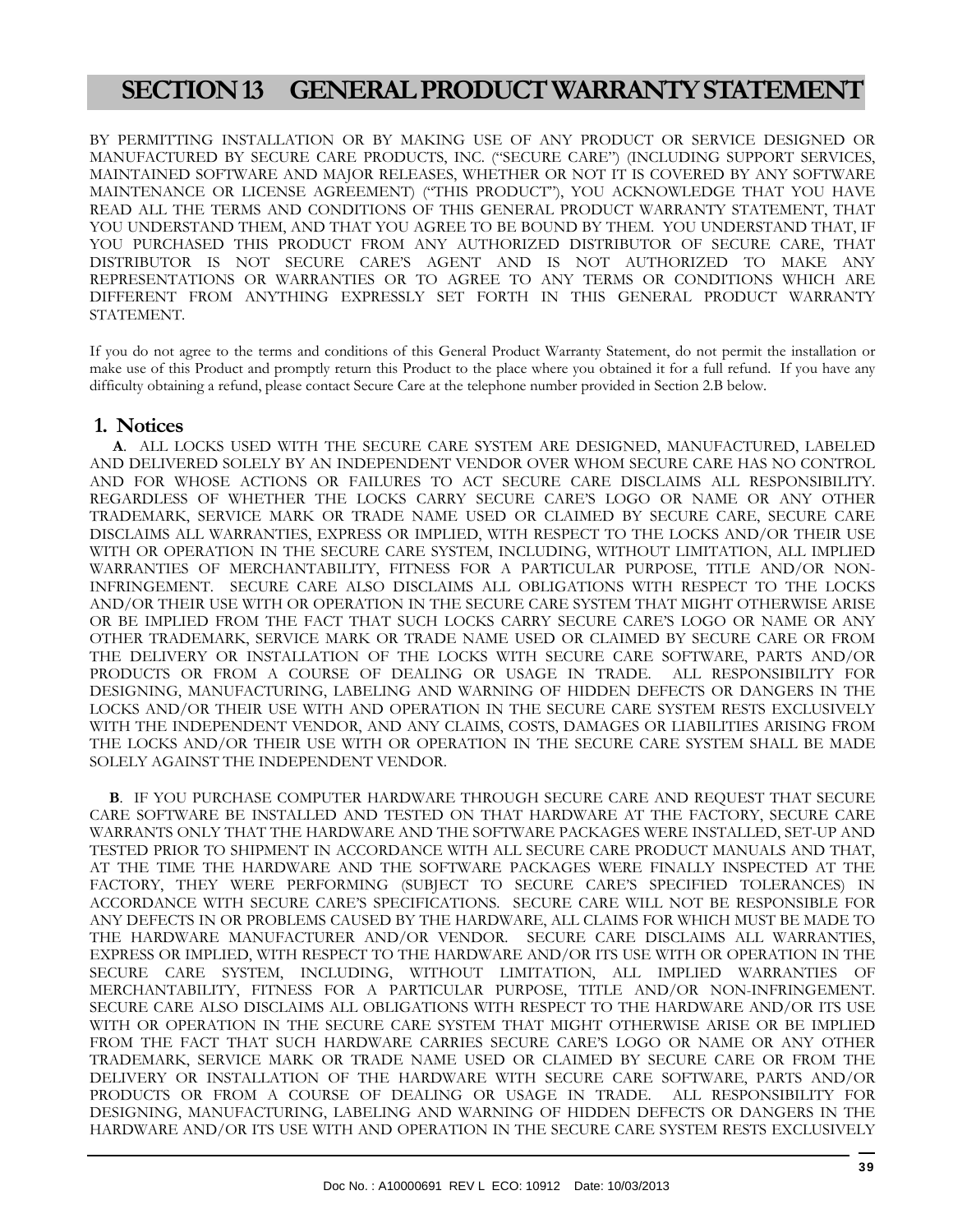#### WITH THE HARDWARE MANUFACTURER AND/OR VENDOR, AND ANY CLAIMS,

#### COSTS, DAMAGES OR LIABILITIES ARISING FROM THE HARDWARE AND/OR ITS USE WITH OR OPERATION IN THE SECURE CARE SYSTEM SHALL BE MADE SOLELY AGAINST THE HARDWARE MANUFACTURER AND/OR VENDOR.

 **C.** Secure Care's software, parts and products are designed for operation in a wireless system. However, the range, performance, and predictability of any wireless system, including Secure Care's, is dependent on several factors, including, but not limited to, the following: building structure; environmental extremes (e.g., temperature, earth tremors, air pollution, etc.); the proximity of other wireless devices; the presence of variable speed products; sources of Radio Frequency Interference (RFI); physical orientation and positioning of the equipment; and sources of Electro Static Discharge ("ESD"). Secure Care cannot be responsible for the effect of these types of factors on operation of its software, parts and products.

 **D**. This Product must be installed, set-up, tested, supported, operated, maintained, repaired and used only in accordance with all manuals and instructions (including the user, installation, technical and other manuals) issued by Secure Care (the "Product Manuals"). It is your responsibility to assure that any person who might be installing, setting-up, testing, supporting, maintaining or repairing this Product knows the contents of and has access to the Product Manuals and has successfully completed Secure Care technical training. It is also your responsibility to assure that any person who might be operating or using this Product knows the contents of and has access to the Product Manuals and has successfully completed Secure Care in-service training. If you do not have the Product Manuals or if you have any questions regarding this Product and/or its installation, set-up, testing, support, operation, maintenance, repair or use, please call Secure Care at the telephone number provided in section 2.B below. Secure Care cannot be responsible for performance problems caused by a failure to follow published and appropriate procedures for installation, set-up, testing, support, operation, maintenance, repair and use.

All adjustable features on new and repaired Secure Care software, parts and products are shipped with "factory default" settings. These "factory default" settings may not comply with building and life safety codes or other applicable laws and regulations in the location where they are installed or operated. Secure Care strongly recommends, therefore, that the settings on all Secure Care software, parts and products be checked and, if necessary, reset to comply with local building and life safety codes and other applicable laws and regulations at the time of any installation, set-up, testing, support, maintenance or repair.

 **E.** Secure Care's system is driven by software. However, the performance and reliability of any software-driven system depends on adequately maintaining the recommended minimum configuration of computing platform, operating systems and applications programs and on regularly performing industry-standard and application-specific backup processes. If recommended minimum configurations of computing platform, operating systems, and applications programs are not adequately maintained, or if appropriate backups are not regularly performed, the software may not drive the system as intended. Secure Care cannot be responsible for operational problems caused by a failure to perform these maintenance and backup procedures.

 **F**. Secure Care does not authorize, and strongly recommends against, any installation or field replacement of software, parts or products by untrained contractors or facility staff. Such work can be hazardous, can render the system ineffective and will void any Secure Care warranty or liability that might otherwise relate to the system.

Before any software, parts or products, which have been designed and manufactured by Secure Care can be safely installed, set-up, tested, supported, maintained or repaired, technical training in accordance with standards established by Secure Care is required. Regardless of how Secure Care's software, parts or products are obtained, they should not be installed, set-up, tested, supported, maintained or repaired by any person who has not satisfactorily completed that technical training (a "qualified service technician".) When Secure Care's software, parts or products are sold separately from installation services, it is assumed that only a qualified service technician will conduct any installation, set-up, testing, support, maintenance or repair involving that software, part or products.

 **G.** It is important that any installation, set-up, testing, support, operation, maintenance, repair or use involving the system comply with all local and national electrical and life safety codes. If you have any questions about compliance with those codes, please contact your local authorities.

 **H**. Secure Care receives and responds to telephone and dial-in inquires (the "Help Line") about its software, parts and products for the purpose of discussing users' experiences with Secure Care's system, helping users better understand how their systems work, and providing ideas about what may be causing difficulties. However, Secure Care cannot accurately diagnose the cause of any problems or give complete instructions on how to fix problems over the telephone or Internet. The only way to assure that software, parts or products are installed, set-up, tested, supported, maintained or repaired correctly or that a Secure Care system is functioning properly is to have it examined on site by a qualified service technician. In addition, Secure Care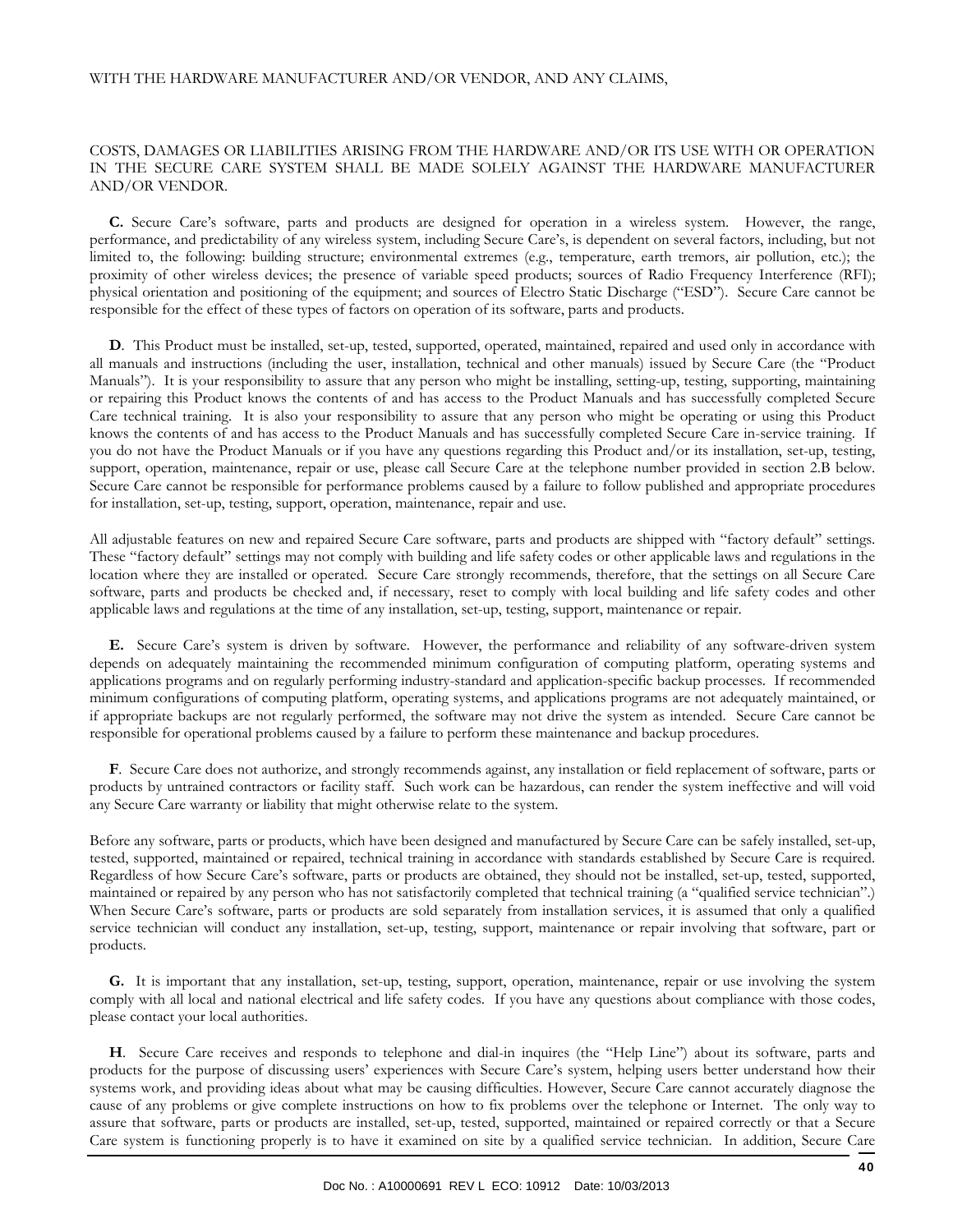software, parts and products cannot be operated or used correctly by anyone who has not successfully completed Secure Care inservice training. Secure Care's Help Line is not a substitute for on-site diagnosis and servicing by a qualified service technician or for successful completion of Secure Care in-service training. Secure Care strongly recommends that any installation, set-up, testing, support, replacement, maintenance or repair of a system that is performed by a person who has not satisfactorily completed technical training in accordance with standards established by Secure Care be immediately checked on-site by a person who has completed that technical training.

WARNING: EVEN SLIGHT MODIFICATIONS TO THE SYSTEM OR CHANGES IN THE OPERATING ENVIRONMENT MAY CAUSE SECURE CARE'S SYSTEM TO MALFUNCTION. THE ONLY WAY TO ASSURE THAT SECURE CARE'S SYSTEM HAS BEEN INSTALLED, SET-UP, TESTED, SUPPORTED, MAINTAINED, AND REPAIRED CORRECTLY IS TO HAVE A QUALIFIED SERVICE TECHNICIAN DO THE WORK.

 **I.** Secure Care's software, parts and products have been designed to augment a facility's reasonable procedures for protecting residents, patients, and infants. However, no system or combination of procedures and equipment can eliminate all risk or assure complete security. Secure Care's system is not intended as a substitute for the careful identification and monitoring of residents, patients, and infants by a facility's professional staff.

#### **2. Limited Warranty**

 **A**. Subject to the limitations set forth in this general product warranty statement (as amended from time to time by Secure Care in its absolute discretion), and unless a different period is specified in writing by Secure Care for a particular product or service, Secure Care warrants that this product (subject to Secure Care's specified tolerances and excluding any expendable items), if sold by Secure Care to an authorized Secure Care distributor, shall conform to the specifications which accompany this product for a period of one (1) year from the date of delivery of this product by Secure Care to a common carrier, f.o.b. Secure Care's manufacturing facility in Concord, New Hampshire or, in the case of services, from the date of first provision of such services. This warranty does not extend to and is not for the benefit of any person other than an authorized Secure Care distributor who purchases this product from Secure Care, any sub-distributor thereof and/or the customer to whom this product is first provided for use, by Secure Care, an authorized Secure Care distributor or any sub-distributor thereof. In the event that this product does not comply with this warranty, Secure Care will, at its option, either repair or replace this product or refund the purchase price, provided that this product is returned as provided in section 2.b below. Replacement of this product under warranty will not extend the original warranty period.

Secure Care will also, at its option, either repair or replace this Product after the warranty has expired, for an additional charge, provided that this Product is returned as provided in Section 2.B below. If Secure Care repairs or replaces this Product after the warranty has expired, the terms of the warranty set forth in this Section 2.A for a new Product will apply to the repaired or replaced Product, with the exception that the term will run for ninety (90) days from the date of repair or replacement.

Repair may include the replacement of parts and products with functionally equivalent, reconditioned parts or products. Any part or product replaced by Secure Care will become the property of Secure Care upon replacement.

 **B.** Warranty service is available by contacting Secure Care at 800-451-7917 and obtaining a Return Authorization Number. No Product may be returned to Secure Care without first obtaining a Return Authorization Number. When this Product is returned to Secure Care, please include the Return Authorization Number and a detailed written description of the problem. Issuance of a Return Authorization Number by Secure Care will not constitute an admission that there is a problem with the Product being returned, that any problem is covered by warranty or that Secure Care has any responsibility to repair, replace, make refunds for or pay claims, costs, damages or liabilities connected with the Product being returned.

#### **NOTE: Transmitters are not repaired, nor is the warranty extended, beyond the expiration date.**

If this Product is returned to Secure Care for any reason, you will retain title (unless and until a part or product is replaced, in which case you will obtain title to the replacement part or product at the time of replacement), the risk of loss, and the obligation to pay all costs of shipping, storage and other charges and obligations relating to this Product.

 **C.** Except as stated in this section 2, Secure Care disclaims all warranties, express or implied, with respect to the whole or any part of this product, including, without limitation, all implied warranties of merchantability, fitness for a particular purpose, title and/or non-infringement. Secure Care also disclaims all obligations that might otherwise arise or be implied from a course of dealing or usage in trade.

#### **3. Limitations of Liability**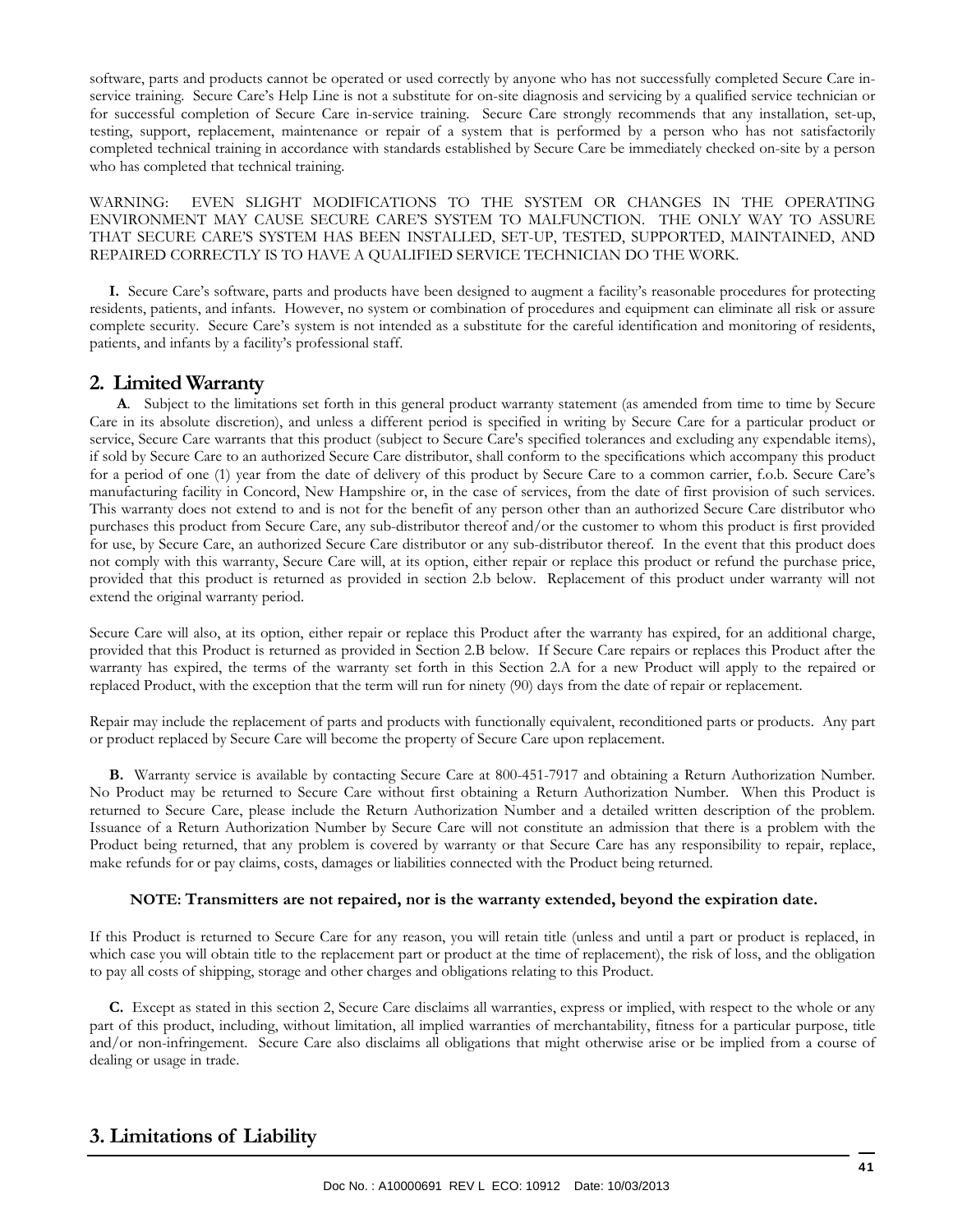A. Regardless of the form of any claim or action, Secure Care's total liability to all persons, whether singly or together, for all occurrences combined, for claims, costs, damages or liabilities based on any cause whatsoever and arising from or in connection with this product, or the manufacture, distribution, promotion, sale, installation, set-up, testing, support, maintenance, operation, servicing, use or performance of this product, or from or in connection with any delay or failure in providing this product, shall not exceed the aggregate price (without interest) paid to Secure Care for this product.

**B.** In no event shall Secure Care be liable to anyone for any loss of data, loss of profits or loss of use of this product or any equipment, or for any special, incidental, consequential, exemplary, punitive, multiple, or other damages, arising from or in connection with the manufacture, distribution, promotion, sale, installation, set-up, testing, support, maintenance, operation, servicing, use or performance of this product or from or in connection with any delay or failure in providing or delivering this product.

 **C.** In no event shall Secure Care be liable to anyone for any claims, costs, damages or liabilities caused by: (i) any distributor's failure to perform its obligations and responsibilities under a distributor agreement with Secure Care; (ii) improper or defective promotion, distribution, sale, installation, set-up, testing, support, maintenance or repair of this product, including work performed, without Secure Care's prior written consent in its absolute discretion, by a person who has not satisfactorily completed Secure Care technical training, or in a manner not consistent with Secure Care technical training; (iii) improper or defective operation or use of this product by a person who has not successfully completed Secure Care in-service training, or in a manner not consistent with Secure Care in-service training; (iv) supply of this product by a distributor for use in, or the use of this product in, any system or configuration not designed to Secure Care standards or in which a distributor or any third party has substituted materials and/or goods not specified by Secure Care; or (v) deterioration of this product during storage.

 **D**. You agree to indemnify and hold Secure Care harmless from all claims, costs, damages and liabilities asserted by anyone for any damages that are excluded and waived, or are intended to be excluded and waived, by this section 3, or which are imposed by law on behalf of anyone but which are not expressly stated in this general product warranty statement.

 **E.** The exclusions, waivers and limitations on claims, costs, damages and liabilities and any rights of indemnification set forth in this Section 3 shall be enforceable to the maximum extent allowed by law and shall not be expanded or negated in any respect by Secure Care's operation of a "help line" to receive and respond to telephone or dial-in inquires about this product, by any communications through that "help line" or by any actions taken by anyone following communications with Secure Care over such "help line."

#### **4. Governing Law and Arbitration**

 **A.** This General Product Warranty Statement, and all questions arising out of or relating to it, shall be governed by and construed in accordance with the laws of the State of New Hampshire, without giving effect to the conflict of laws provisions thereof, and excluding the United Nations Convention on contracts for the international sale of goods, the 1974 convention on the limitation period on the international sale of goods (the "1974 convention"), and the protocol amending the 1974 convention, done at Vienna April 11, 1980.

 **B.** Any dispute, controversy or claim arising out of or relating to this general product warranty statement shall be resolved by arbitration. Regardless of the amount in dispute, the arbitration shall be conducted by a single arbitrator selected by the parties or, if they cannot agree, by a single arbitrator selected in accordance with the commercial arbitration rules of the American Arbitration Association without regard to the amount in dispute. The arbitration shall be conducted in English, in accordance with the commercial arbitration rules of the American Arbitration Association, in Concord, New Hampshire. The decision of the arbitrator shall be binding and enforceable by any state or federal court in New Hampshire, and you hereby consent to the personal jurisdiction of any state or federal court in New Hampshire for that purpose. The expense of the arbitration (excluding each side's own attorneys' fees, costs, and related expenses) shall initially be paid in equal shares by each side, but the total of such expenses plus any award of attorneys' fees, cost and expenses shall finally be paid by the parties as the arbitrator determines. Nothing in this section 4.b shall preclude Secure Care from seeking provisional or equitable relief from any appropriate court to protect its rights prior to, pending or in the absence of such arbitration proceedings.

#### **5. Severability**

The invalidity or unenforceability of any provision of this General Product Warranty Statement shall not affect the validity or enforceability of any other provision hereof.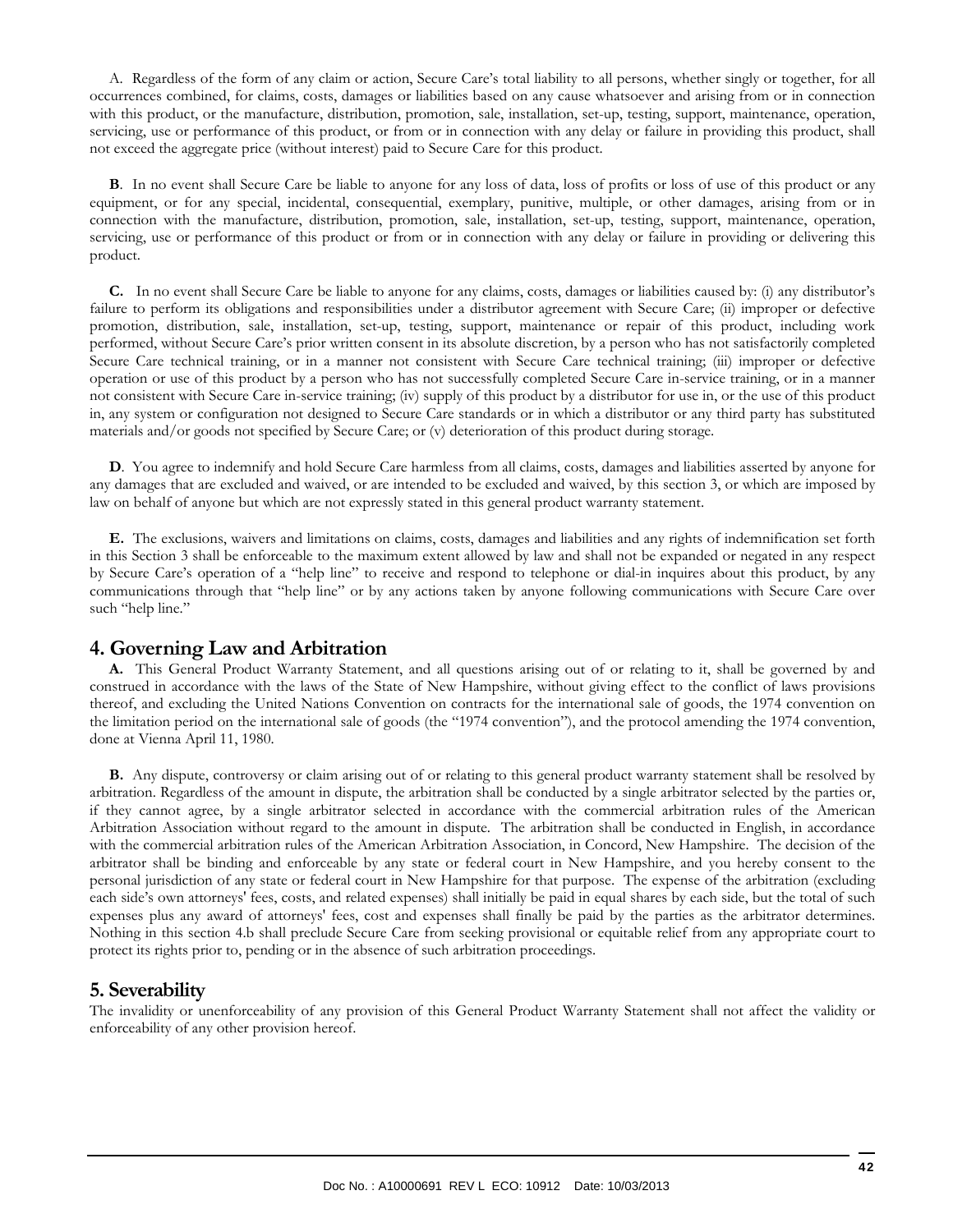#### **6. Waiver**

No term or condition of this General Product Warranty Statement may be waived except in writing signed by Secure Care. A waiver on one or more occasions of any term or condition of this General Product Warranty Statement shall not constitute or be deemed to be a waiver of such term or condition on any other occasion. No delay or failure of Secure Care to exercise any right or remedy under this General Product Warranty Statement will operate as a waiver thereof; no failure to enforce or insist upon compliance with any provision of this General Product Warranty Statement on any one occasion shall be deemed to be a waiver of Secure Care's right to do so on another occasion; and no course of dealing will constitute a waiver, alteration, limitation or expansion of any of the parties' rights and obligations under this General Product Warranty Statement.

Revised 11/16/07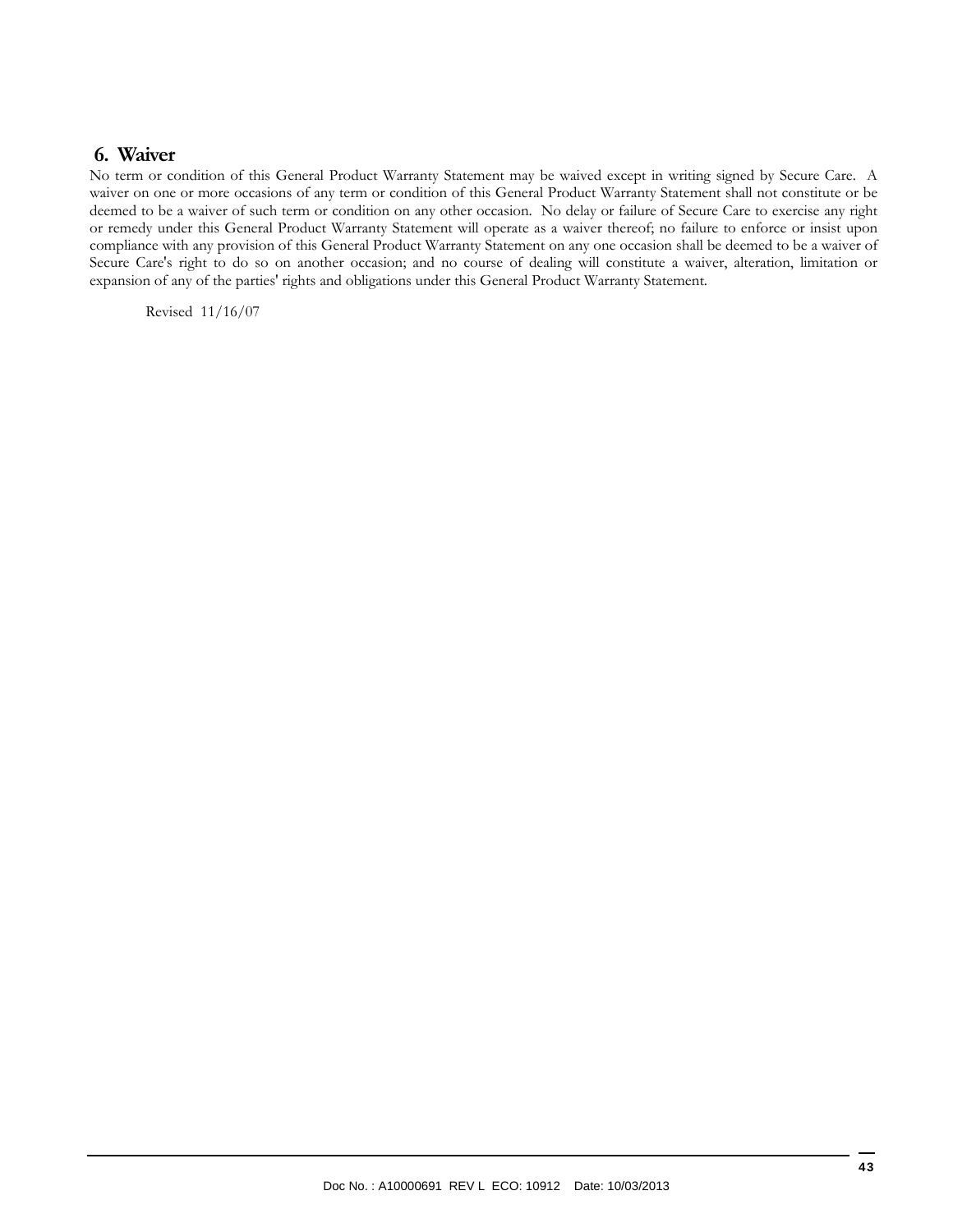# **SECTION 14 COMPLIANCE STATEMENTS**

# **FCC Compliance Statement**

This equipment has been tested and found to comply with the limits for a Class A digital device, pursuant to Part 15 of the FCC Rules. These limits are designed to provide reasonable protection against harmful interference when the equipment is operated in a commercial environment. This equipment generates, uses, and will radiate radio frequency energy and, if not installed and used in accordance with the instruction manual, may cause harmful interference to radio communications. Operation of this equipment in a residential area is likely to cause harmful interference, in which case the user will be required to correct the interference at his own expense.

# **Canadian RFI Equipment Requirement**

This Class A digital apparatus complies with Canadian ICES-003. CET appareil numerique de la classe A est conforme a la norme NMB-003 du Canada.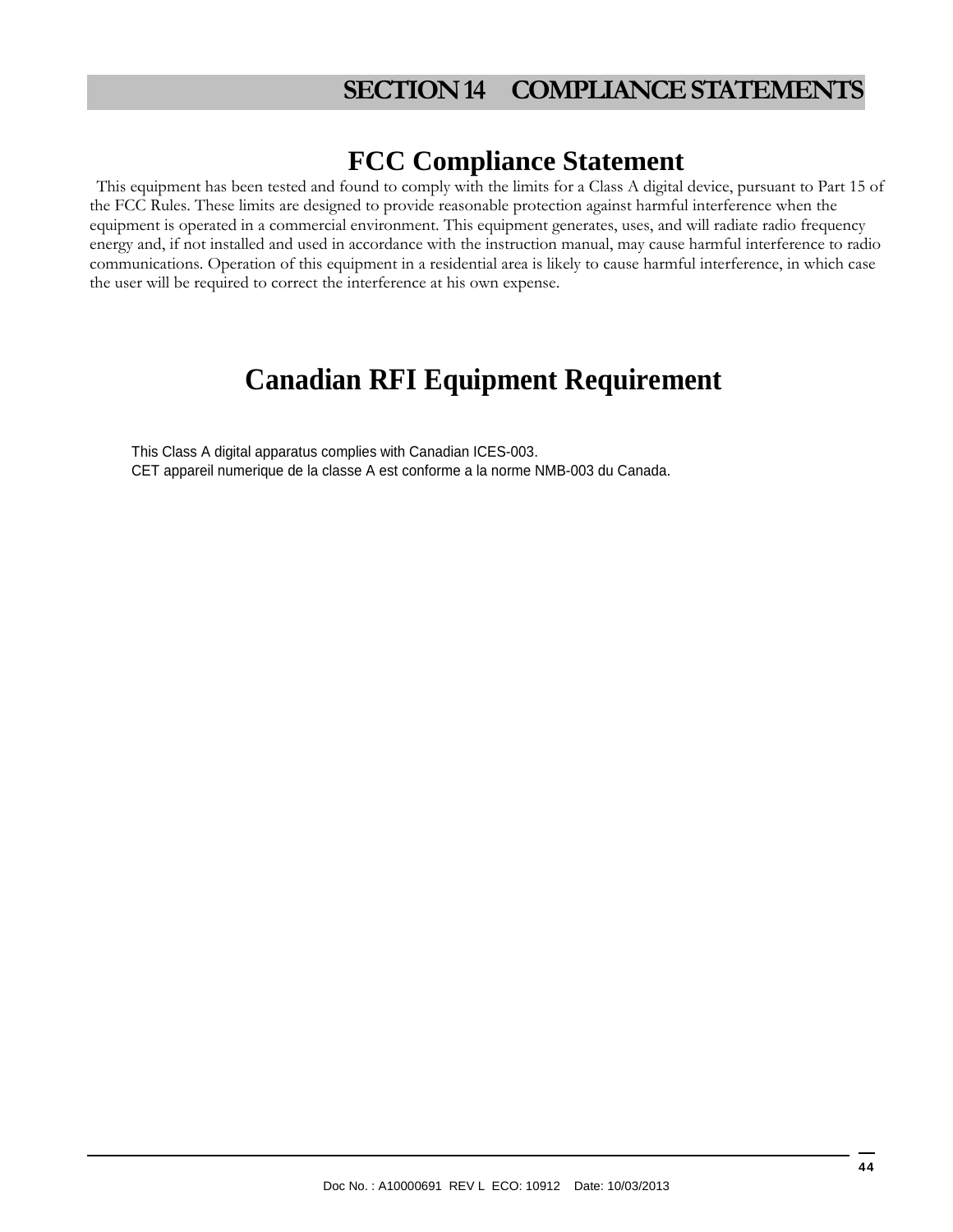Secure Care Products, Inc.

Concord, New Hampshire USA

# Compliance Information Statement

|                                     | Conforming Product Name:   SMT 500DE and 1000DE Exit Panels |
|-------------------------------------|-------------------------------------------------------------|
|                                     |                                                             |
| Conforming Model or Part Number:    | A05160910, A10000907, A10000908,                            |
|                                     | A05160911.                                                  |
| Manufacturer and Responsible Party: | Secure Care Products, Inc.                                  |
|                                     | 39 Chenell Drive                                            |
|                                     | Concord, New Hampshire 03301 USA                            |
|                                     |                                                             |

This device complies with Part 15 of the FCC Rules. Operation is subject to the following two conditions: (1) This device may not cause harmful interference, and (2) this device must accept any interference received, including interference that may cause undesired operation.

**Douglas Richard Responsible Person Company Title or Position Company Title or Position** 

Authorized Signature Date

 $\alpha$  on file  $\alpha$  08/02/12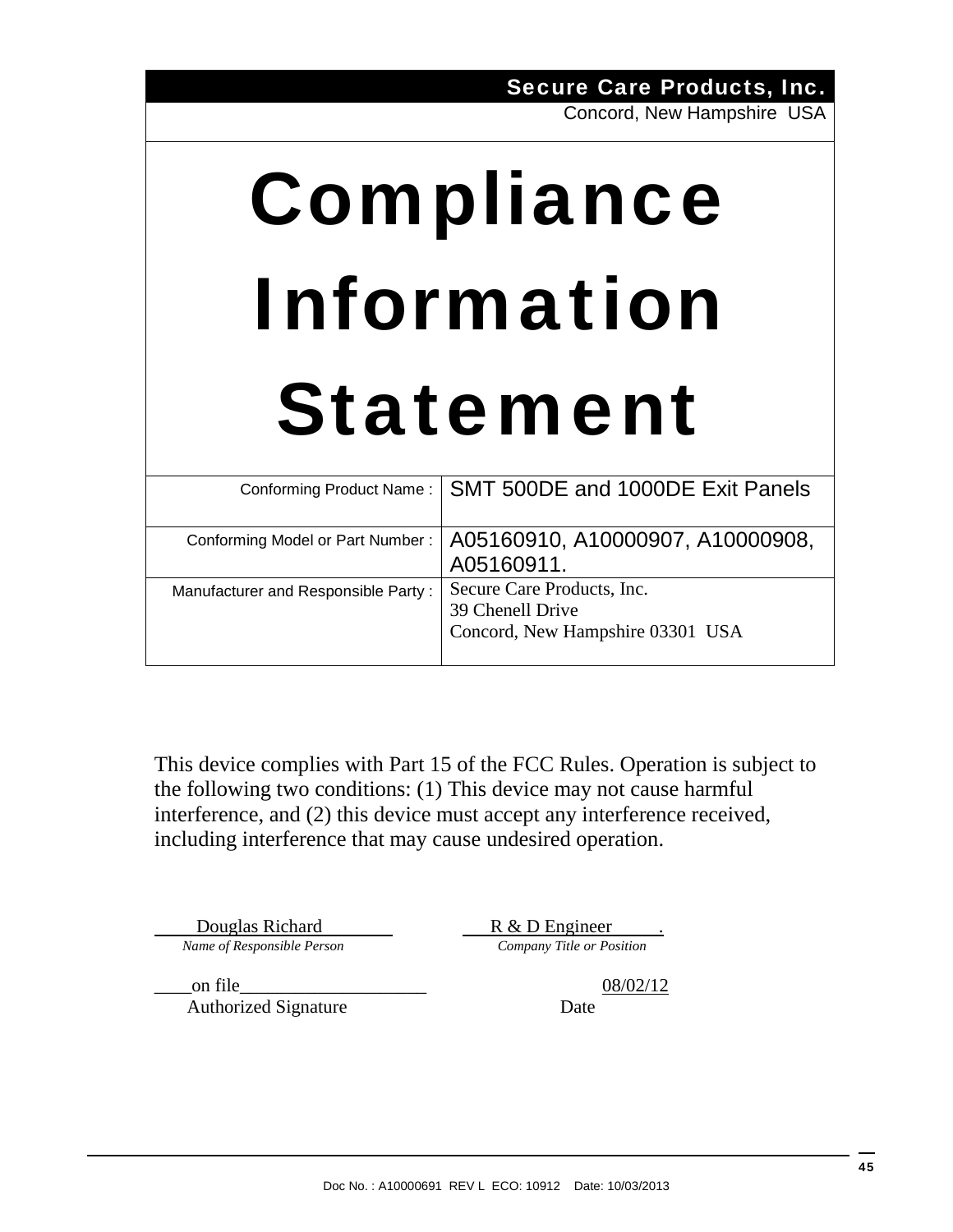# **APPENDIX A CALIFORNIA FIRE MARSHAL LISTING**

This product has been approved by the California State Fire Marshal (CSFM) pursuant to Section 13144.1 of the California Health and Safety Code. See CSFM Listing No. (Listed below) for allowable values and/or conditions for use concerning material presented in this document.

All of the following CSFM Listing Certificates are available by calling Secure Care Products at 1-800-451-7917

| <b>CSFM Listing Number</b> | Models                                                                                                                                                                                                          |
|----------------------------|-----------------------------------------------------------------------------------------------------------------------------------------------------------------------------------------------------------------|
|                            |                                                                                                                                                                                                                 |
| 3776-2066:0100             | SPS-10CE central power supply                                                                                                                                                                                   |
|                            |                                                                                                                                                                                                                 |
| 3625-2066:0101             | SMT Advantage 1000 DE and SMT Advantage 500 DE<br>door lock control modules                                                                                                                                     |
|                            |                                                                                                                                                                                                                 |
| 3774-2066:0102             | Magsolutions MS20SSU and Dortronics Model 301<br>magnetic door locks                                                                                                                                            |
|                            |                                                                                                                                                                                                                 |
| 3625-2066:0103             | KinderGuard ID, KinderGuard SC-40 ID, Door Guardian ID,<br>Door Guardian SC-40 ID, Door Guardian 135DE, Door<br>Guardian 135, Door Guardian SC40-DE, Door Guardian<br>500 DE and 3 Axis ID door control modules |